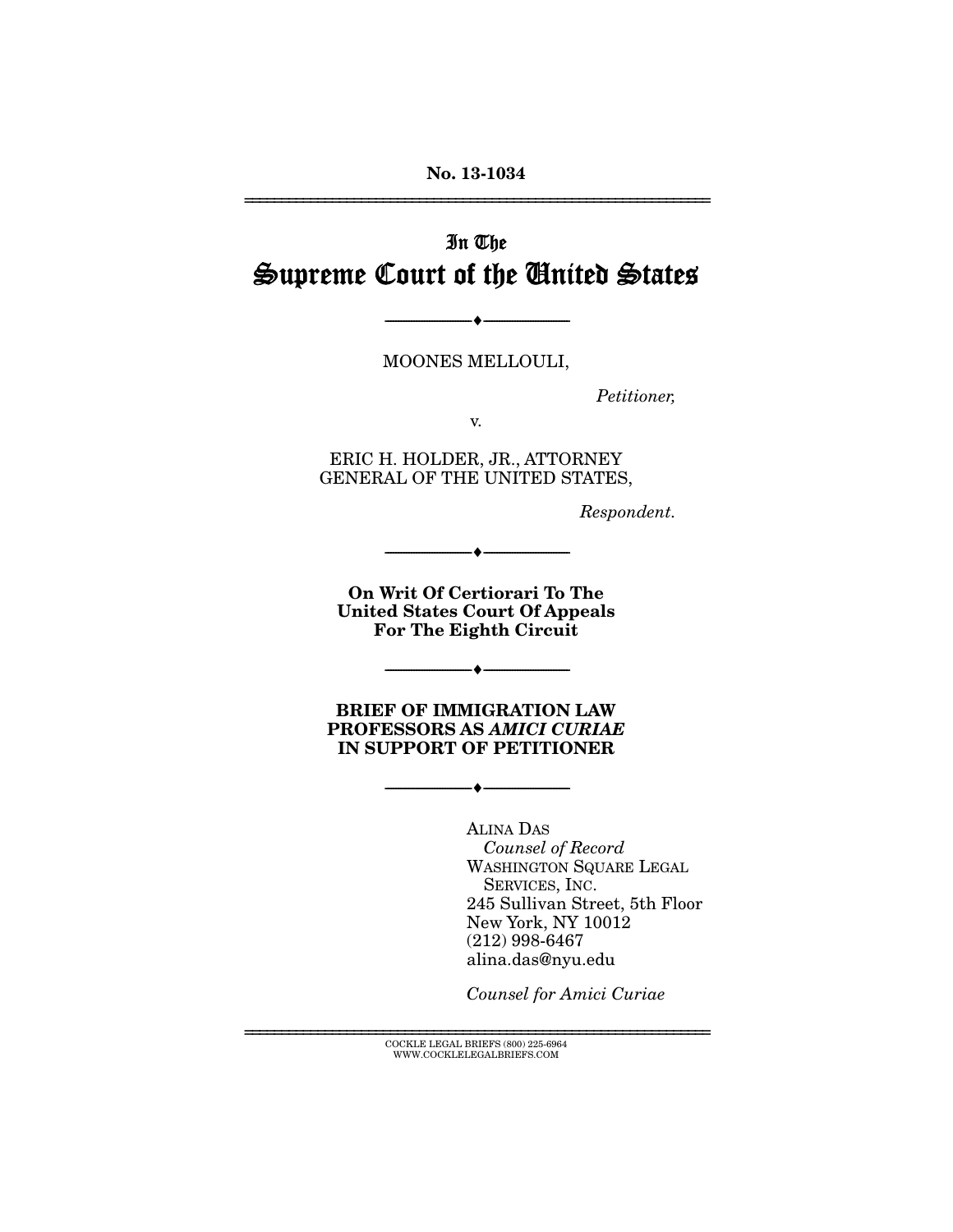## TABLE OF CONTENTS

| TABLE OF AUTHORITIES                                                                                                                                                                                                                                | iii |
|-----------------------------------------------------------------------------------------------------------------------------------------------------------------------------------------------------------------------------------------------------|-----|
| STATEMENT OF INTEREST                                                                                                                                                                                                                               | 1   |
| SUMMARY OF ARGUMENT                                                                                                                                                                                                                                 | 1   |
|                                                                                                                                                                                                                                                     | 3   |
| COURTS AND THE AGENCY HAVE LONG<br>L.<br>APPLIED THE CATEGORICAL APPROACH<br>TO ASSESS THE IMMIGRATION CONSE-<br>QUENCES OF CONVICTIONS, INCLUD-<br>ING DRUG CONVICTIONS                                                                            | 3   |
| A. The categorical approach has long re-<br>quired courts and agency officials to<br>assess the minimum conduct pro-<br>scribed under a criminal statute in<br>order to determine whether an indi-<br>vidual was necessarily "convicted" of         | 7   |
| B. Where Congress has predicated ad-<br>verse immigration consequences on<br>whether an individual has been "con-<br>victed" of a violation of any law "relat-<br>ing to" specified controlled substances,<br>the categorical approach has long ap- |     |
|                                                                                                                                                                                                                                                     | 13  |

i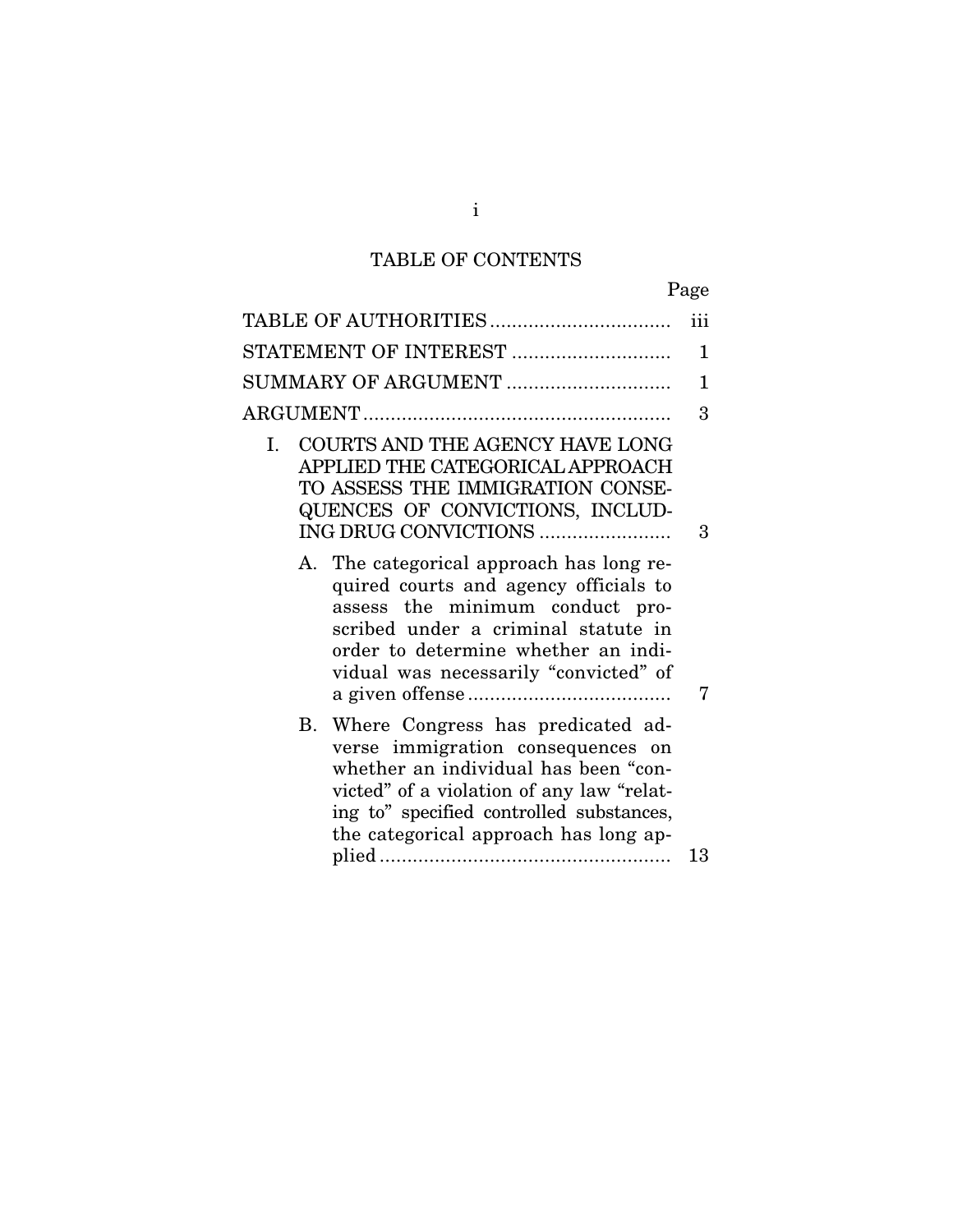# TABLE OF CONTENTS – Continued

Page

|          |             | C. The categorical approach has historical-<br>ly applied to assessing both whether a<br>noncitizen was convicted of the type<br>of drug <i>activity</i> and the type of sub-<br>stance required under the relevant<br>conviction-based immigration provi-                               | 18 |
|----------|-------------|------------------------------------------------------------------------------------------------------------------------------------------------------------------------------------------------------------------------------------------------------------------------------------------|----|
|          | D.          | Immigration officials have considered<br>the term "relating to" when assessing<br>whether an individual was convicted<br>of the relevant type of drug activity,<br>not as a basis for ignoring the require-<br>ment that an individual be convicted<br>of the relevant type of substance | 22 |
| II.      |             | RESPONDENT'S POSITION CONFLICTS<br>WITH THE PROPER APPLICATION OF<br>THE LONGSTANDING CATEGORICAL<br>APPROACH IN THE DRUG CONTEXT                                                                                                                                                        | 26 |
|          | А.          | There is no "drug trade" exception to<br>the categorical approach when assess-                                                                                                                                                                                                           | 29 |
|          | В.          | No "legal imagination" is required                                                                                                                                                                                                                                                       | 31 |
|          | $C_{\cdot}$ | The categorical approach does not<br>vary based on burden of proof                                                                                                                                                                                                                       | 34 |
|          |             |                                                                                                                                                                                                                                                                                          | 38 |
| APPENDIX |             |                                                                                                                                                                                                                                                                                          |    |

|--|--|

ii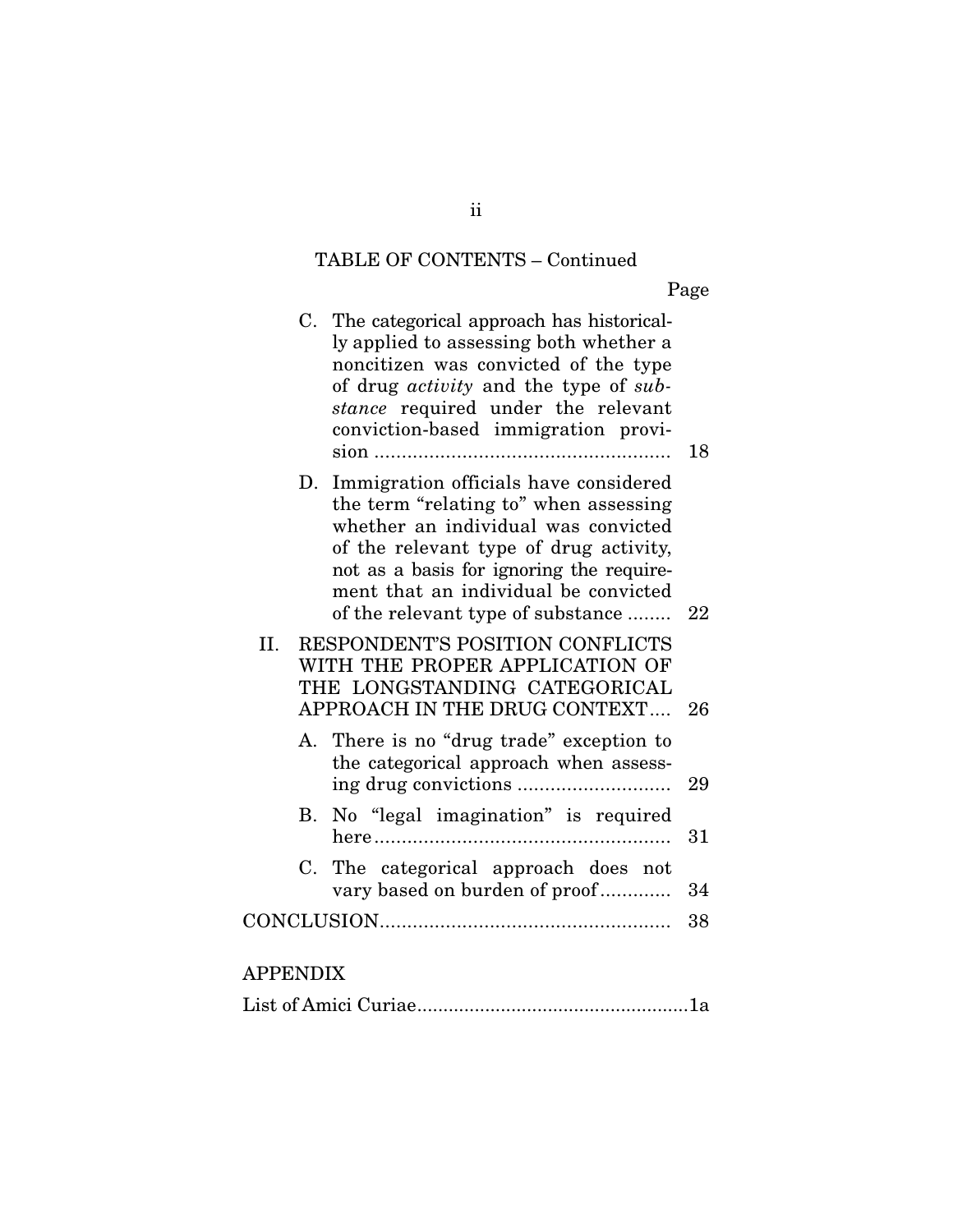# TABLE OF AUTHORITIES

Page

# CASES

| Bobadilla v. Holder, 679 F.3d 1052 (8th Cir.           |
|--------------------------------------------------------|
| Carachuri-Rosendo v. Holder, __ U.S. __, 130           |
| Descamps v. United States, $\_\_$ U.S. $\_\_$ , 133    |
| Fajardo v. Att'y Gen., 659 F.3d 1303 (11th Cir.        |
| Gonzalez v. Duenas-Alvarez, 549 U.S. 183               |
| Jean-Louis v. Att'y Gen., 582 F.3d 462 (3d Cir.        |
| Judulang v. Holder, __ U.S. __, 132 S.Ct.              |
|                                                        |
|                                                        |
|                                                        |
| Martinez v. Mukasey, 551 F.3d 113 (2d Cir.             |
| Mata-Guerrero v. Holder, 627 F.3d 256 (7th Cir.        |
| Mellouli v. Holder, 719 F.3d 995 (8th Cir. 2013)27, 32 |
| Moncrieffe v. Holder, $\_\_$ U.S. $\_\_$ , 133 S.Ct.   |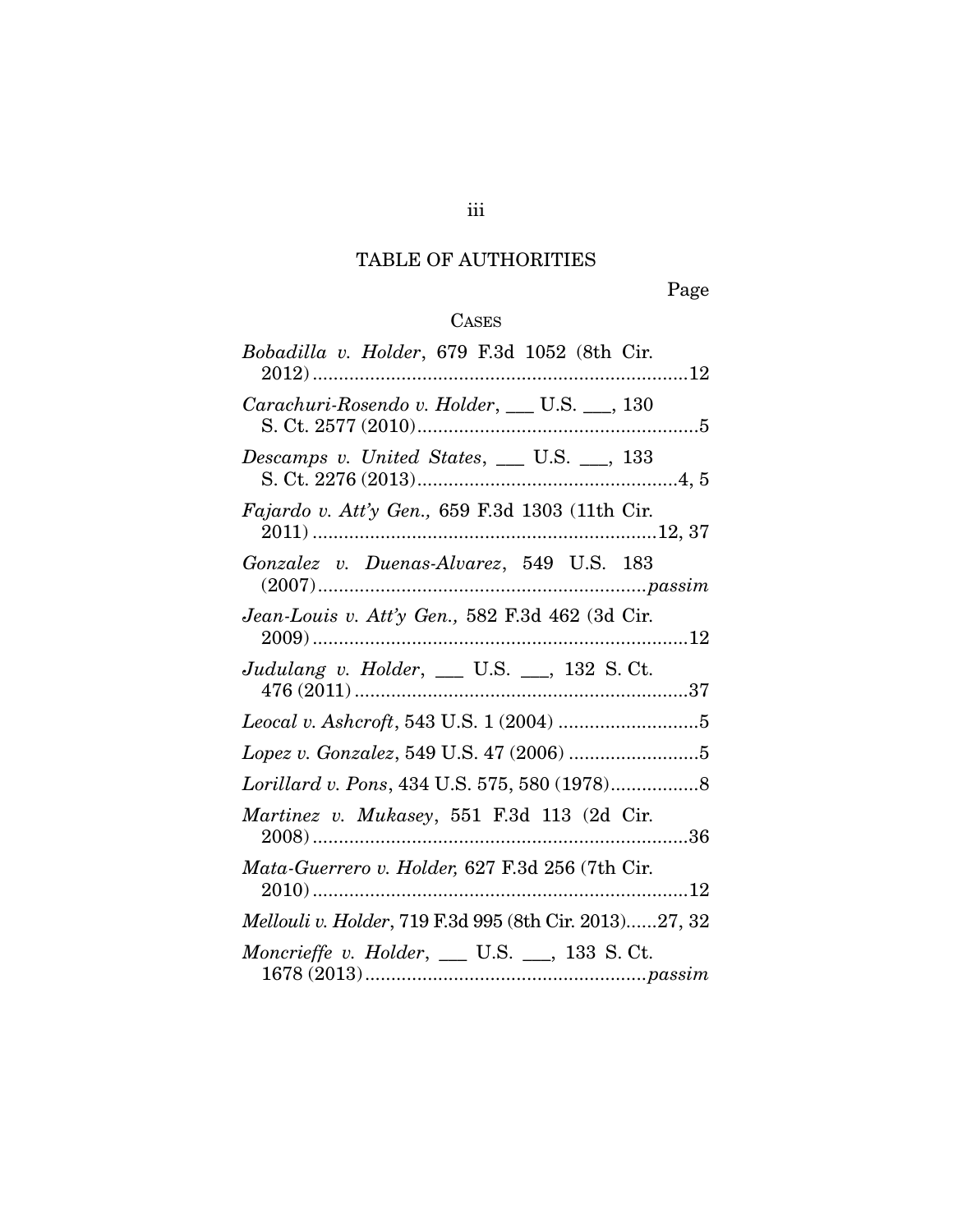| Olivas-Motta v. Holder, 716 F.3d 1199 (9th Cir.   |  |
|---------------------------------------------------|--|
| Prudencio v. Holder, 669 F.3d 472 (4th Cir.       |  |
| Ramos v. U.S. Att'y Gen., 709 F.3d 1066 (11th     |  |
| Silva-Trevino v. Holder, 742 F.3d 197 (5th Cir.   |  |
| United States ex rel. Guarino v. Uhl, 107 F.2d    |  |
| United States ex rel. Mylius v. Uhl, 203 F. 152   |  |
| United States ex rel. Mylius v. Uhl, 210 F. 860   |  |
| United States ex rel. Zaffarano v. Corsi, 63 F.2d |  |
| United States v. Aparicio-Soria, 740 F.3d 152     |  |
| United States v. Grisel, 488 F.3d 844 (9th Cir.   |  |
| United States v. Hayes, 555 U.S. 415 (2009) 8     |  |

# BOARD OF IMMIGRATION APPEALS DECISIONS

| Matter of Abreu-Semino, 12 I. & N. Dec. 775      |  |  |  |  |
|--------------------------------------------------|--|--|--|--|
|                                                  |  |  |  |  |
| Matter of B-, 4 I. & N. Dec. 493 (B.I.A. 1951)12 |  |  |  |  |

iv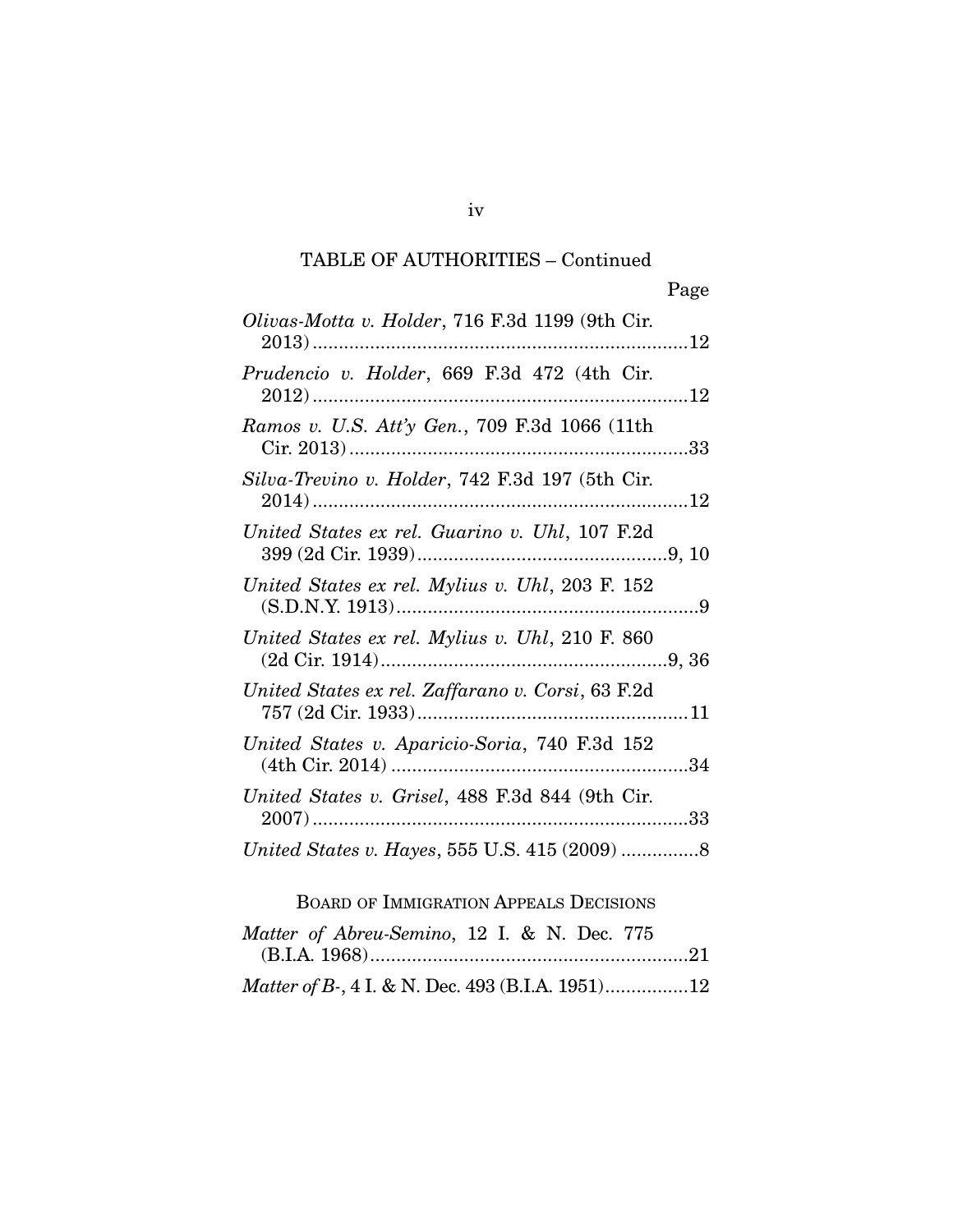| Matter of B-, 5 I. & N. Dec. 479 (B.I.A. 1953)17, 18, 19 |
|----------------------------------------------------------|
| Matter of D-S-, 3 I. & N. Dec. 502 (B.I.A.               |
| Matter of Bronsztejn, 15 I. & N. Dec. 281 (B.I.A.        |
| Matter of Carrillo, 16 I. & N. Dec. 625 (B.I.A.          |
| Matter of Fong, 10 I. & N. Dec. 616 (B.I.A.              |
| Matter of Hernandez-Ponce, 19 I. & N. Dec. 613           |
| Matter of H-U-, 7 I. & N. Dec. 533 (B.I.A. 1957) 24      |
| Matter of L-, 5 I. & N. Dec. 169 (B.I.A. 1953)18, 19     |
| Matter of L-C-, 2990174 (B.I.A. May 30, 1945) 17         |
| Matter of M-, 9 I. & N. Dec. 181 (B.I.A. 1961)20         |
| Matter of Martinez Espinoza, 25 I. & N. Dec.             |
| Matter of Martinez Gomez, 14 I. & N. Dec. 104            |
| Matter of McClendon, 12 I. & N. Dec. 233                 |
| Matter of P-, 3 I. & N. Dec. 56 (B.I.A. 1947)12, 36      |
| Matter of Paulus, 11 I. & N. Dec. 274 (B.I.A.            |
| Matter of R-M-, 8 I. & N. Dec. 397 (B.I.A. 1959)24       |

v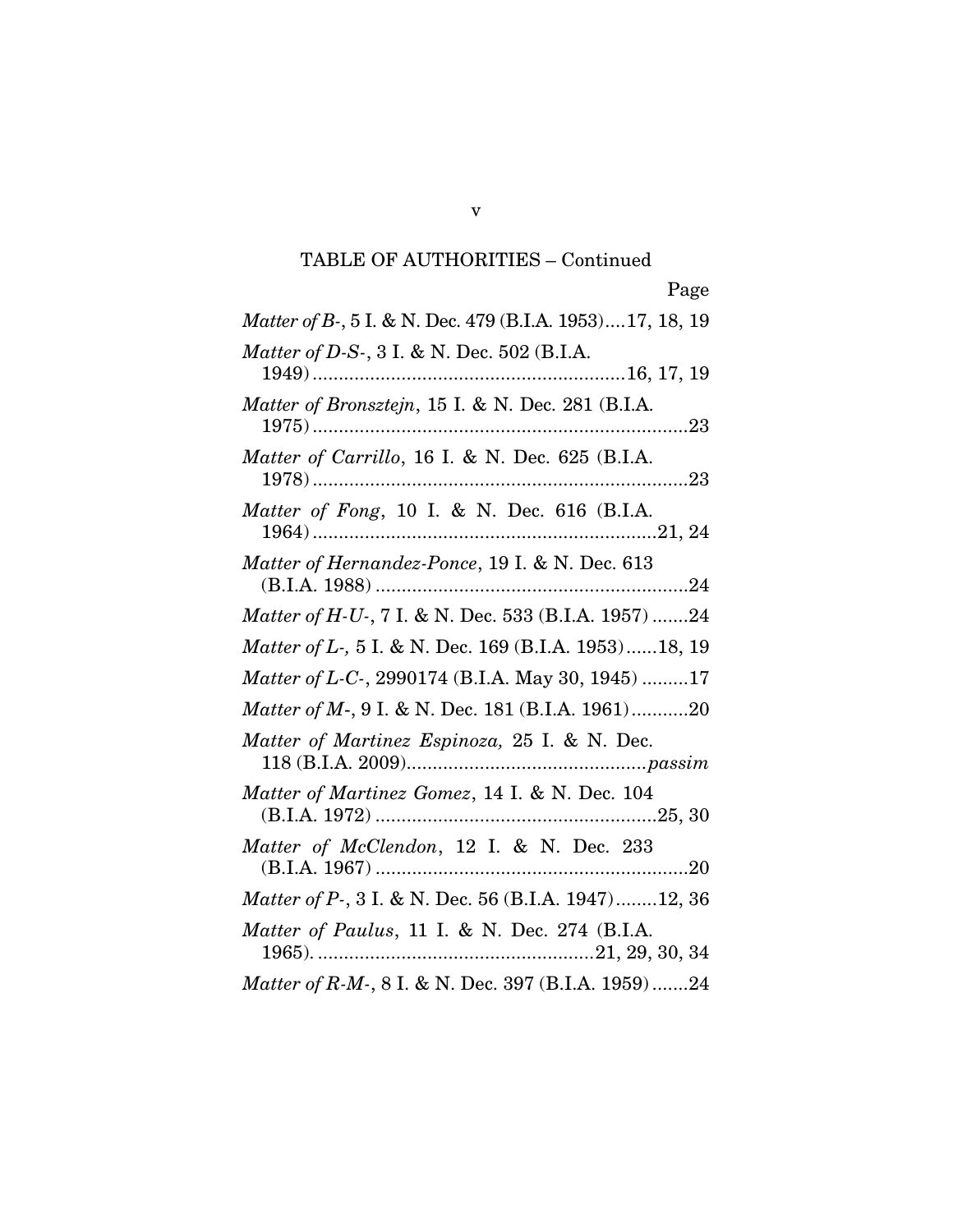| Matter of Schunck, 14 I. & N. Dec. 101 (B.I.A.  |  |
|-------------------------------------------------|--|
| Matter of Sum, 13 I. & N. Dec. 569 (B.I.A.      |  |
| Matter of T, 2 I. & N. Dec. 22 (B.I.A. 1944) 36 |  |
| Matter of Velasco, 16 I. & N. Dec. 281 (B.I.A.  |  |
| Matter of Velazquez-Herrera, 24 I. & N. Dec.    |  |

## ATTORNEY GENERAL DECISIONS

| Attorney General Op., 37 Op. Att'y Gen. 293            |  |
|--------------------------------------------------------|--|
| Matter of S-, 2 I. & N. Dec. 353 (B.I.A., A.G.         |  |
| Matter of Silva-Trevino, 24 I. & N. Dec. 687           |  |
| Matter of N-, 6 I. & N. Dec. 557 (B.I.A., A.G. 1955)23 |  |
| Op. of Hon. Cummings, 37 Op. Att'y Gen. 293            |  |

### **STATUTES**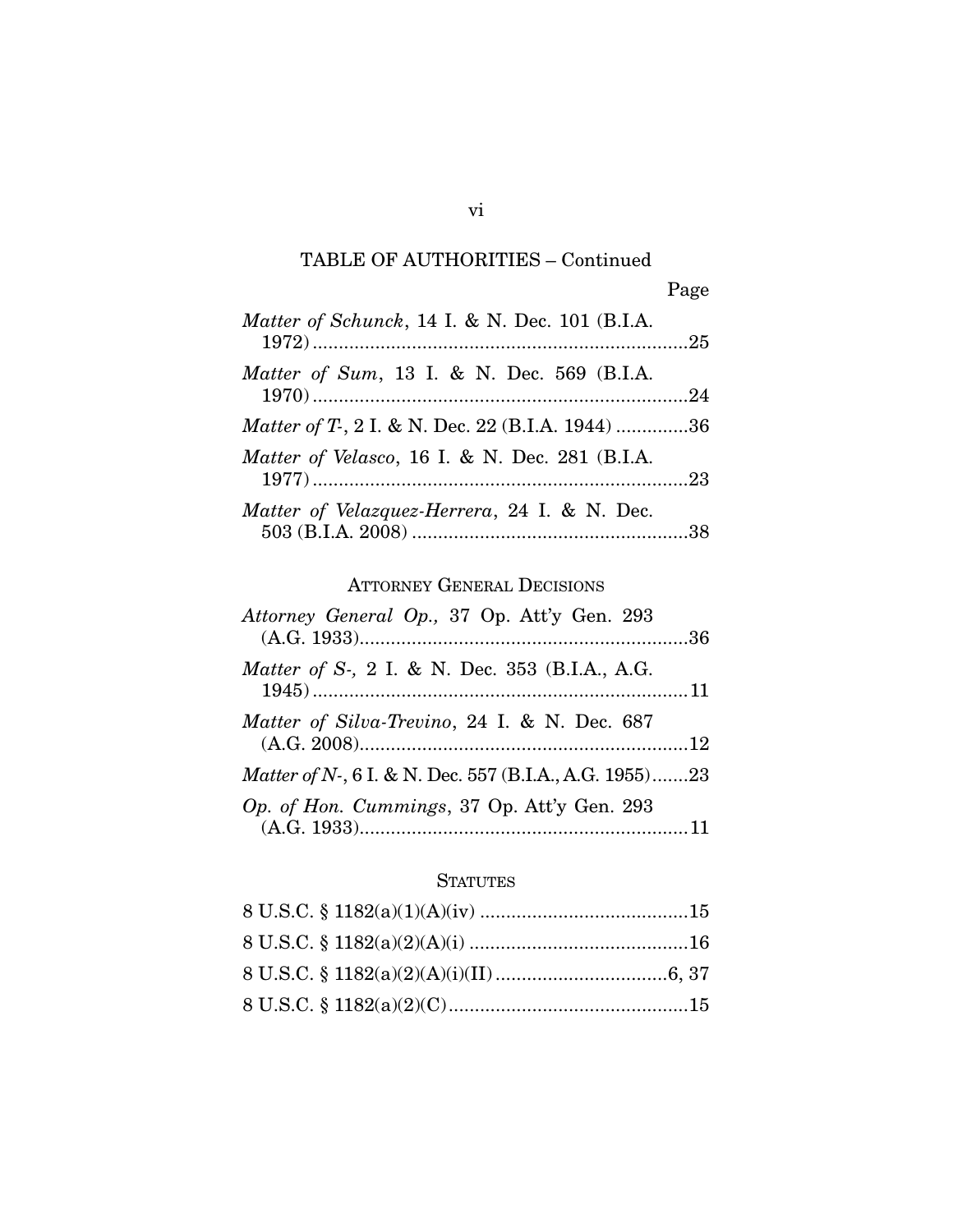| Page                                                                                         |
|----------------------------------------------------------------------------------------------|
|                                                                                              |
|                                                                                              |
|                                                                                              |
|                                                                                              |
|                                                                                              |
|                                                                                              |
|                                                                                              |
|                                                                                              |
|                                                                                              |
|                                                                                              |
|                                                                                              |
|                                                                                              |
| Act of June 28, 1940, 54 Stat. 673 14                                                        |
| Act of July 18, 1956, 70 Stat. 567 14                                                        |
| Act of July 14, 1960, 74 Stat. 504 14                                                        |
| Anti-Drug Abuse Act of 1986, Pub. L. No. 99-                                                 |
| Immigration and Nationality Act of 1952, 66                                                  |
|                                                                                              |
|                                                                                              |
| Narcotic Drugs Import and Export Act of 1909,<br>as amended by Act of May 26, 1922, 42 Stat. |

vii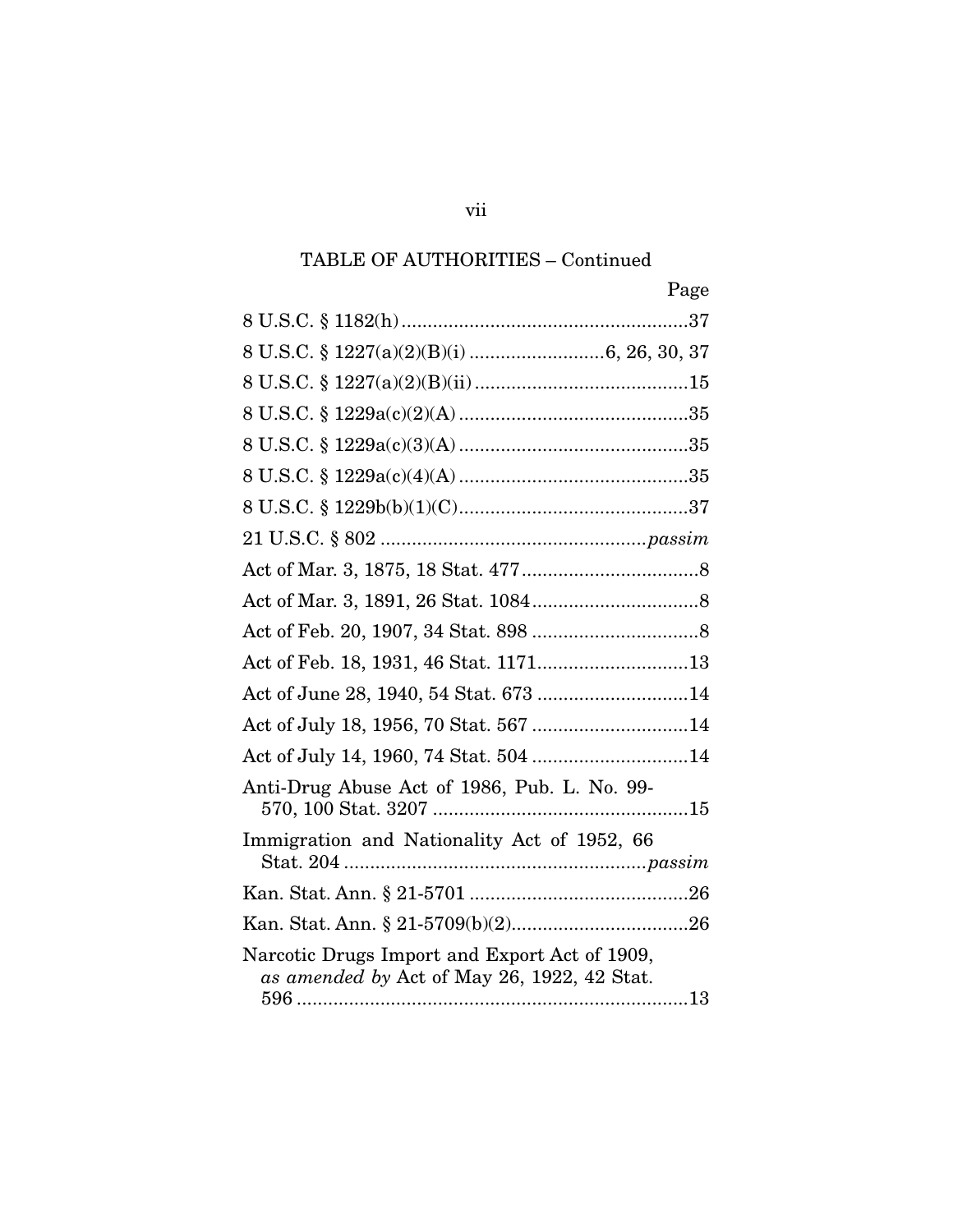Page

### OTHER AUTHORITIES

| Alina Das, The Immigration Penalties of Crim-<br>inal Convictions: Resurrecting the Categori-<br>cal Analysis in Immigration Law, 86 N.Y.U.<br>L. REV. 1669, 1725-46 (2011) 5, 12, 16, 36 |
|-------------------------------------------------------------------------------------------------------------------------------------------------------------------------------------------|
| Doug Keller, Causing Mischief for Taylor's<br>Categorical Approach: Applying "Legal Imag-<br><i>ination</i> " to Duenas-Alvarez, 18 GEO. MASON                                            |
| Jennifer Lee Koh, The Whole Better than the<br>Sum: A Case for the Categorical Approach to<br>Determining the Immigration Consequences<br>of Crime, 26 GEO. IMMIGR. L.J. 257, 295-310     |
| <i>Madrigal-Barcenas v. Holder, No.</i> 13-697, Resp.                                                                                                                                     |
| Rebecca Sharpless, Toward a True Elements<br>Test: Taylor and the Categorical Analysis of<br>Crimes in Immigration Law, 62 U. MIAMI L.                                                    |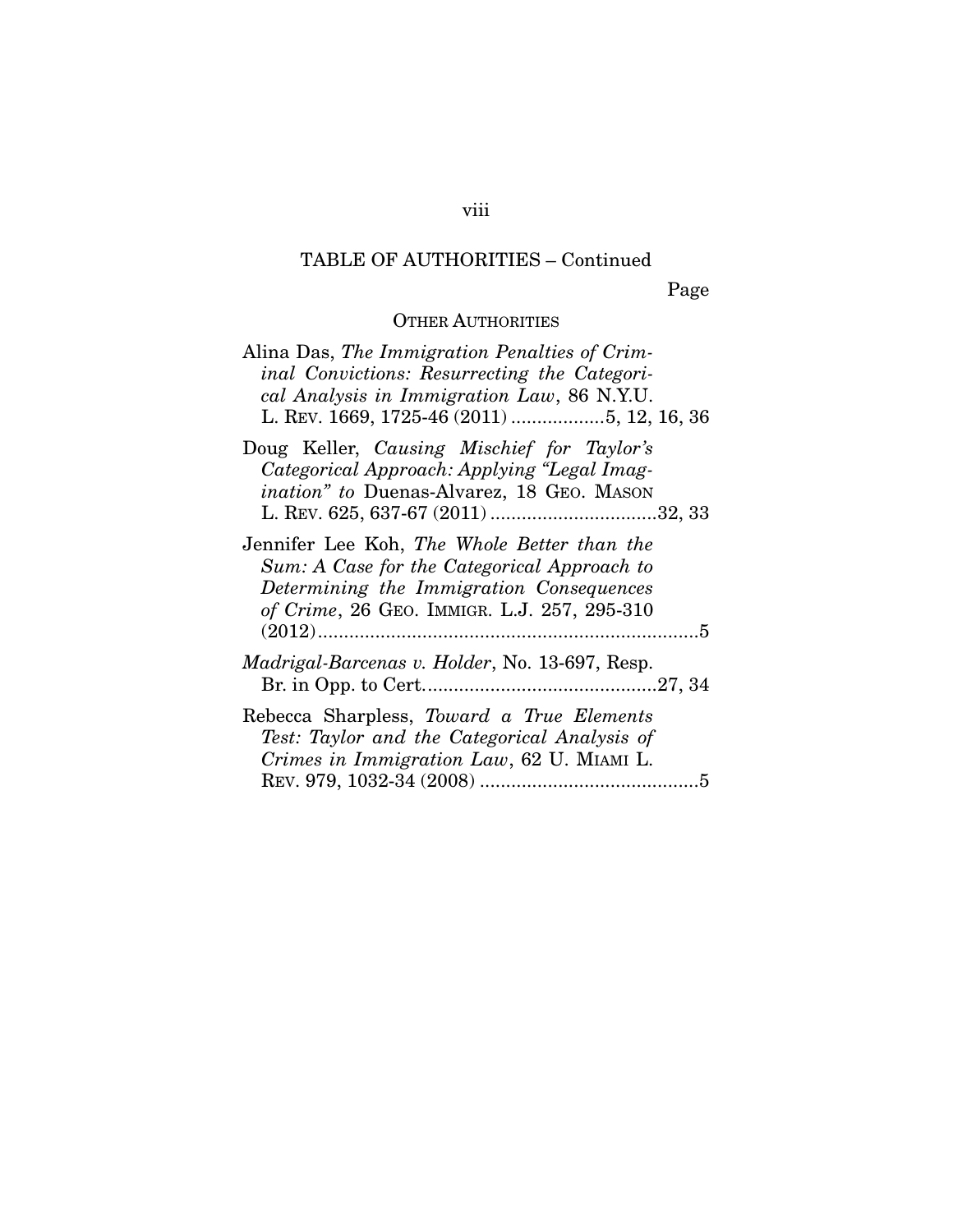#### **STATEMENT OF INTEREST**

*Amici curiae* are 92 professors of law who specialize in immigration law, including its intersection with administrative and criminal law. *Amici* have an interest in this Court's consideration of the development and proper application of the categorical approach, which has served as a bedrock principle of immigration adjudications involving criminal convictions for over a century. *Amici* submit this brief to provide the Court with the history and principles behind the categorical approach in the immigration context, to describe immigration officials' longstanding application of this approach to analyzing drug convictions, and to illustrate how Respondent's position conflicts with statutory requirements and precedent in this arena. The names, titles, and institutional affiliations (for identification purposes only) of *amici* are listed in an Appendix.<sup>1</sup>

#### **SUMMARY OF ARGUMENT**

--------------------------------- ---------------------------------

 As this Court recently recognized in *Moncrieffe v. Holder*, \_\_\_ U.S. \_\_\_, 133 S. Ct. 1678, 1685 (2013), immigration adjudicators have applied the categorical

<sup>&</sup>lt;sup>1</sup> Pursuant to Rule 37, *amici* state that no counsel for a party authored any part of this brief, and no person or entity other than *amici* and their counsel made a monetary contribution to the preparation or submission of this brief. Petitioner and Respondent have consented to the filing of this brief. Letters of consent have been filed with the Clerk of the Court.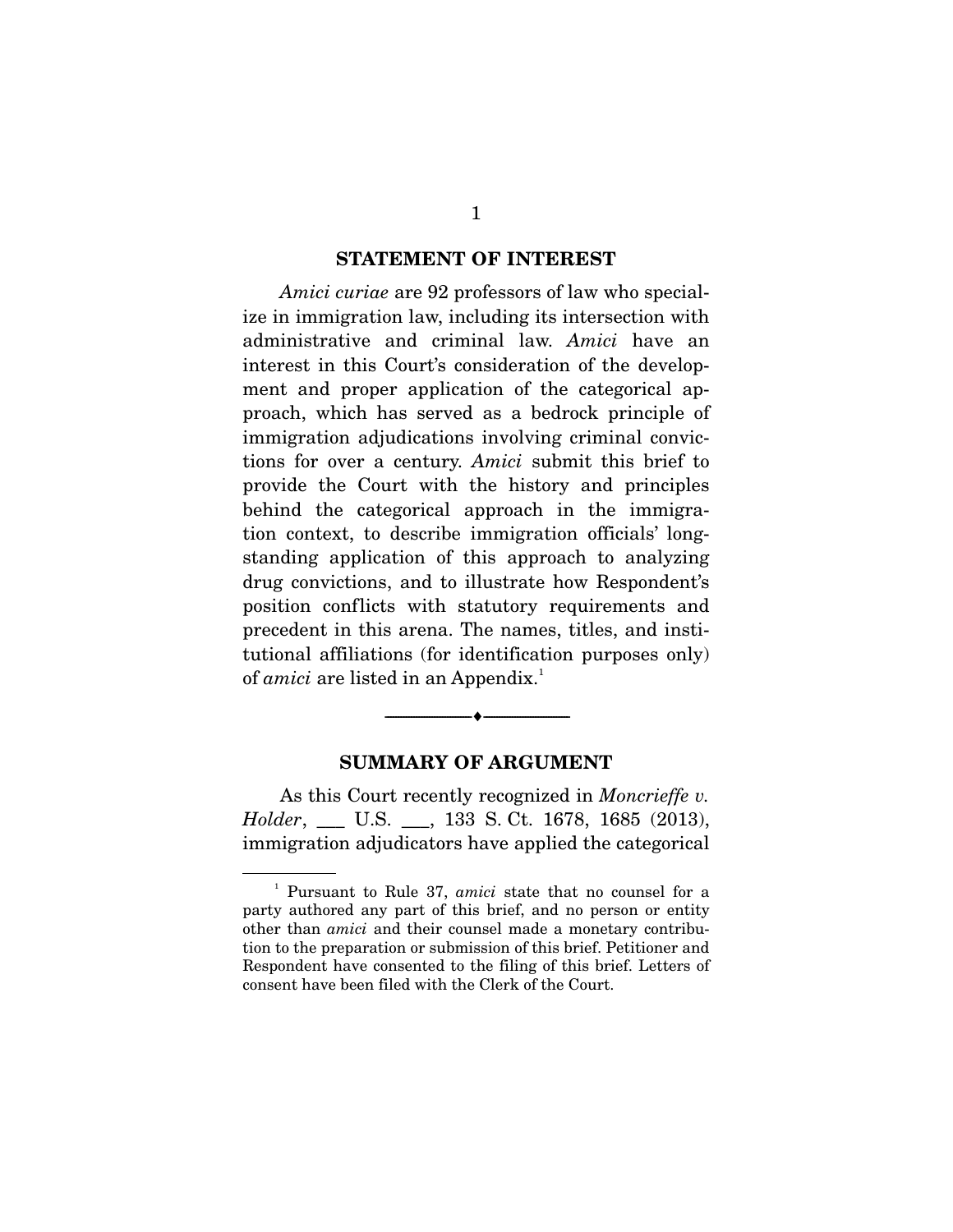approach to determine whether a person has been "convicted" of an offense triggering immigration consequences for over a century. This approach, grounded in Congress's requirement that noncitizens be "convicted" of certain types of offenses to face specified grounds of removal or bars to relief, has been affirmed by case after case and repeatedly reenacted by Congress since it first specified a conviction requirement in the statute in 1875. This approach requires immigration adjudicators to determine the immigration consequences of a conviction based solely on the minimum conduct that is necessarily established by the conviction under the applicable criminal statute, not the underlying facts.

 First developed in the context of "crimes involving moral turpitude," the categorical approach has long applied to the determination of whether a noncitizen has been convicted of the type of controlled substance offense that triggers immigration consequences under federal immigration law. This has included a categorical inquiry into both the type of drug activity and the type of substance proscribed by statute.

 Respondent's position is at fundamental odds with this long-established approach in immigration cases. Under Respondent's position, noncitizens convicted of the possession of drug paraphernalia – a minor offense in many state and local jurisdictions (and one that is not criminalized federally) – would be deportable regardless of whether the conviction involved a federally controlled substance. The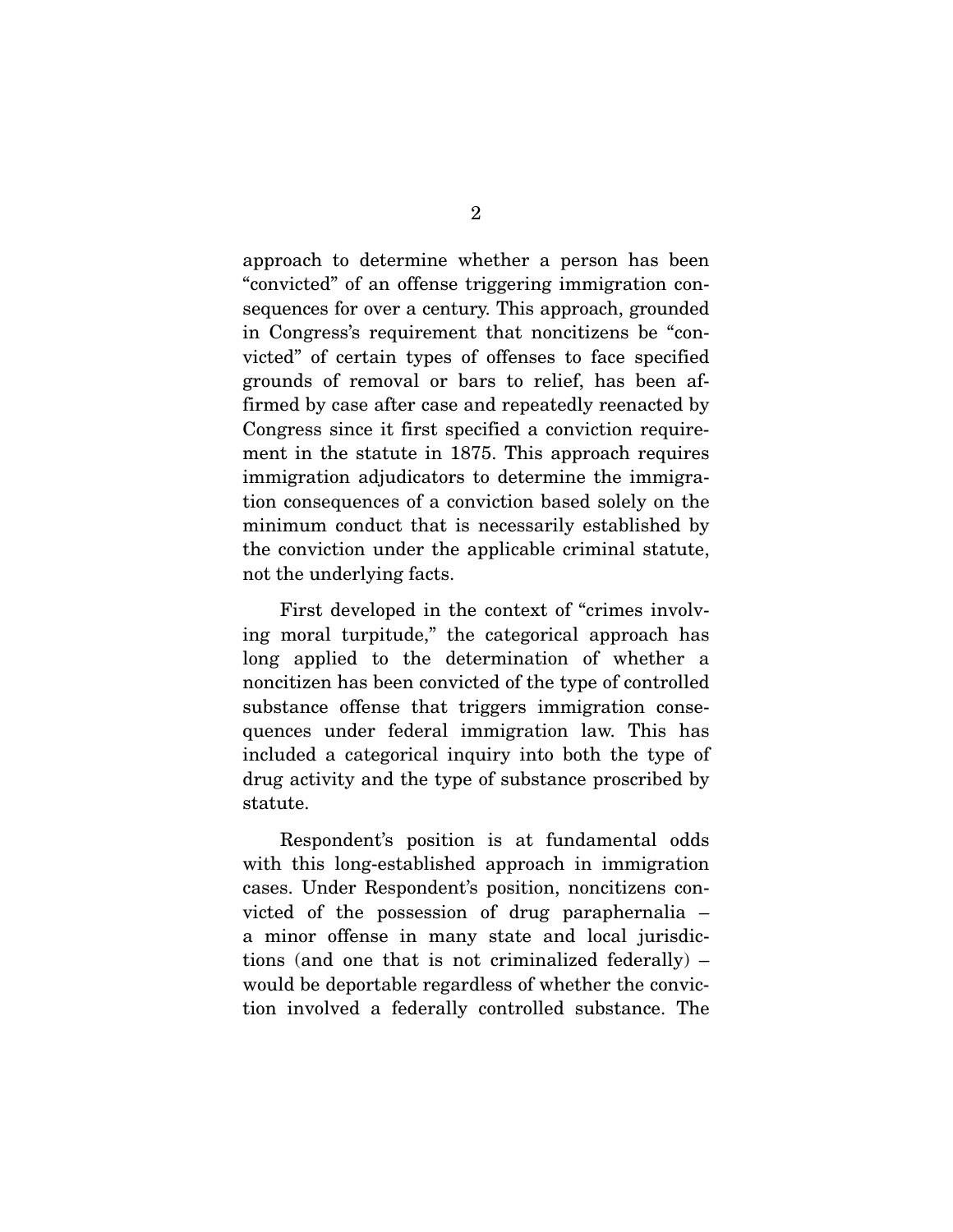consequences of this position are severe. Minor offenses that involve substances not proscribed under federal law could subject noncitizens to deportation, detention, and in some cases bar them from seeking relief from removal.

 This brief is organized in two points. Point I describes the century of jurisprudence affirming Congress's choice of a categorical approach for the assessment of convictions by immigration adjudicators, including controlled substance offenses. It demonstrates immigration officials' longstanding recognition of the importance of tethering the conviction to the relevant type of controlled substance. Point II illustrates how Respondent's position conflicts with this longstanding approach.

#### **ARGUMENT**

--------------------------------- ---------------------------------

### **I. COURTS AND THE AGENCY HAVE LONG APPLIED THE CATEGORICAL APPROACH TO ASSESS THE IMMIGRATION CONSE-QUENCES OF CONVICTIONS, INCLUD-ING DRUG CONVICTIONS.**

 Courts and the agency have long applied the categorical approach in determining whether a criminal disposition leads to immigration consequences that are based on a "conviction" of an offense. Under the categorical approach, immigration adjudicators may consider only the minimum conduct proscribed by the statute of conviction in determining the immigration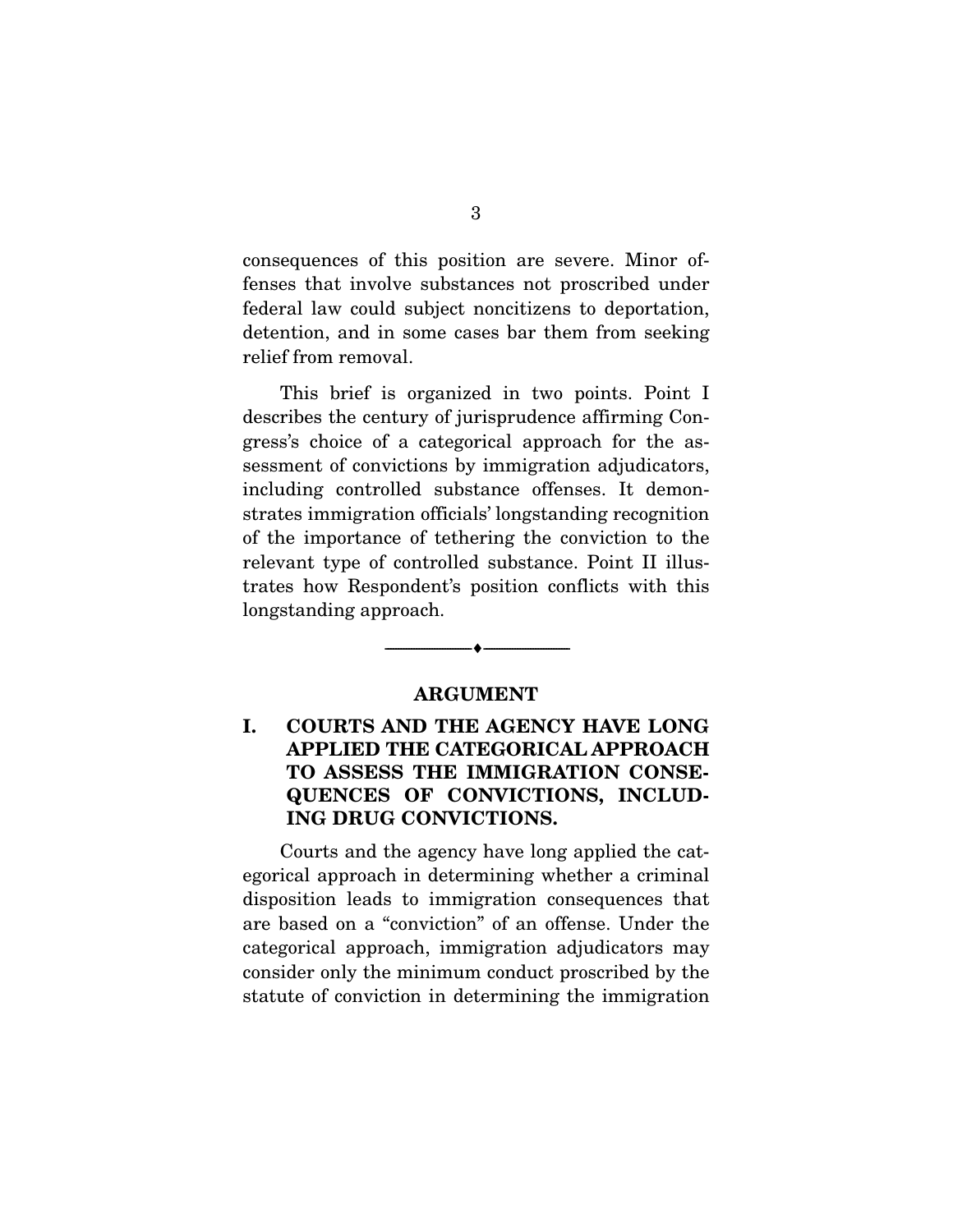consequences of the past conviction. *See Moncrieffe,* 133 S. Ct. at 1684 (holding that immigration adjudicators must determine only "what the state conviction necessarily involved," requiring a presumption that the conviction "rested on nothing more than the least of the acts criminalized" (quotation marks omitted)). Where the statute proscribes alternate offenses – some of which carry immigration consequences and some of which do not – the "modified" categorical approach permits immigration adjudicators to review the record of conviction to determine which offense constituted the basis for the conviction. *See id.* (explaining the modified categorical approach's application to "state statutes that contain several different crimes, each described separately" permitting a court to review the record of conviction "to determine which particular offense the noncitizen was convicted of" (citations omitted)); *see also Descamps v. United States*, \_\_\_ U.S. \_\_\_, 133 S. Ct. 2276, 2284 (2013) (explaining that the modified categorical approach applies when a "statute is 'divisible' – i.e., comprises multiple, alternative versions of the crime," and thus operates as "a tool for implementing the categorical approach, to examine a limited class of documents to determine which of a statute's alternative elements formed the basis of the defendant's prior conviction" (citation omitted)). Under no circumstances may an immigration adjudicator consider or assume facts beyond those necessary for the conviction.

 Grounded in Congress's choice to predicate certain immigration consequences on convictions, the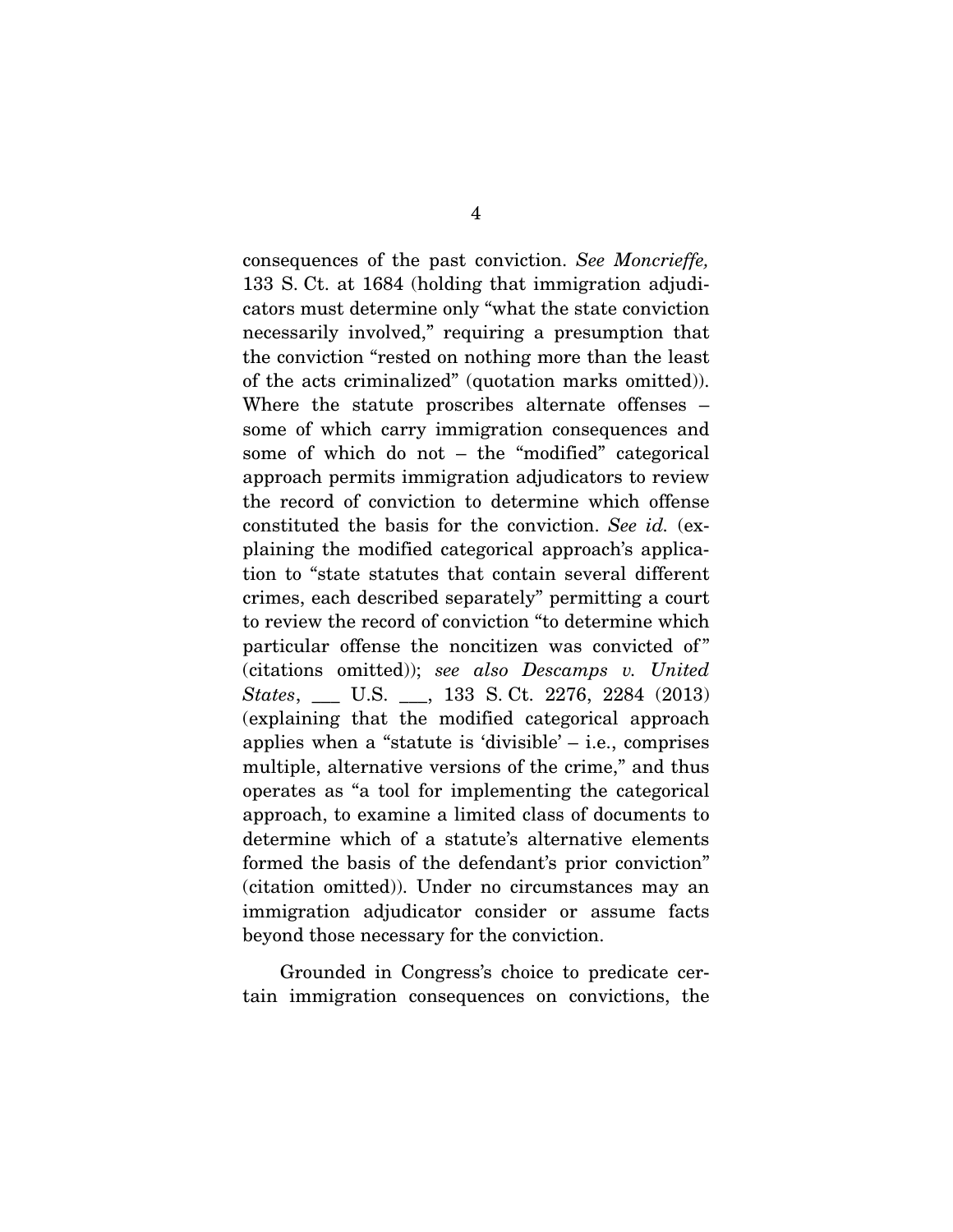categorical approach ensures fairness, uniformity, and predictability in the administration of immigration law. *See* Jennifer Lee Koh, *The Whole Better than the Sum: A Case for the Categorical Approach to Determining the Immigration Consequences of Crime*, 26 GEO. IMMIGR. L.J. 257, 295-310 (2012) (analyzing rationales for the categorical approach in the immigration context); Alina Das, *The Immigration Penalties of Criminal Convictions: Resurrecting the Categorical Analysis in Immigration Law*, 86 N.Y.U. L. REV. 1669, 1725-46 (2011) (same); Rebecca Sharpless, *Toward a True Elements Test: Taylor and the Categorical Analysis of Crimes in Immigration Law*, 62 U. MIAMI L. REV. 979, 1032-34 (2008) (same).

 Over the years, this Court has applied the categorical and/or modified categorical approach in both the criminal sentencing and immigration contexts. In *Descamps*, the Court most recently applied the categorical approach to determine if a prior conviction triggered federal sentencing enhancement under the Armed Career Criminal Act. 133 S. Ct. at 2285-86. Similarly, the Court has applied a categorical approach in a number of immigration cases predicated on past convictions. *See Moncrieffe*, 133 S. Ct. at 1685; *Carachuri-Rosendo v. Holder*, \_\_\_ U.S. \_\_\_, 130 S. Ct. 2577 (2010); *Gonzalez v. Duenas-Alvarez*, 549 U.S. 183 (2007); *see also Lopez v. Gonzalez*, 549 U.S. 47 (2006); *Leocal v. Ashcroft*, 543 U.S. 1 (2004).

 These recent cases reinforce the applicability of the categorical approach in this case. For controlled substance conviction-based grounds of removability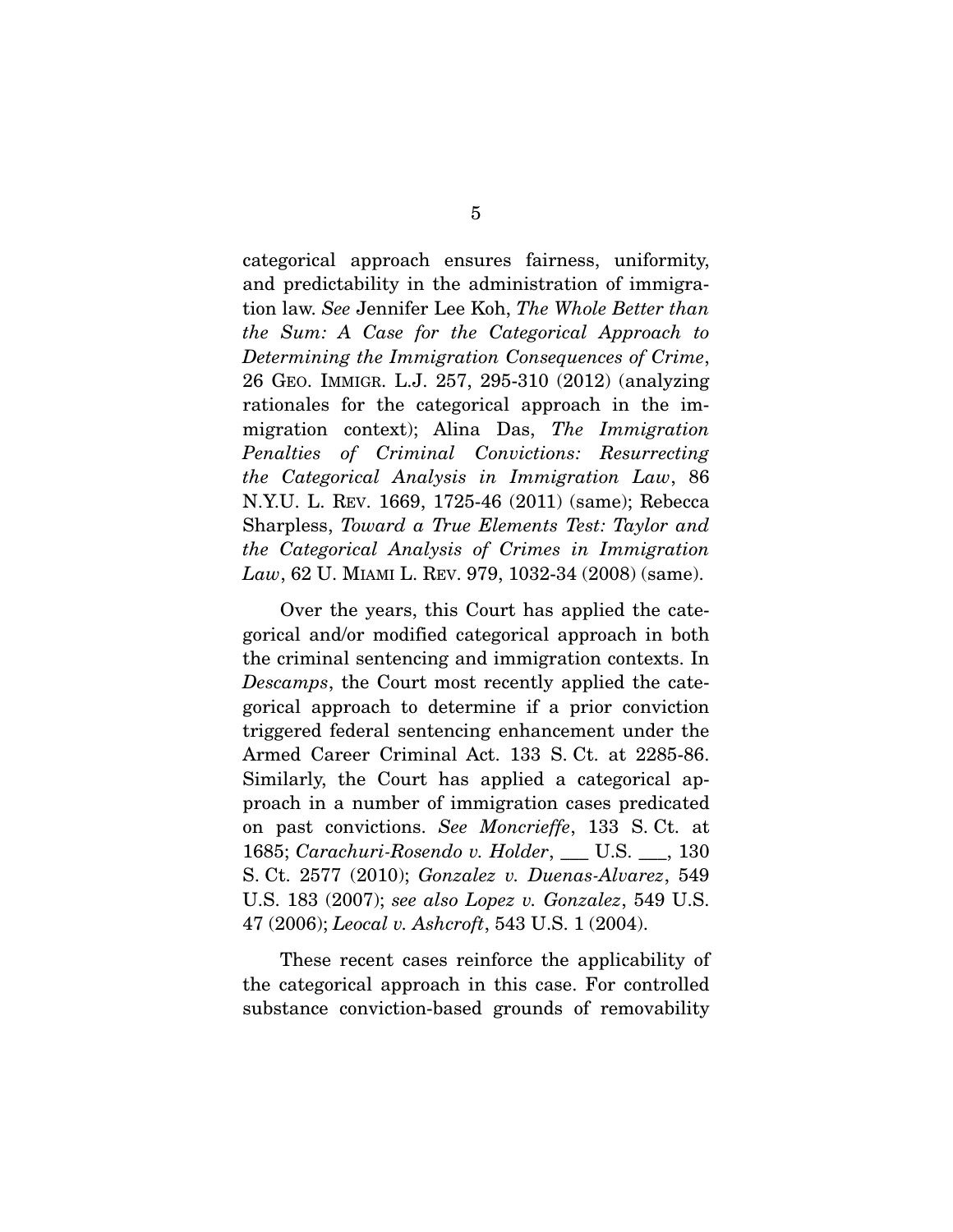and bars to relief, immigration adjudicators must rely only on the minimum conduct necessary for the conviction to determine whether the conviction qualifies as a controlled substance offense – the crux of the issue here being whether an individual has been convicted of a violation of a law "relating to a controlled substance (as defined in section 102 of the Controlled Substances Act (21 U.S.C. 802))." 8 U.S.C. § 1227(a)(2)(B)(i); *see also* 8 U.S.C. § 1182(a)(2)(A)(i)(II).

 Respondents seek to read out the definitional provision of what constitutes a controlled substance from the statute and, by doing so, bypass the dictates of the categorical approach in this case. Yet the possibility that some noncitizens may be convicted of foreign, state, or local drug offenses that are not related to federally controlled substances is not new. Since Congress first predicated adverse immigration consequences of certain types of drug convictions, immigration adjudicators have had to assess whether noncitizens' convictions involved the relevant type of controlled substance for purposes of deportation. This inquiry has applied regardless of the type of offense – possession, sale, or other types of drug offenses – for decades.

 This section of the brief outlines the principles behind the categorical approach and describes their proper application in the immigration context. Part I.A describes the development of the categorical approach. Part I.B describes the application of the categorical approach to drug convictions. Part I.C describes how these rules have applied to inquiries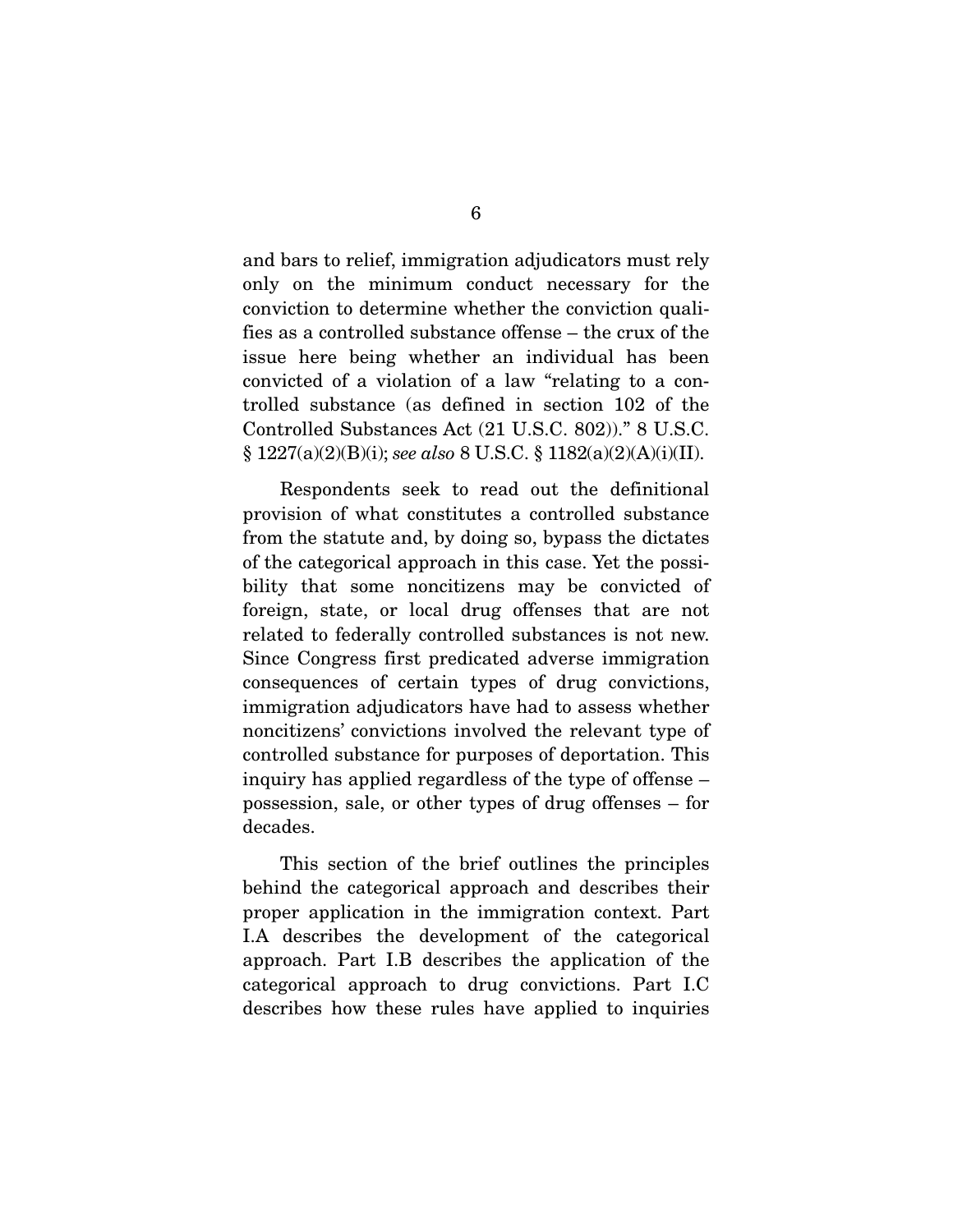regarding both the type of drug activity and the type of substance necessary for conviction. Part I.D explains how the term "relating to" has been historically used by immigration officials to assess whether an individual was necessarily convicted of the relevant type of drug activity, not as a basis to ignore the requirement that an individual be convicted of the relevant type of substance specified in the statute.

**A. The categorical approach has long required courts and agency officials to assess the minimum conduct proscribed under a criminal statute in order to determine whether an individual was necessarily "convicted" of a given offense.** 

 The categorical approach has been applied in the immigration context for over a century. It is relied upon by front-line immigration officers and immigration judges every day to decide thousands of claims regarding conviction-based grounds of removability and bars to status or relief from removal. Congress, aware of the streamlined administrative nature of these adjudications, has repeatedly required that immigration officials and courts rely only on what is established by the conviction itself, i.e., the minimum conduct established by the criminal court's adjudication of the case based on the criminal statute. This test is well-established in case law interpreting Congress's conviction requirement, which Congress has repeatedly utilized when adding certain grounds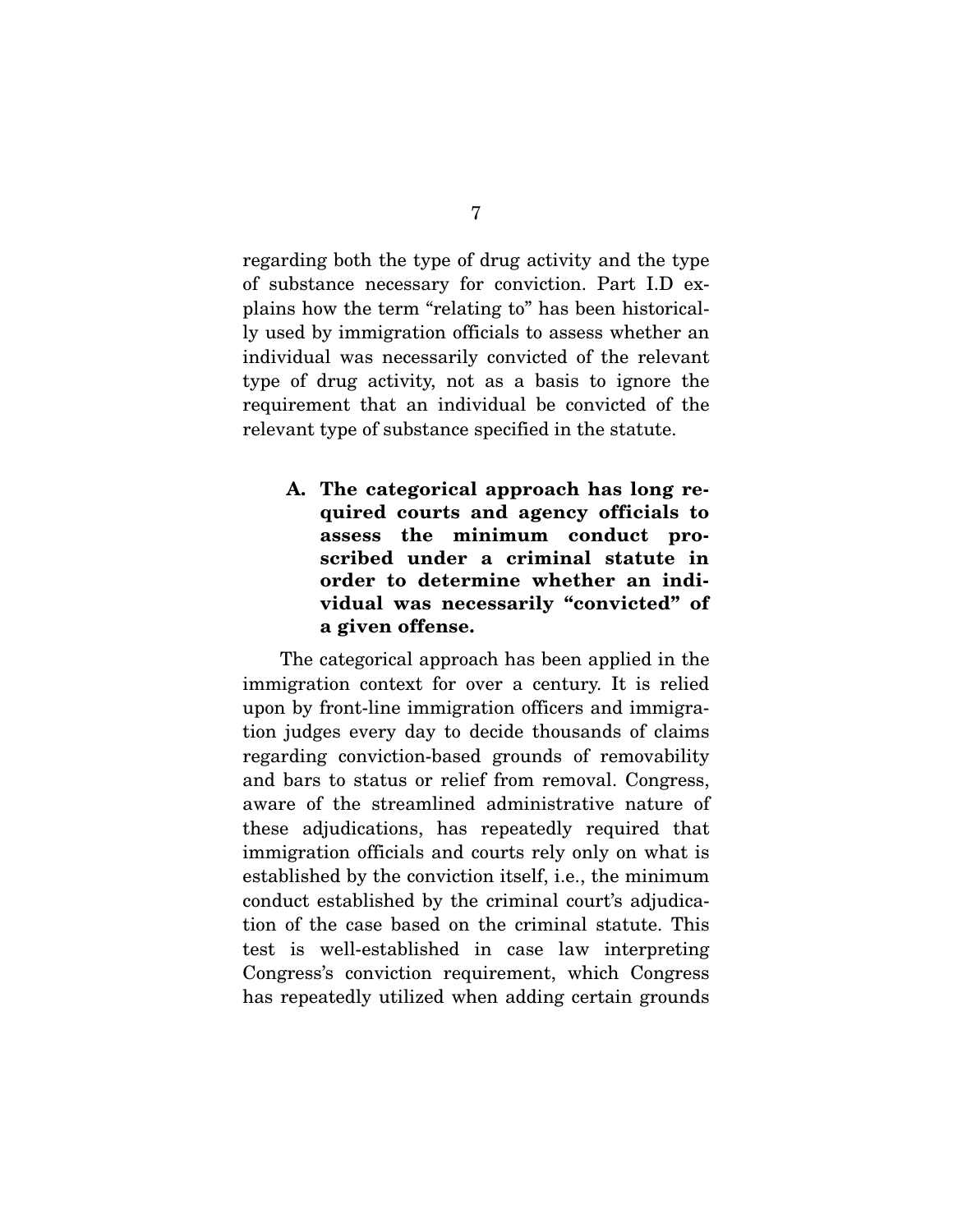of removal and bars to status or relief in federal immigration law. *See United States v. Hayes*, 555 U.S. 415, 424-25 (2009) ("[W]hen judicial interpretations have settled the meaning of an existing statutory provision, repetition of the same language in a new statute indicates, as a general matter, the intent to incorporate its . . . judicial interpretations as well." (citation omitted)); *see also Lorillard v. Pons*, 434 U.S. 575, 580 (1978).

 Since 1875, Congress has premised specific immigration consequences on certain types of *convictions*. *See* Act of Mar. 3, 1875, ch. 141, § 5, 18 Stat. 477, 477 (excluding "persons who are undergoing a sentence for conviction in their own country of felonious crimes"); Act of Mar. 3, 1891, ch. 551 § 1, 26 Stat. 1084, 1084 (excluding "persons who have been convicted of a felony or other infamous crime or misdemeanor involving moral turpitude"). Congress chose language requiring a conviction to trigger some immigration consequences, while prescribing a conduct-based standard for others. *Compare id. with* Act of Feb. 20, 1907, ch. 1134, § 3, 34 Stat. 898, 900  $("[A]ny$  alien woman or girl ... practicing prostitution, at any time within three years after she shall have entered the United States, shall be deemed to be unlawfully within the United States and shall be deported").

 In examining Congress's use of the "convicted" language in early federal immigration cases, courts concluded that Congress intended to limit the authority of immigration adjudicators to determine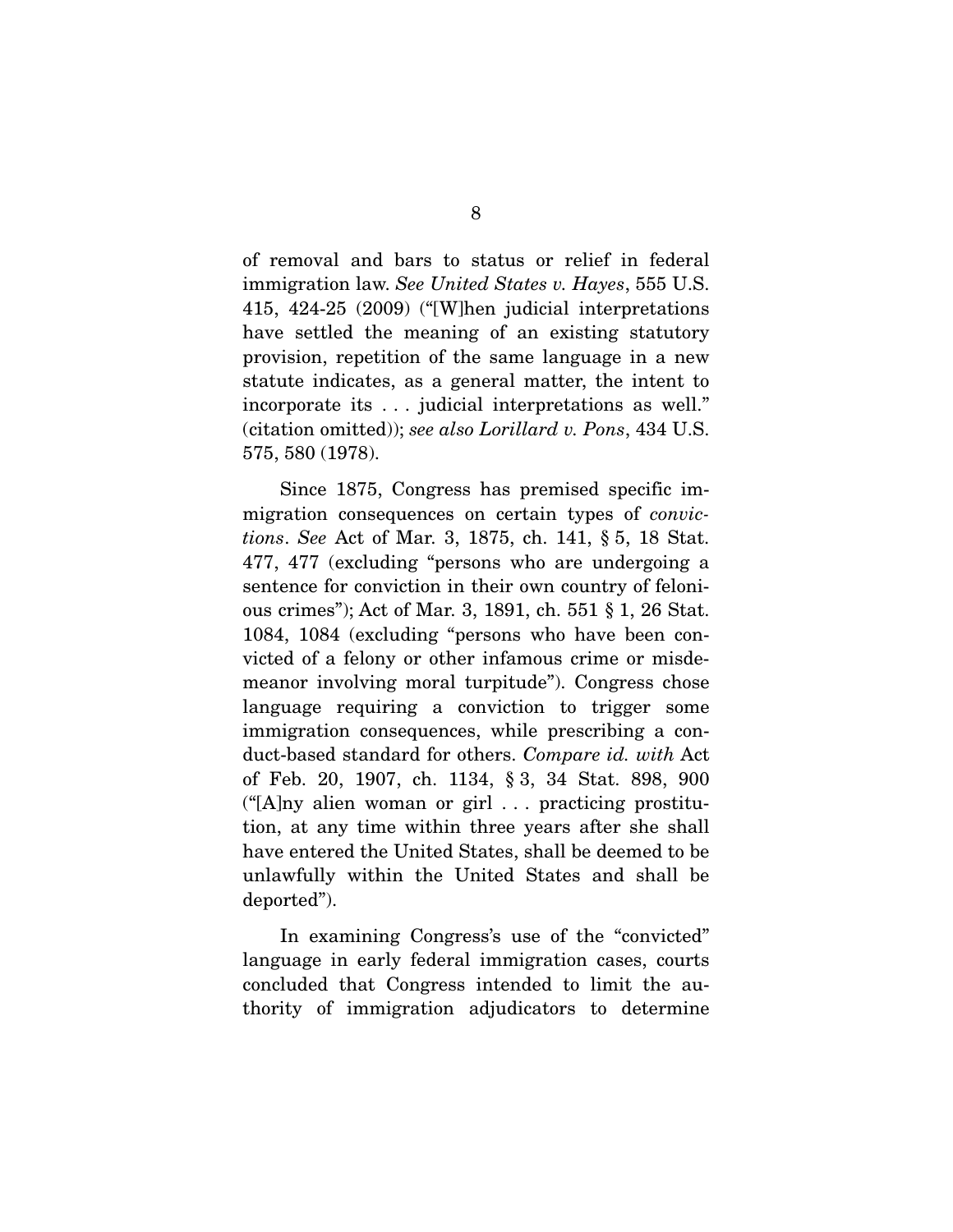consequences based on the conviction rather than the underlying conduct. One of the first cases discussing this requirement is *United States ex rel. Mylius v. Uhl*, in which a noncitizen challenged his detention and exclusion from the United States on the basis of a prior conviction for criminal libel in England. 203 F. 152, 153 (S.D.N.Y. 1913). Immigration officials had concluded that the petitioner had been "convicted" of an offense "involving moral turpitude" by reviewing reports of the trial and the underlying facts that gave rise to his conviction. *Id.* Judge Noyes, writing for the federal district court in the Southern District of New York, concluded that the immigration officials erred by not confining their review to the "inherent nature" of the statutory offense of criminal libel, which "depends upon what *must be shown* to establish [the noncitizen's] guilt." *Id.* at 154 (emphasis added). Under this inquiry, the court held that libel did not necessarily involve moral turpitude, for libel convictions could be obtained where defendants violated the statute without intent or knowledge. *Id.* The Second Circuit affirmed, holding that Congress did not intend for immigration officers to "act as judges of the facts to determine from the testimony in each case whether the crime of which the immigrant is convicted does or does not involve moral turpitude. . . . this question must be determined from the judgment of conviction." *United States ex rel. Mylius v. Uhl*, 210 F. 860, 863 (2d Cir. 1914).

 This reading of the statute was further reinforced by Judge Learned Hand in a series of cases. In *United*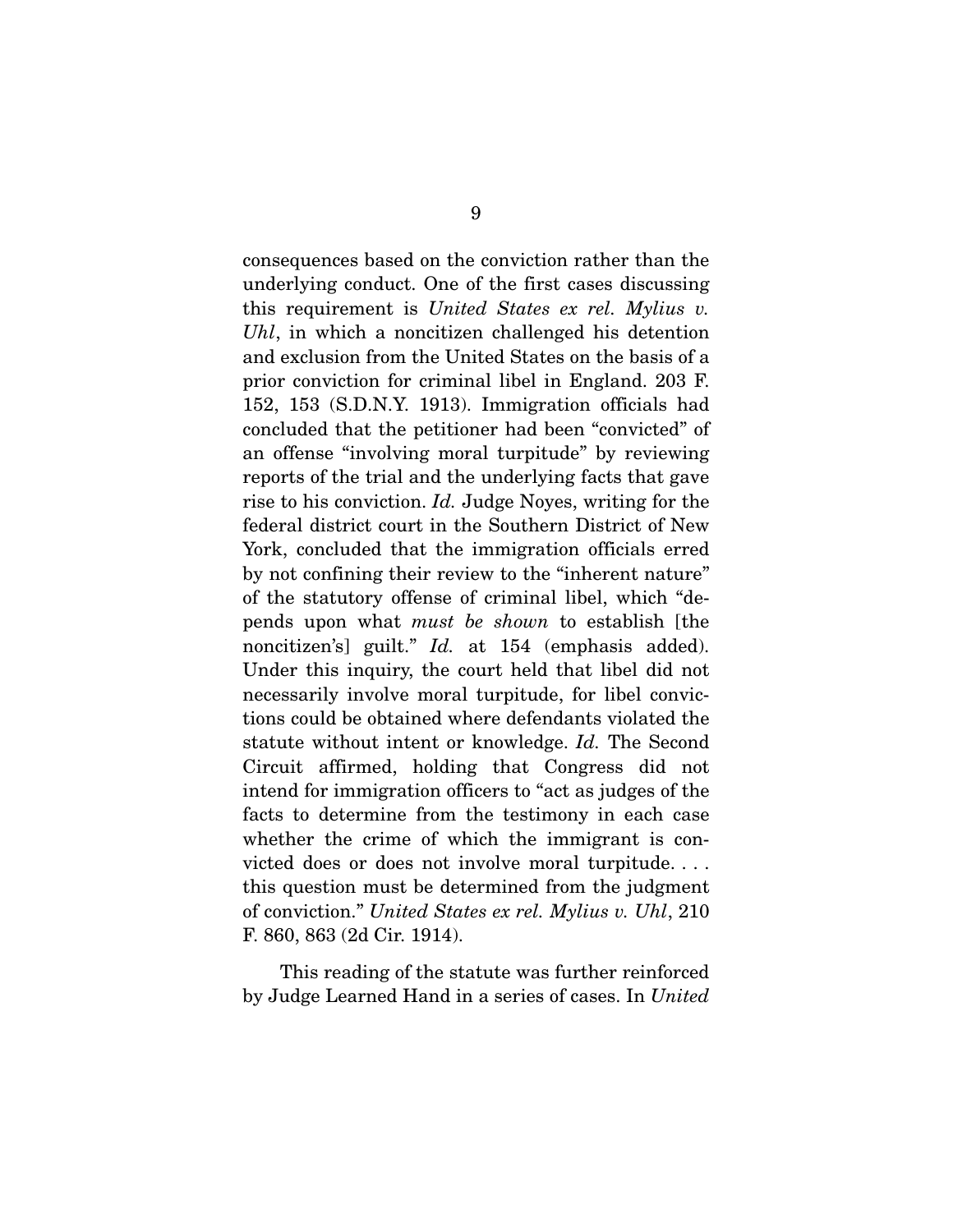*States ex rel. Guarino v. Uhl*, Judge Hand addressed the issue of whether a conviction for possession of a "jimmy," a common burglary tool, with intent to commit a crime was properly classified as a crime involving moral turpitude. 107 F.2d 399, 400 (2d Cir. 1939). Judge Hand focused the inquiry upon "whether all crimes which [the petitioner] may intend are 'necessarily,' or 'inherently,' immoral." *Id.* Judge Hand observed that the statute of conviction covered conduct that could be "no more than a youthful prank" born of "curiosity, or a love of mischief." *Id.* Focused upon this minimum level of conduct, Judge Hand stated that "it would be to the last degree pedantic to hold that [the conviction] involved moral turpitude and to visit upon it the dreadful penalty of banishment." *Id.* While acknowledging that "other circumstances [made] it highly unlikely that this alien had possession of the jimmy for [a] relatively innocent purpose," Judge Hand nevertheless honored the minimum conduct test, holding that "[deportation] officials may not consider the particular conduct for which the alien has been convicted, and indeed this is a necessary corollary of the doctrine itself." *Id*.

 The categorical approach was also applied in cases in which a noncitizen had been convicted under a so-called "divisible" statute – one proscribing multiple, separate offenses, only some of which necessarily trigger specific immigration consequences. In such cases, courts permitted immigration adjudicators to examine the official record of conviction – not as an inquiry into the facts underlying the conviction, but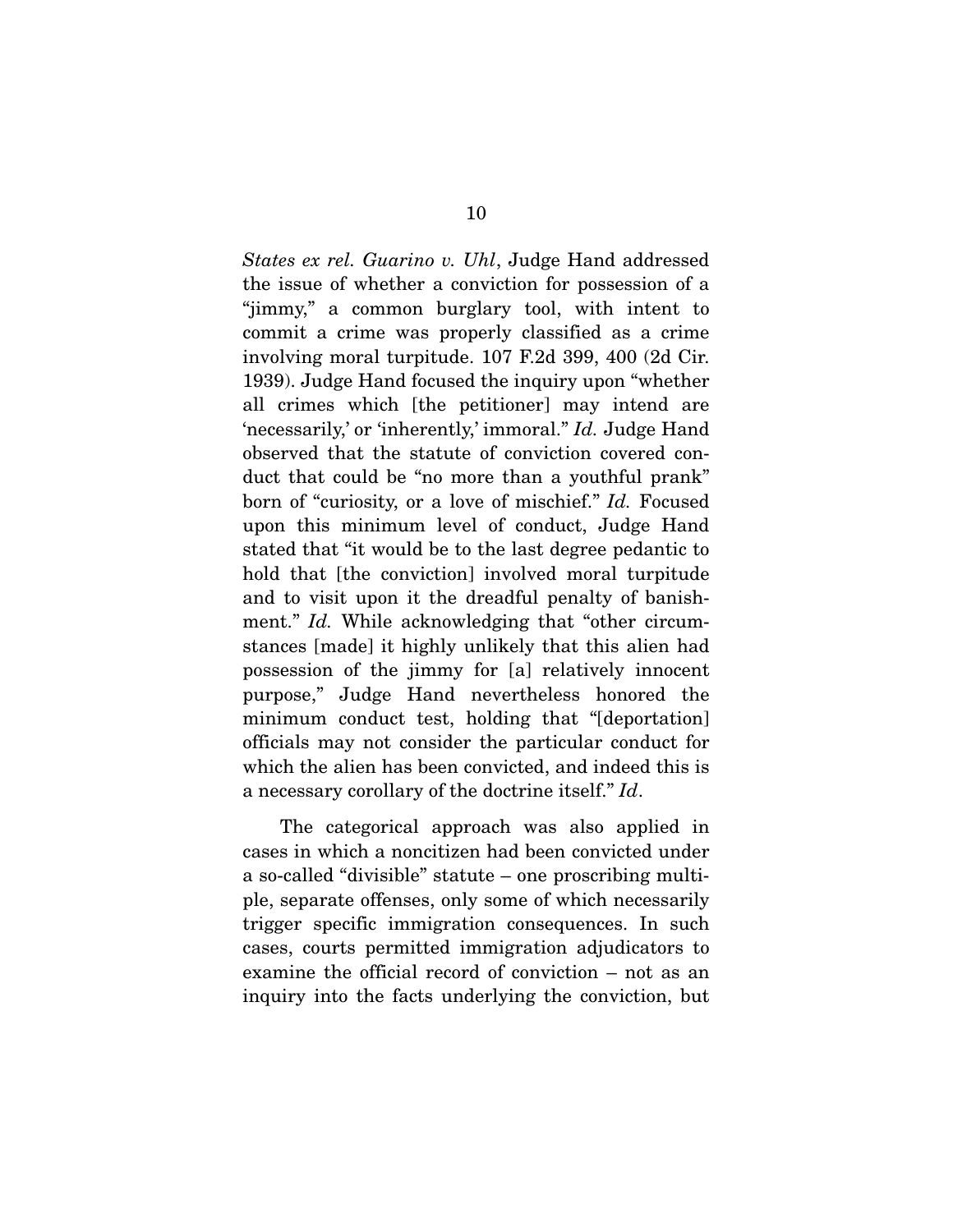rather for the limited purpose of determining which offense within the statute served as the basis for the noncitizen's conviction. This test – which courts later termed a "modified categorical approach" – was applied in the seminal case *United States ex rel. Zaffarano v. Corsi*, 63 F.2d 757 (2d Cir. 1933). The Second Circuit assessed whether a noncitizen's prior conviction for second degree assault under New York law necessarily involved moral turpitude. *Id.* Finding that the state offense defined second degree assault through five subdivisions specifying different offenses, only some of which inherently involved moral turpitude, the court held that immigration officials could look to "the charge (indictment), plea, verdict, and sentence" to determine "the specific criminal charge of which the alien is found guilty and for which he is sentenced." *Id.* at 759. The court further held that the inquiry was limited solely to this "record of conviction," permitting immigration adjudicators to determine only which subsection gave rise to the noncitizen's conviction. *Id.* at 757. The court reaffirmed the minimum conduct test, holding that "[t]he evidence upon which the verdict was rendered may not be considered." *Id.* at 759.

 The reasoning of these early federal court decisions was also adopted by the Attorney General and the Board of Immigration Appeals ("B.I.A.") soon after its formation. *See Op. of Hon. Cummings*, 37 Op. Att'y Gen. 293 (A.G. 1933) (applying a categorical approach to convictions); *see also Matter of S-,* 2 I. & N. Dec. 353 (B.I.A., A.G. 1945) (same). In doing so,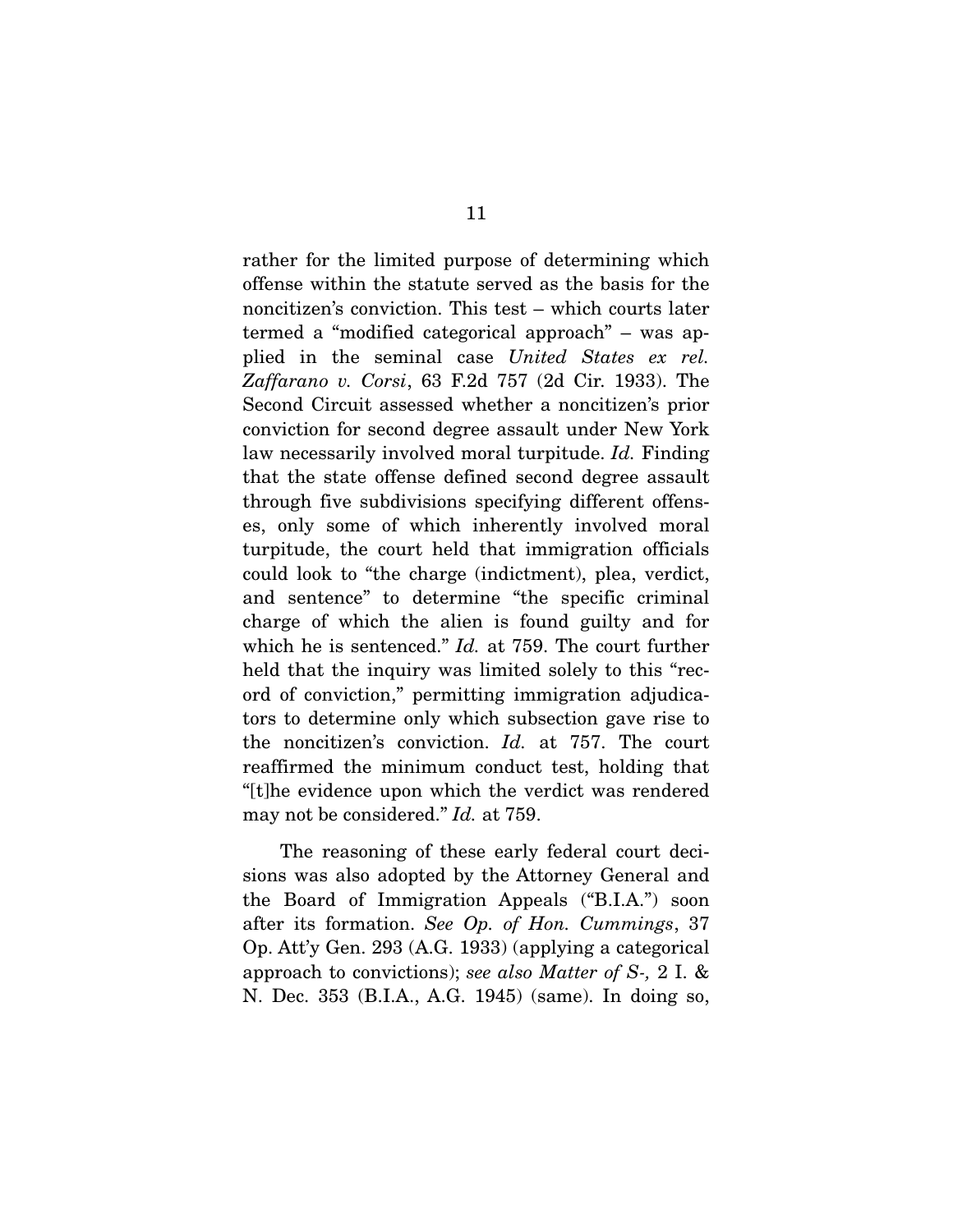both the Attorney General and the B.I.A. have looked to the minimum conduct necessary under a conviction to determine deportation or exclusion consequences. *See, e.g.*, *Matter of B-*, 4 I. & N. Dec. 493, 496 (B.I.A. 1951) ("[T]he definition of the crime must be taken at its minimum . . . an administrative body must follow definite standards, apply general rules, and refrain from going behind the record of conviction."); *Matter of P-*, 3 I. & N. Dec. 56, 59 (B.I.A. 1947) ("[A] crime must by its very nature and at its minimum, as defined by the statute, involve an evil intent before a finding of moral turpitude would be justified.").

 The categorical approach has remained the dominant inquiry in immigration cases, whether the provision relates to having been convicted of a crime involving moral turpitude or other immigration grounds, such as the controlled substance ground of removability.<sup>2</sup> *See* Das, 86 N.Y.U. L. REV. at 1688-1702, 1749-1752 (describing the historical

<sup>&</sup>lt;sup>2</sup> The Attorney General recently departed in part from the categorical approach for crimes involving moral turpitude in *Matter of Silva-Trevino*, 24 I. & N. Dec. 687 (A.G. 2008), *overruled in Silva-Trevino v. Holder*, 742 F.3d 197 (5th Cir. 2014). A majority of federal circuits have rejected *Silva-Trevino* as contrary to Congressional intent requiring a categorical approach. *See Silva-Trevino*, 742 F.3d at 198; *Olivas-Motta v. Holder*, 716 F.3d 1199 (9th Cir. 2013); *Prudencio v. Holder*, 669 F.3d 472 (4th Cir. 2012); *Fajardo v. Att'y Gen.,* 659 F.3d 1303 (11th Cir. 2011); *Jean-Louis v. Att'y Gen.,* 582 F.3d 462 (3d Cir. 2009); *but see Bobadilla v. Holder*, 679 F.3d 1052 (8th Cir. 2012); *Mata-Guerrero v. Holder,* 627 F.3d 256 (7th Cir. 2010).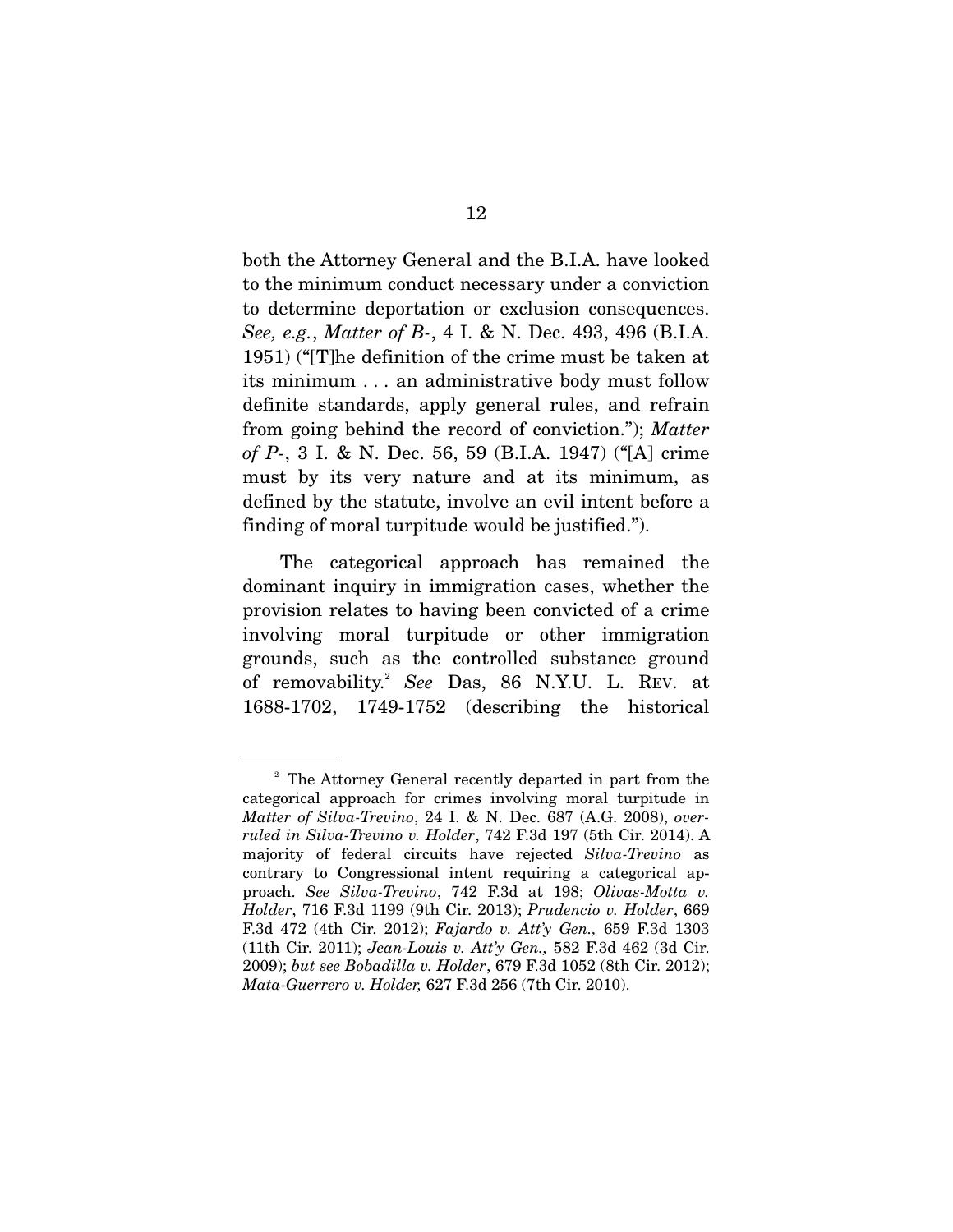development of the categorical approach in immigration law and collecting cases).

**B. Where Congress has predicated adverse immigration consequences on whether an individual has been "convicted" of a violation of any law "relating to" specified controlled substances, the categorical approach has long applied.** 

 In the context of federal drug regulation, Congress has long premised adverse immigration consequences on convictions. *See* Narcotic Drugs Import and Export Act of 1909, ch. 100, 35 Stat. 614, *as amended by* Act of May 26, 1922, ch. 202, 42 Stat. 596, 597 (specifying that "any alien who at any time after his entry is *convicted* under subdivision (c) [narcotics offense under the act] shall, upon the termination of the imprisonment . . . be taken into custody and deported" (emphasis added)); Act of Feb. 18, 1931, ch. 224, 46 Stat. 1171, 1171 (providing that a noncitizen "*convicted* and sentenced for violation or conspiracy to violate any statute of the United States taxing, prohibiting, or regulating the manufacture, production, compounding, transportation, sale, exchange, dispensing, giving away, importation, or exportation of opium, coca leaves, heroin, or any salt, derivative, or preparation of opium or coca leaves" shall be detained and deported (emphases added)).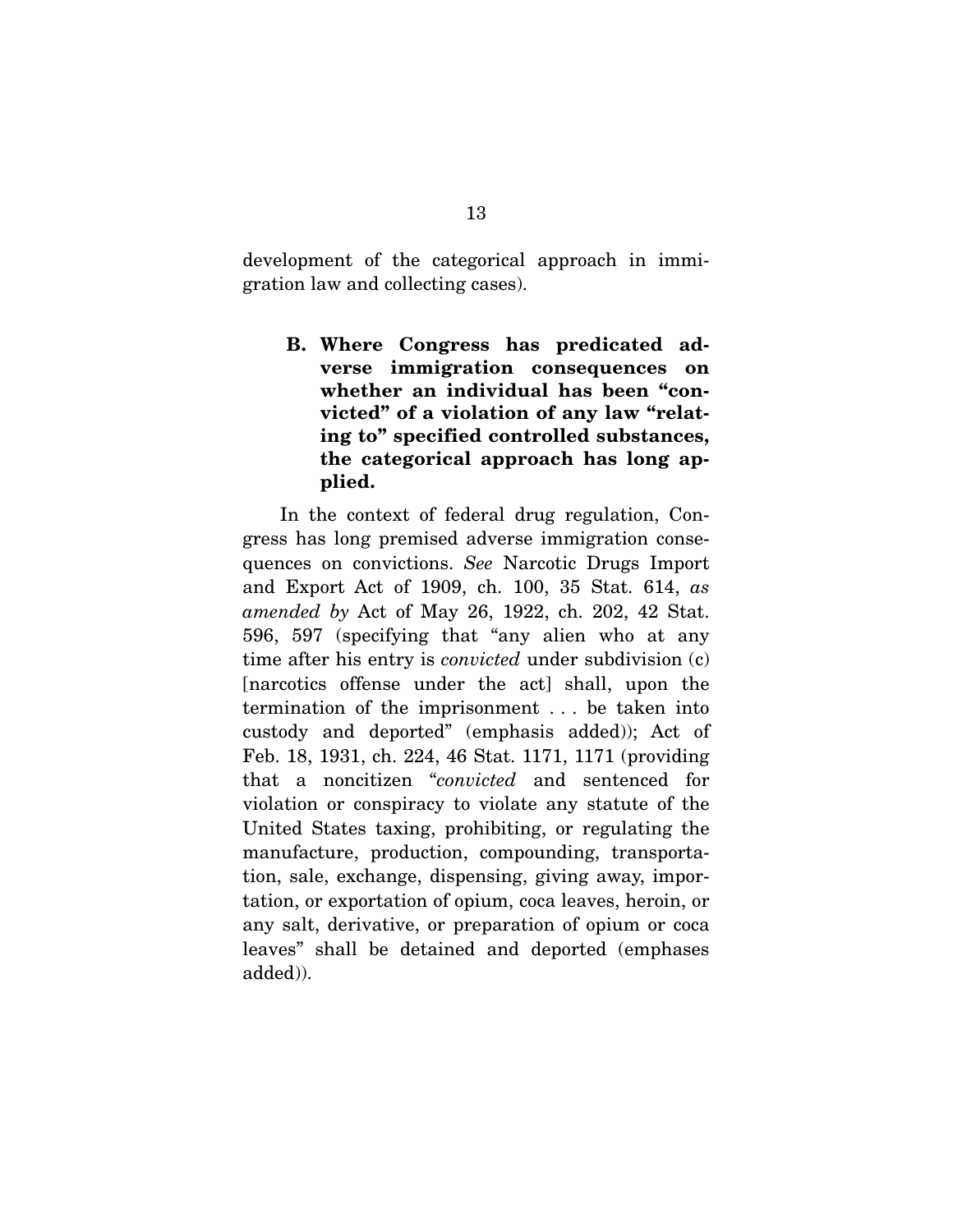Over time, Congress expanded the bases by which a drug conviction may trigger immigration consequences, without changing the requirement that a conviction is required. In 1940, Congress eliminated the prior law's requirement of a sentence thus making a conviction alone sufficient for deportation, and extended the provisions to apply to any noncitizens convicted under state and federal law. *See* Act of June 28, 1940, ch. 439, title III, § 30, 54 Stat. 673. In 1952, Congress broadened the grounds of drug-convictionbased deportability to make deportable any noncitizen "who at any time has been *convicted* of a violation of any law or regulation relating to the illicit traffic in narcotic drugs" or "who has been *convicted* of a violation of any law or regulation governing or controlling the taxing, manufacture, production, compounding, transportation, sale, exchange, dispensing, giving away, importation, exportation, or the possession for the purpose of the manufacture, production, compounding, transportation, sale, exchange, dispensing, giving away, importation or exportation of opium, coca leaves, heroin, marihuana, any salt derivative or preparation of opium or coca leaves or isonipecaine or any addiction-forming or addiction sustaining opiate." Immigration and Nationality Act of 1952, ch. 5, § 241, 66 Stat. 204, 206-07 (emphasis added). In 1956, Congress amended the Immigration and Nationality Act to include convictions for "illicit possession" of narcotic drugs. Act of July 18, 1956, ch. 629, title III, § 301, 70 Stat. 567, 575. In 1960, Congress further expanded the act to include convictions for "illicit possession" of marijuana. Act of July 14, 1960, Pub. L.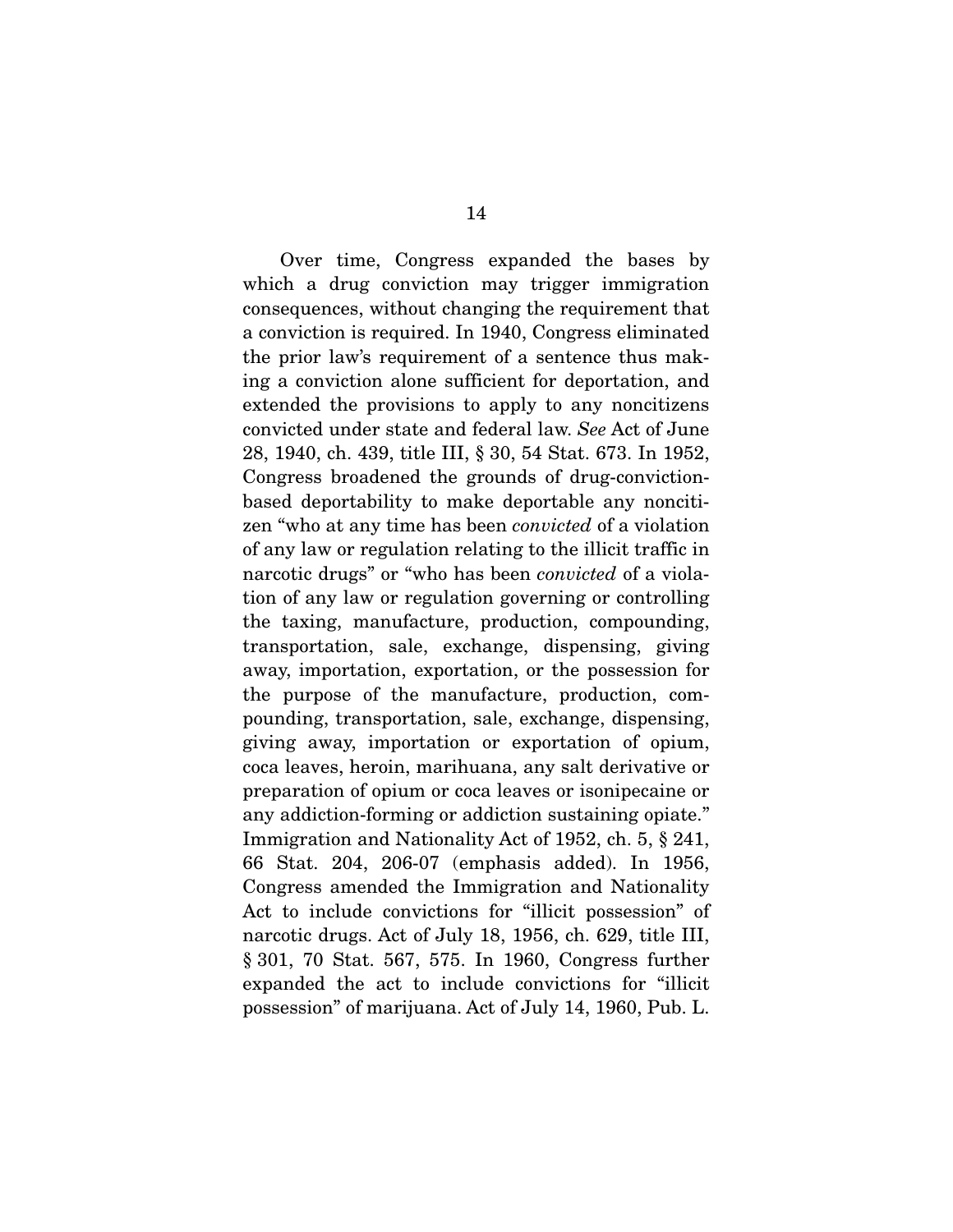No. 86-648, 74 Stat. 504, 505. By 1986, Congress replaced the lengthy list of various types of drug offenses involving various types of controlled substances (which had included narcotics, marijuana, opiates, heroin, and other specific drugs) with the present-day framework, predicated on the conviction of any violation of a law relating to a controlled substance defined in 21 U.S.C. § 802, i.e., the federal schedules. *See* Anti-Drug Abuse Act of 1986, Pub. L. No. 99-570, 100 Stat. 3207-47 (allowing deportation for a noncitizen "*convicted* of . . . a violation of . . . any law . . . of a State, the United States, or a foreign country relating to a controlled substance (as defined in section 802 of title 21)").

 Not all drug-based immigration consequences were predicated on convictions, however. Congress also attached consequences to any individual deemed a "drug addict," Immigration and Nationality Act of 1952, ch. 5, § 241, 66 Stat. 204, 206, or whom "officers know or have reason to believe is or has been an illicit trafficker in any of the aforementioned drugs," Immigration and Nationality Act of 1952, ch. 2, § 212, 66 Stat. 182, 184. These provisions continue to exist in the present-day version of the statute. 8 U.S.C.  $\S\S 1182(a)(1)(A)(iv)$  ("drug abuser or addict" inadmissibility),  $1182(a)(2)(C)$  ("reason to believe ... illicit trafficker" inadmissibility),  $1227(a)(2)(B)(ii)$  ("drug abuser or addict" deportability). The present-day version of the statute also makes inadmissible (but not deportable) a person who "admits" the commission of violation of law relating to a controlled substance (as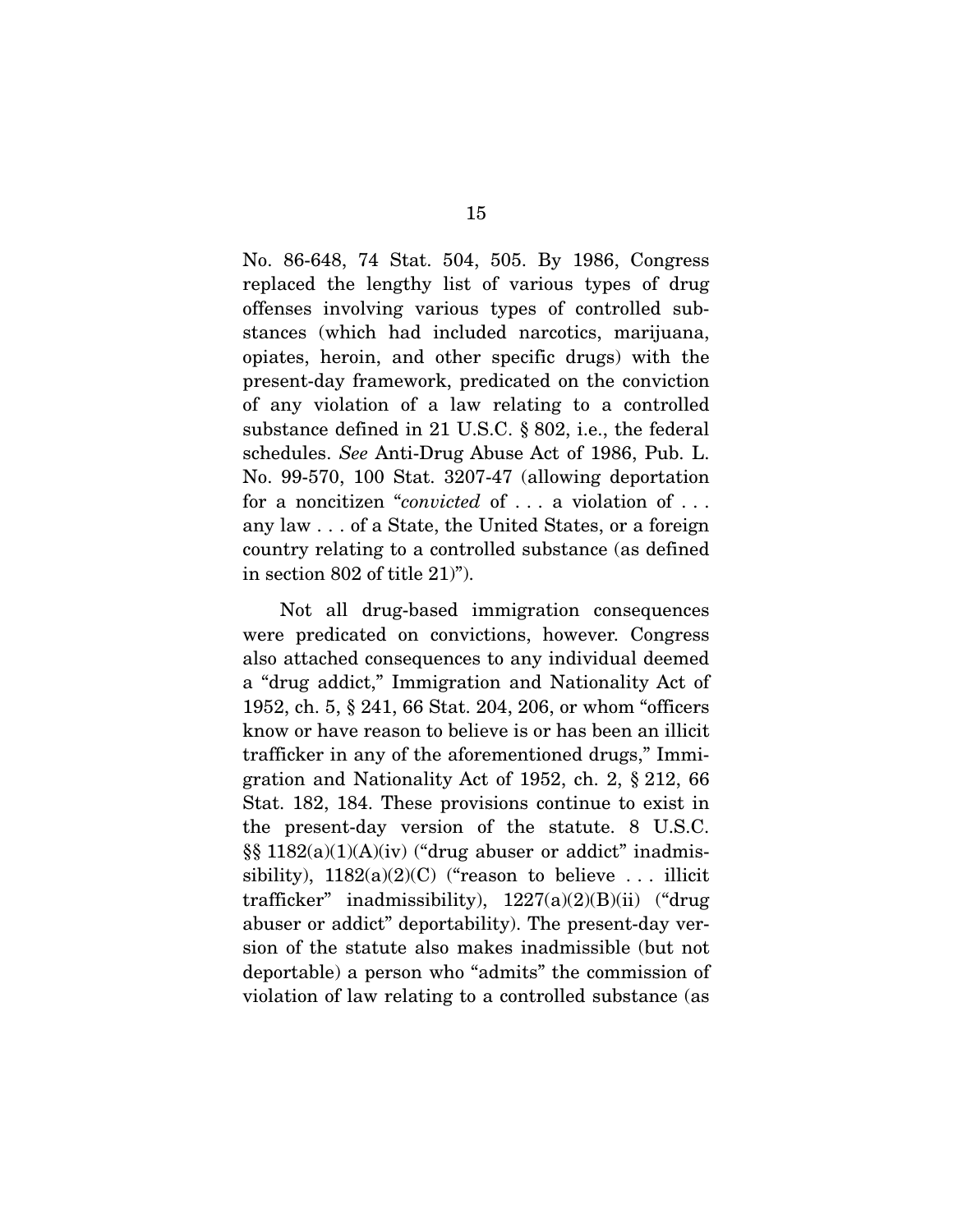defined by 21 U.S.C. § 802). 8 U.S.C. § 1182(a)(2)(A)(i); *see also* Das, 86 N.Y.U. L. REV. at 1689-90 (discussing the limitations on application of "admits" terminology).

 In interpreting these various drug provisions, the federal immigration agency applied the categorical approach to the provisions predicated on convictions. In the 1949 case *Matter of D-S-*, the B.I.A. considered whether a noncitizen's federal marijuana conviction rendered him deportable as someone "*convicted* for the violation of a (Federal) statute ' . . . taxing, prohibiting, or regulating the manufacture, production, compounding, transportation, sale, exchange, dispensing, giving away, importation, or exportation of ... marihuana..." under the applicable statute. 3 I. & N. Dec. 502, \*1-2 (B.I.A. 1949) (emphasis added, citation omitted). Examining the indictment, the B.I.A. concluded that the noncitizen had been convicted of the unlawful possession of marijuana, which was not proscribed under the relevant immigration provision at the time. *Id*. at \*2-3. The issue was whether the immigration judge was entitled to examine the noncitizen's testimony in immigration proceedings to go behind the record of conviction to assess whether the underlying conduct would trigger deportation. *Id*. at \*4. Rejecting this factual inquiry and overruling a prior case that had deemed such an inquiry permissible, the B.I.A. explained that the statute required the categorical approach and thus prohibited immigration officials from going beyond the record of conviction: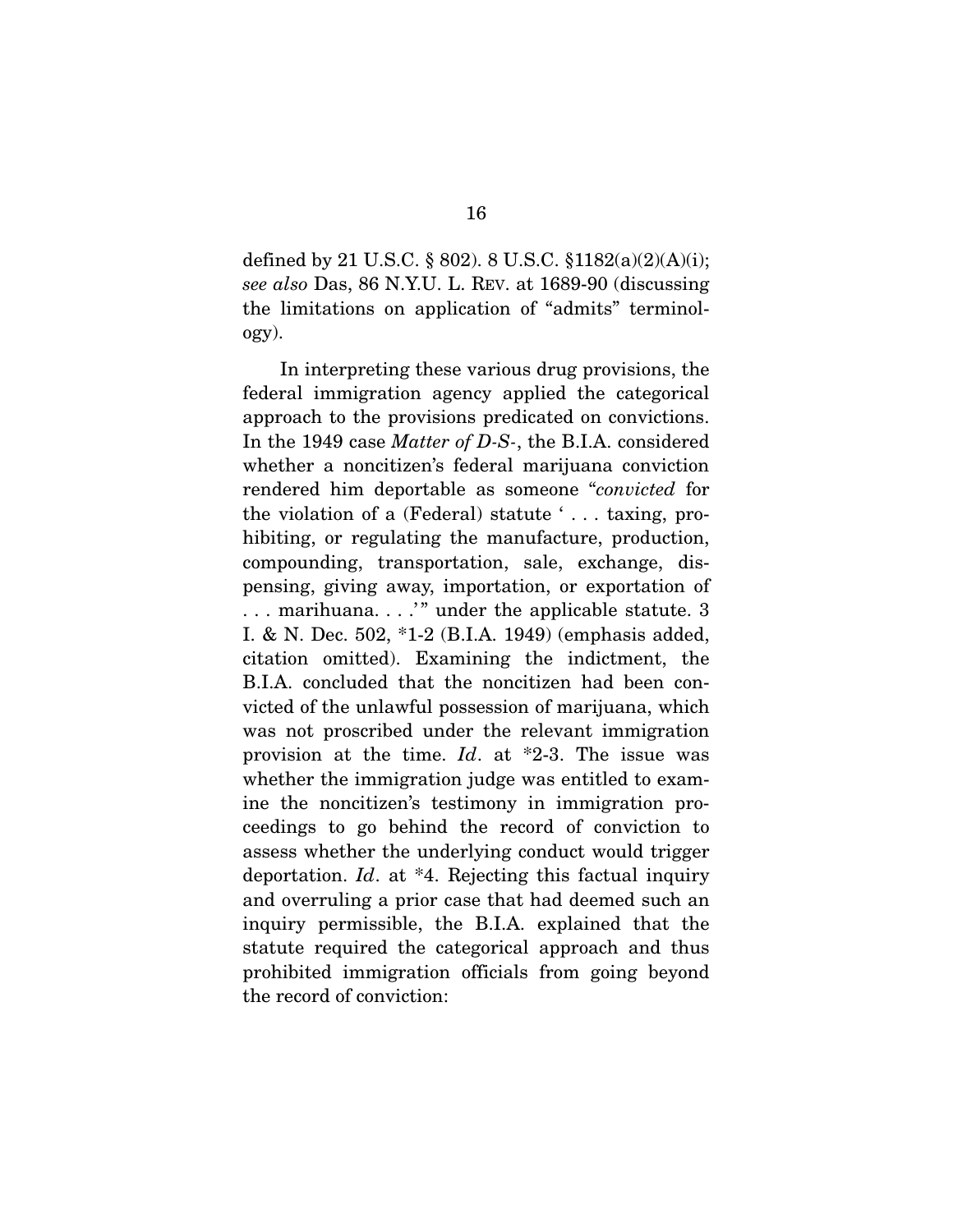It is well settled in immigration proceedings that the nature of the crime is conclusively established by the record of conviction consisting of the charge or indictment, the plea, the verdict and sentence. We are not permitted to go behind this record to determine purpose, motive, or facts, either favorable or unfavorable to the alien. The act of February 18, 1931, does not empower us to retry a closed narcotic case.

### *Id*. at \*4-5 (overruling *Matter of L-C-*, 2990174 (B.I.A. May 30, 1945)).

 Since *Matter of D-S-,* the B.I.A. has consistently applied the categorical approach to the assessment of drug convictions. In doing so, the B.I.A. distinguished provisions that predicated consequences on drug *convictions* from provisions that were not tethered to convictions. In the 1953 case *Matter of B-,* for example, the B.I.A. rejected any reliance on facts beyond the record of conviction to determine if a noncitizen was convicted of the type of drug offense that rendered him deportable under immigration law. 5 I. & N. Dec. 479, \*5 (B.I.A. 1953) (holding that "we are bound by the record of conviction and are precluded from going behind such record to the testimony of the respondent or to other evidence to establish the ground of deportability herein"). In doing so, the B.I.A. observed that had the relevant immigration charge not required a conviction (such as the provision that provided for exclusion if there were "reason to believe" the person engaged in illicit trafficking), then a factual inquiry would have been permissible.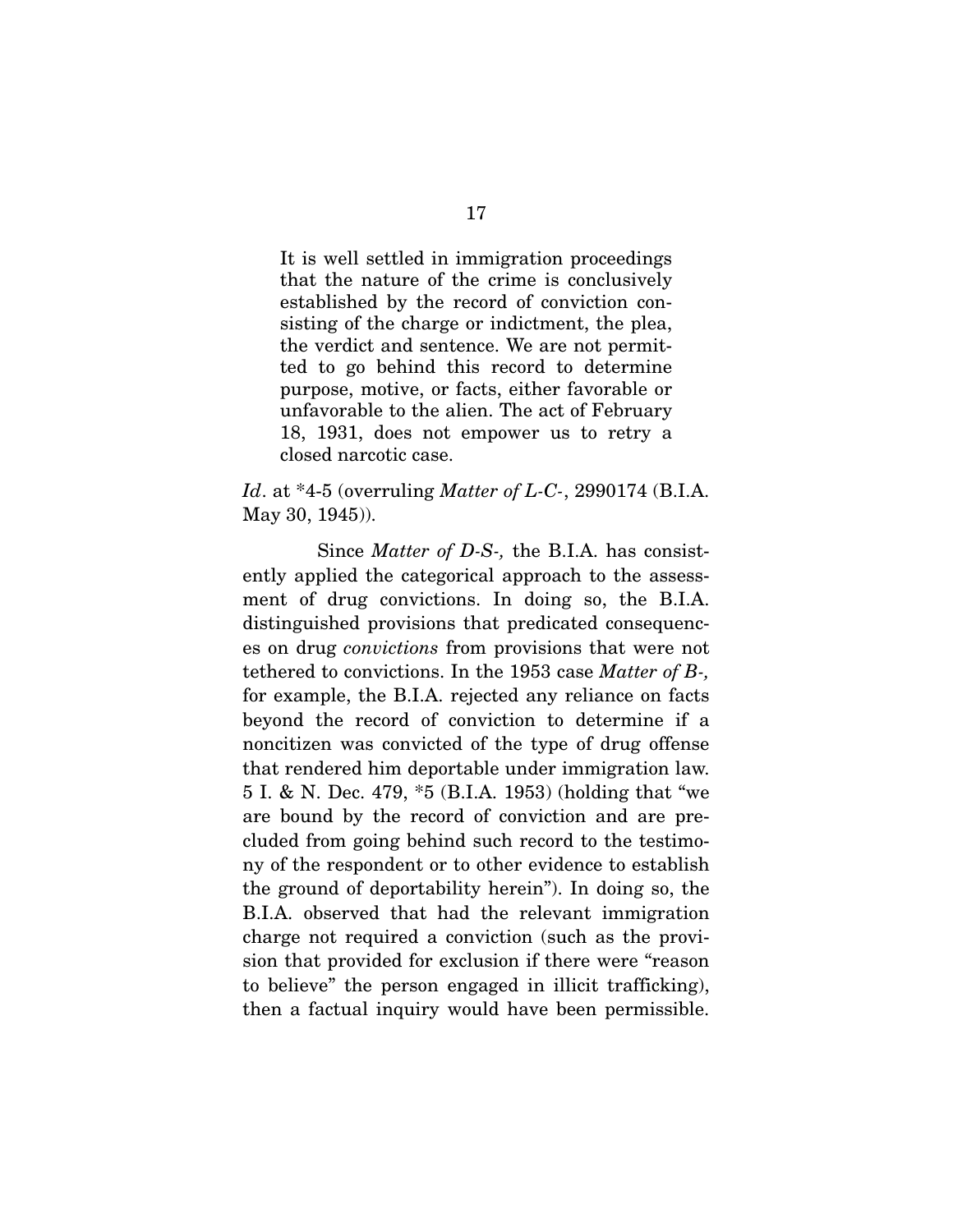*Id.* at \*5-6. But because Congress predicated the particular adverse immigration consequences on drug convictions, the categorical approach had to apply. *Id.*; *see also Matter of L-,* 5 I. & N. Dec. 169 (B.I.A. 1953) (rejecting immigration officials' request to look beyond record of conviction to determine whether a possession conviction actually involved the trafficking of narcotics under the relevant immigration provision). Thus the categorical approach has long applied to the assessment of controlled substance offenses where Congress predicated consequences on such convictions.

**C. The categorical approach has historically applied to assessing both whether a noncitizen was convicted of the type of drug** *activity* **and the type of** *substance* **required under the relevant conviction-based immigration provision.** 

 The categorical assessment of the immigration consequences of drug convictions has historically involved two main inquiries. First, immigration officials have to assess whether the individual was convicted of the type of *drug activity* that was listed in the relevant immigration provision. Second, immigration officials have to assess whether the individual was convicted of a violation involving the type of *substance* that was listed in the relevant immigration provision. The categorical approach has long applied to both inquiries.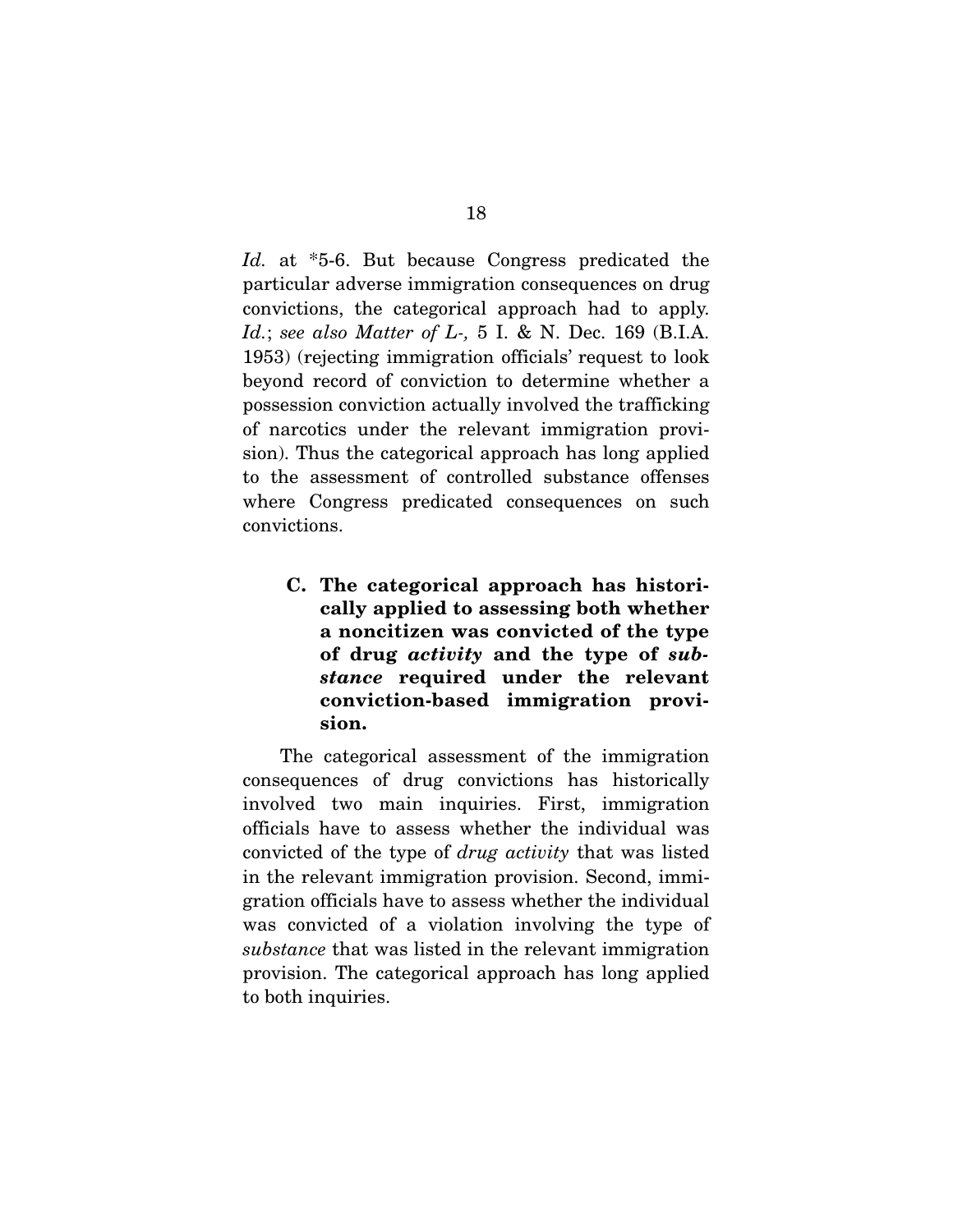The B.I.A. has long grappled with the first inquiry, determining whether a noncitizen was convicted of the relevant type of drug activity. The scope of this inquiry has changed with various versions of drug-related immigration provisions. For example, prior to "possession" being added to the list of grounds for deportation, several cases arose where immigration officials would assess whether an individual's conviction was for possession (and thus not a deportable offense) or for trafficking (a deportable offense). In those cases, the categorical approach has consistently applied. *See Matter of L-,* 5 I. & N. Dec. 169 (B.I.A. 1953) (rejecting immigration officials' request to look beyond record of conviction to determine whether a possession conviction actually involved trafficking); *Matter of B-*, 5 I. & N. Dec. 479 (B.I.A. 1953) (same); *Matter of D-S-,* 3 I. & N. Dec. 502 (B.I.A. 1949) (same).

 Similarly, immigration officials have long had to assess whether the individual was convicted of a violation involving the type of *substance* that was listed in the relevant immigration provision using the categorical approach. Over the various iterations of drug-related immigration provisions, all have been statutorily connected to specific types of drugs, whether defined as "narcotics," "narcotics or marihuana," a list including "opium, coca leaves, heroin, marihuana," or eventually "a controlled substance (as defined in section 802 of title 21)." *See* Point I.B, *supra*. Noncitizens who were not convicted of the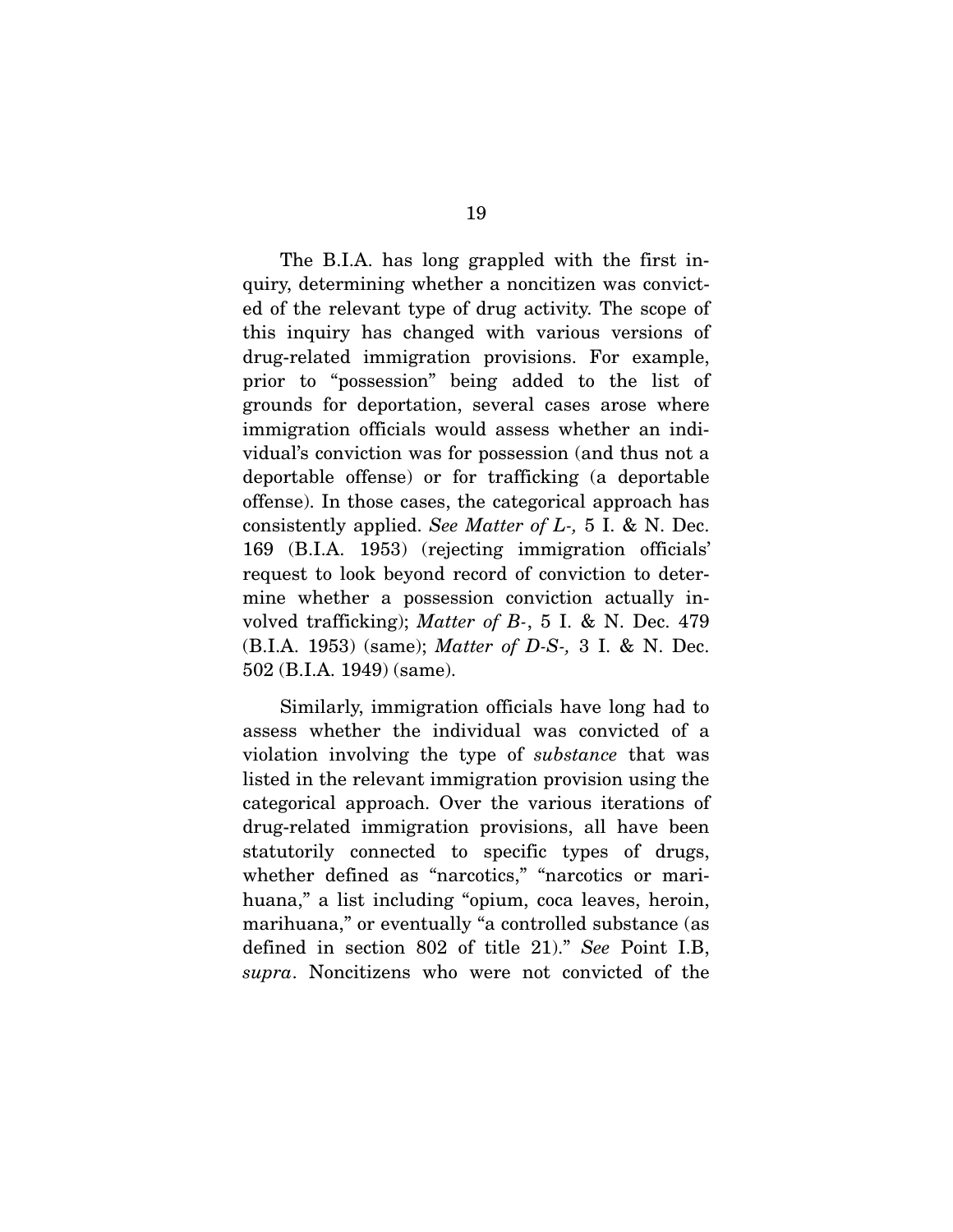relevant type of controlled substance would therefore raises challenges in their removal cases.

 In some of these challenges, the statute or record of conviction specified the type of drug, and the noncitizen would challenge whether that drug was of the type proscribed under the relevant immigration provision. Immigration officials would accordingly engage in an analysis of whether the type of drug at issue matched the type of drug specified in the immigration statute. For example, at various points over the last several decades, the B.I.A. has issued decisions assessing whether opium poppy, LSD, and Demerol were the type of substances proscribed under various provisions of immigration law. *See Matter of McClendon*, 12 I. & N. Dec. 233 (B.I.A. 1967) (holding that a conviction for obtaining Demerol for personal use triggers deportation under the Immigration and Nationality Act of 1952, as amended, after determining that Demerol is a "salt derivative or preparation of . . . isonipecaine or any addictionforming opiate"); *Matter of M*-, 9 I. & N. Dec. 181 (B.I.A. 1961) (holding that a conviction under the Opium Control Act of 1942 for the growing of "opium poppy" without a license constitutes a violation of "any law or regulation governing or controlling the . . . production of opium, . . . any salt derivative or preparation of opium . . . or any addiction-forming or addiction sustaining opiate" under the Immigration Act of 1952 by determining that the statute of conviction was limited to the cultivation of opium itself rather than any noncontrolled food product (citation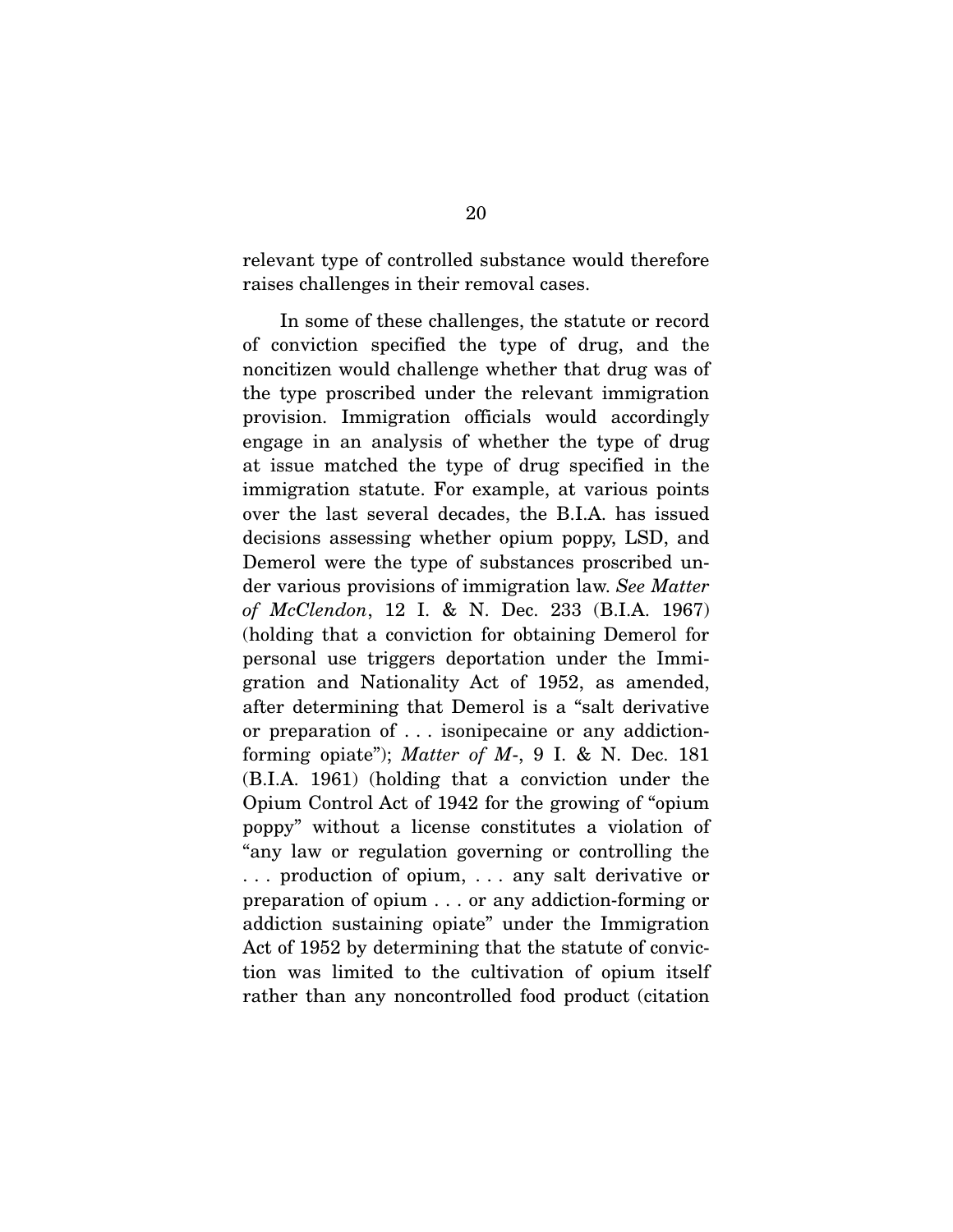omitted)); *see also Matter of Abreu-Semino*, 12 I. & N. Dec. 775 (B.I.A. 1968) (noting that LSD, as a depressant and stimulant drug, is not a narcotic and thus would not be a deportable offense under the relevant controlled substance ground at the time).

 In other cases, the statute or record of conviction did not specify the type of drug at issue, in which case the B.I.A. had to assess whether or not the types of drugs listed in the statute of conviction were all included within the type of drugs listed in the relevant immigration provision. For example, in *Matter of Fong*, the B.I.A. held that a conviction for unlawful use of a drug defined under Pennsylvania law is a conviction relating to illicit possession of a narcotic drug or marijuana "since *every* drug enumerated in the Pennsylvania law is found to be a narcotic drug or marijuana within the meaning of section  $241(a)(11)$  of the Immigration and Nationality Act." 10 I. & N. Dec. 616, 619 (B.I.A. 1964) (emphasis added). Applying the same categorical statutory inquiry to a California law in *Matter of Paulus*, the B.I.A. concluded that a conviction for offering to sell a controlled substance under California law was not necessarily a deportable offense because California proscribes the offer to sell peyote, which was not (at the time) proscribed under federal law. 11 I. & N. Dec. 274, 275 (B.I.A. 1965). In such an instance where the state list of controlled substances did not match the federal list, the B.I.A. held that the government had not met its burden of establishing deportability. *Id*. at 276 ("Since the conviction here could have been for an offer to sell a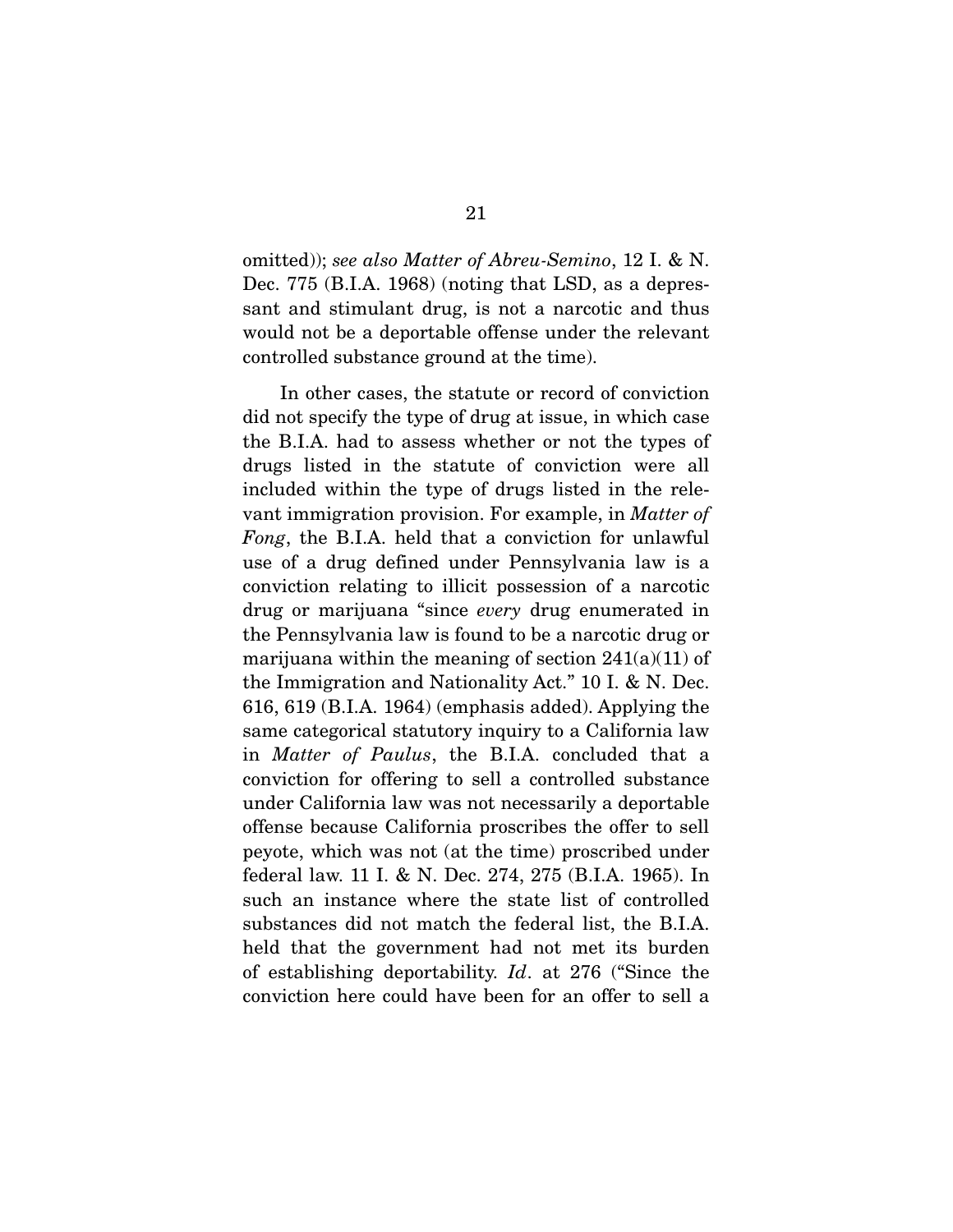substance which though a narcotic under California law is not a narcotic drug under federal laws, we cannot say that the Service has borne its burden of establishing that respondent has been convicted of a violation of a law relating to narcotic drugs.").

 Not every noncitizen challenges his or her removal order on the basis of these types of alleged mismatches. Where a challenge is raised, however, for decades the B.I.A. has consistently applied the categorical approach with respect to analyzing the inquiry.

**D. Immigration officials have considered the term "relating to" when assessing whether an individual was convicted of the relevant type of drug activity, not as a basis for ignoring the requirement that an individual be convicted of the relevant type of substance.** 

 Inquiries involving the phrase "relating to" in the immigration drug statute have historically arisen when noncitizens have challenged whether they were convicted of the type of the drug activity – not the type of substance – that would render them deportable under the statute. When these challenges have arisen, immigration officials have examined the minimum conduct required by the statute – rather than underlying facts – to determine whether that conduct is the type of conduct to which Congress intended to tie adverse immigration consequences.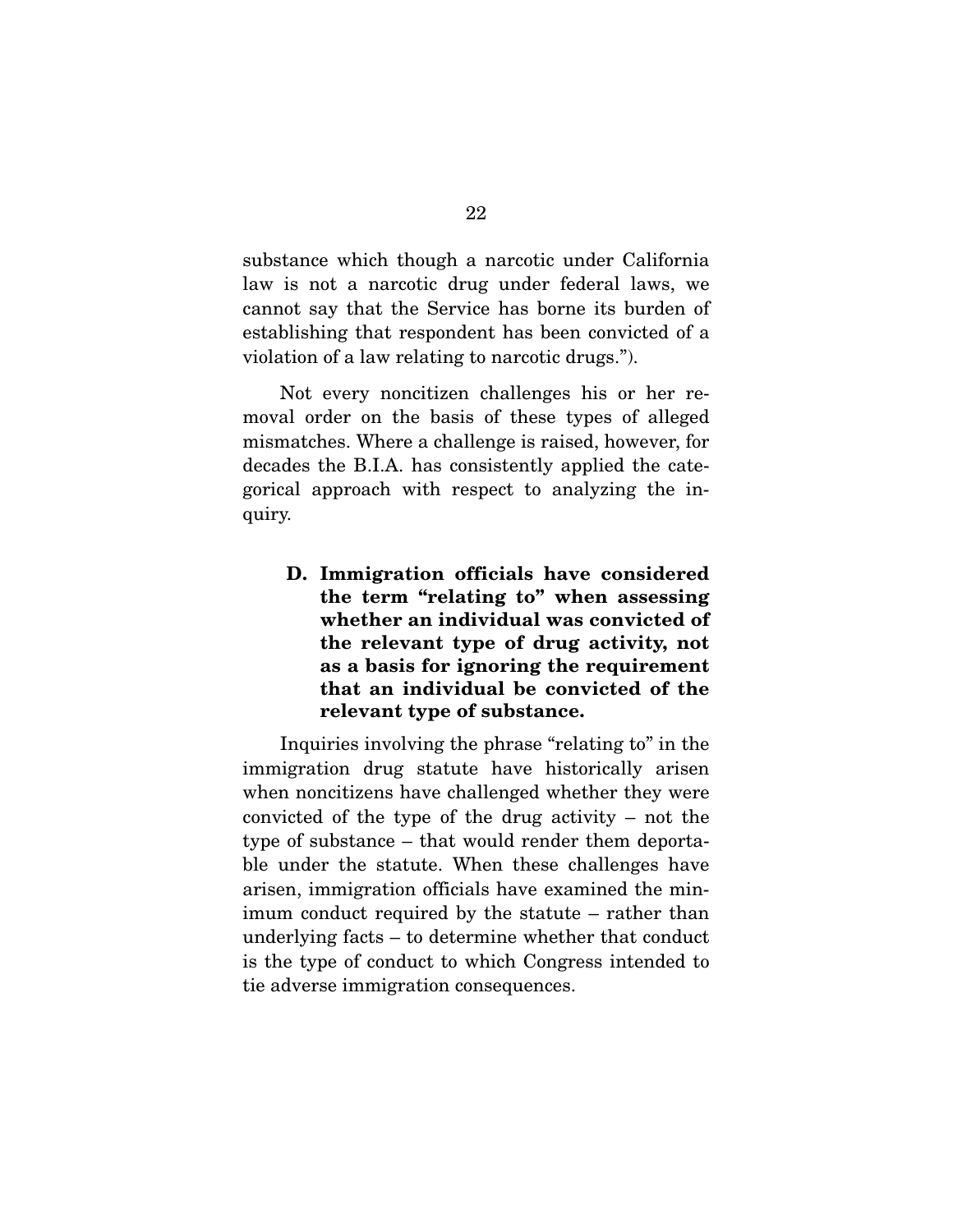For example, the B.I.A. has had to determine whether offenses like conspiracy, attempt, misprision of a felony, or firearms possession during the commission of a felony – each where underlying acts involved drugs – were "relating to" a violation of trafficking or possession laws under the relevant law. The B.I.A. came to differing conclusions based on whether the conviction required involvement in the prohibited drug activity. *Compare Matter of Carrillo*, 16 I. & N. Dec. 625 (B.I.A. 1978) (conviction for unlawful carrying of a firearm during commission of a felony, illicit possession of heroin, is not a violation of a law "relating to" illicit possession of a narcotic drug because it is a separate offense than the underlying felony) *and Matter of Velasco*, 16 I. & N. Dec. 281 (B.I.A. 1977) (conviction of misprision of a felony, to wit, possession of marijuana with intent to distribute, is not a conviction of a law "relating to" the illicit possession of or traffic in narcotic drugs or marijuana because such a conviction does not necessarily involve the commission of the offense that was concealed) *with Matter of Bronsztejn*, 15 I. & N. Dec. 281 (B.I.A. 1975) (holding that conviction for attempted possession of marijuana is a violation of law "relating to" possession of marijuana because the substantive offense that was attempted involved marijuana possession); *Matter of N-*, 6 I. & N. Dec. 557, 561 (B.I.A., A.G. 1955) (holding that a drug conspiracy conviction is a violation of a law "relating to" the illicit trafficking of narcotics under the Immigration and Nationality Act of 1952 because the substantive offense that was the object of the conspiracy involved trafficking).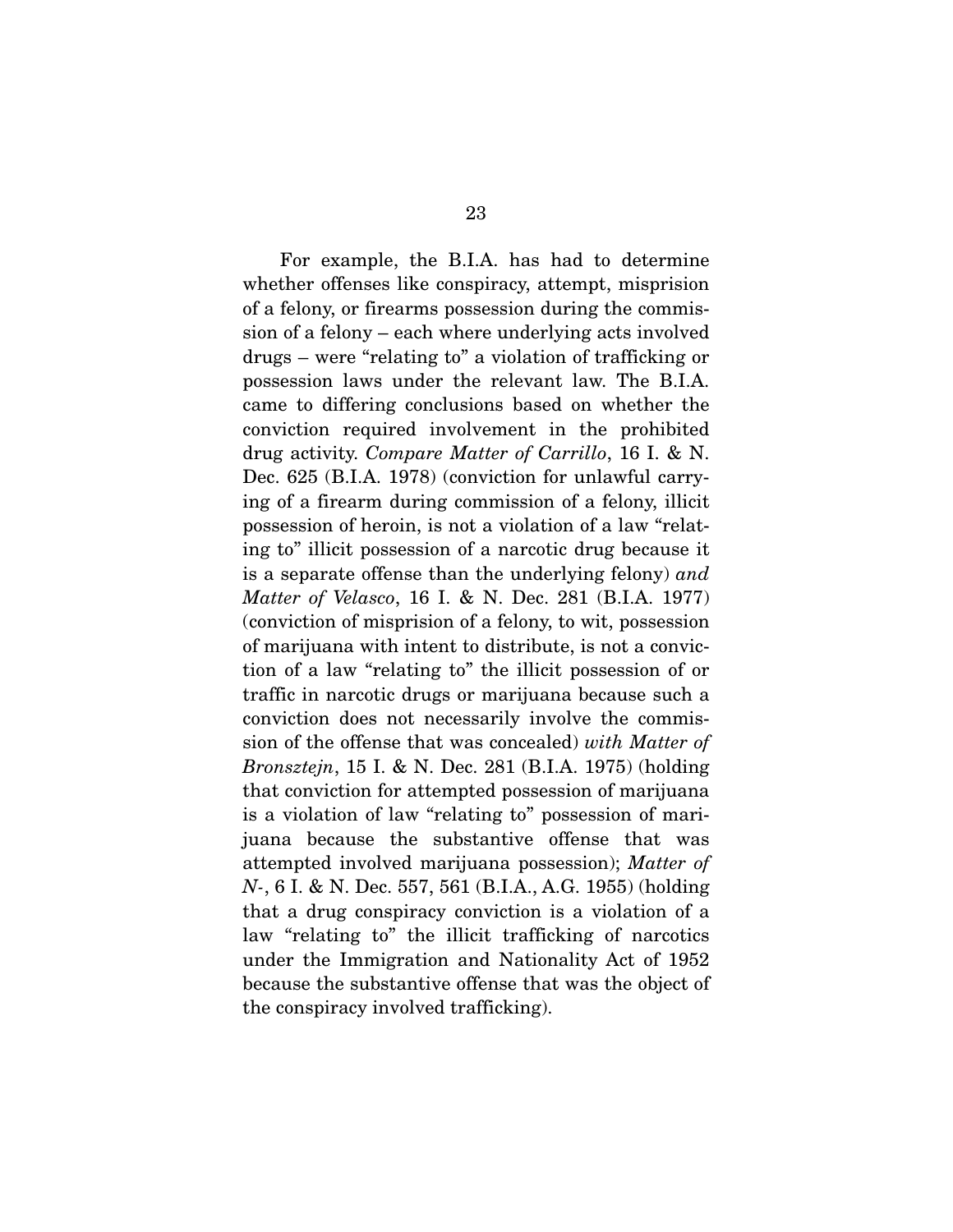Similarly, the B.I.A. has assessed whether drug possession and drug use offenses triggered deportability by "relating to" the types of drug activity listed under the relevant immigration provisions at the time. The B.I.A. strictly construed statutory references to possession to exclude convictions that did not necessarily involve the type of possession contemplated by Congress. *See, e.g.*, *Matter of Sum*, 13 I. & N. Dec. 569 (B.I.A. 1970) (holding that state conviction for unlawful "use" of narcotics is not a violation of a law "relating to" illicit possession of narcotics because the individual does not have control of or the ability to traffic in the substance once it is in his or her system (*overruling in part Matter of H-U-*, 7 I. & N. Dec. 533 (B.I.A. 1957) and *Matter of Fong*, 10 I. & N. Dec. 616 (B.I.A. 1964), *superseded by statute as explained in Matter of Hernandez-Ponce*, 19 I. & N. Dec. 613 (B.I.A. 1988)); *Matter of R-M-*, 8 I. & N. Dec. 397 (B.I.A. 1959) (holding that a conviction for simple possession of marijuana is not a deportable offense under the Immigration and Nationality Act of 1952 because Congress (at the time) tethered deportation consequences only to convictions relating to possession specifically for the purpose of manufacturing or producing marijuana, nor for personal use).

 The B.I.A. has also applied the term "relating to" to determine whether state statutes aimed broadly at regulating the drug trade were sufficiently related to illicit possession or trafficking for purposes of the relevant deportation provisions at the time. The B.I.A. came to differing conclusions based on whether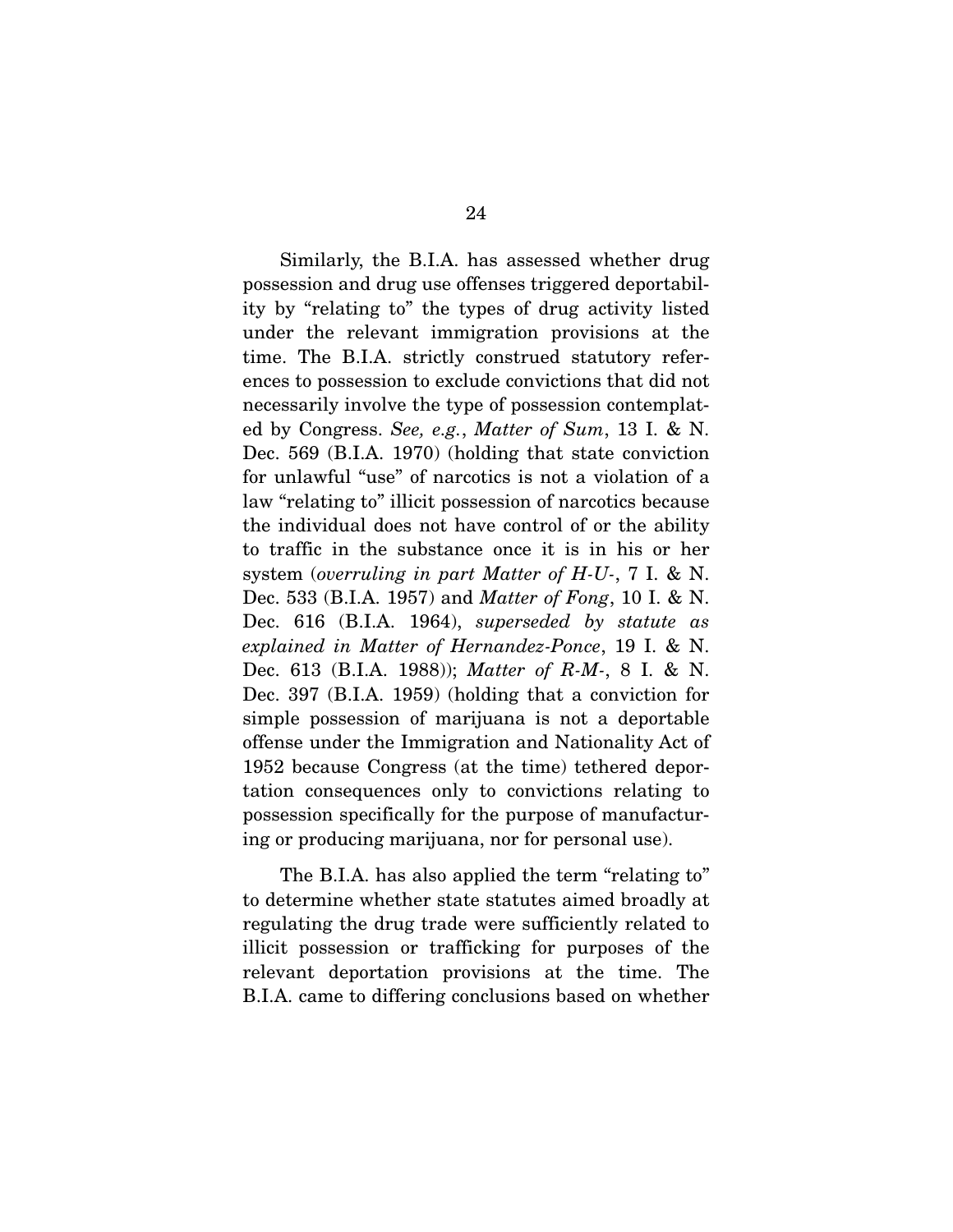the state statute of conviction necessarily entailed engagement in drug possession or trafficking. *Compare Matter of Schunck*, 14 I. & N. Dec. 101, 102-103 & n.1 (B.I.A. 1972) (holding a state conviction for "visit[ing] or . . . be[ing] in any room where any narcotics are being unlawfully smoked or used with knowledge that such activities are occurring" is not a conviction of a law "relating to" the illicit possession or trafficking of narcotics or marijuana since a conviction under the state statute "does not ipso facto establish that he is engaged in the illicit possession of or traffic in narcotic drugs or marijuana" (internal quotation marks omitted)) *with Matter of Martinez Gomez*, 14 I. & N. Dec. 104, 105 (B.I.A. 1972) (holding that a state conviction for "maintain[ing] any place for the purpose of unlawfully selling, giving away or using any narcotic," is a conviction of a law relating to "illicit traffic in narcotic drugs or marijuana" within the meaning of the statute because the place must be maintained for the unlawful disposal of narcotics).

 None of these cases involved a challenge to the type of controlled substance involved, and prior to its 2009 decision in *Matter of Martinez Espinoza,* 25 I. & N. Dec. 118 (B.I.A. 2009), the B.I.A. did not use the term "relating to" to resolve a challenge involving the type of controlled substance by broadening or ignoring the list of substances proscribed in the relevant immigration statute. *See* Point II, *infra* (addressing fallacies in Respondent's arguments).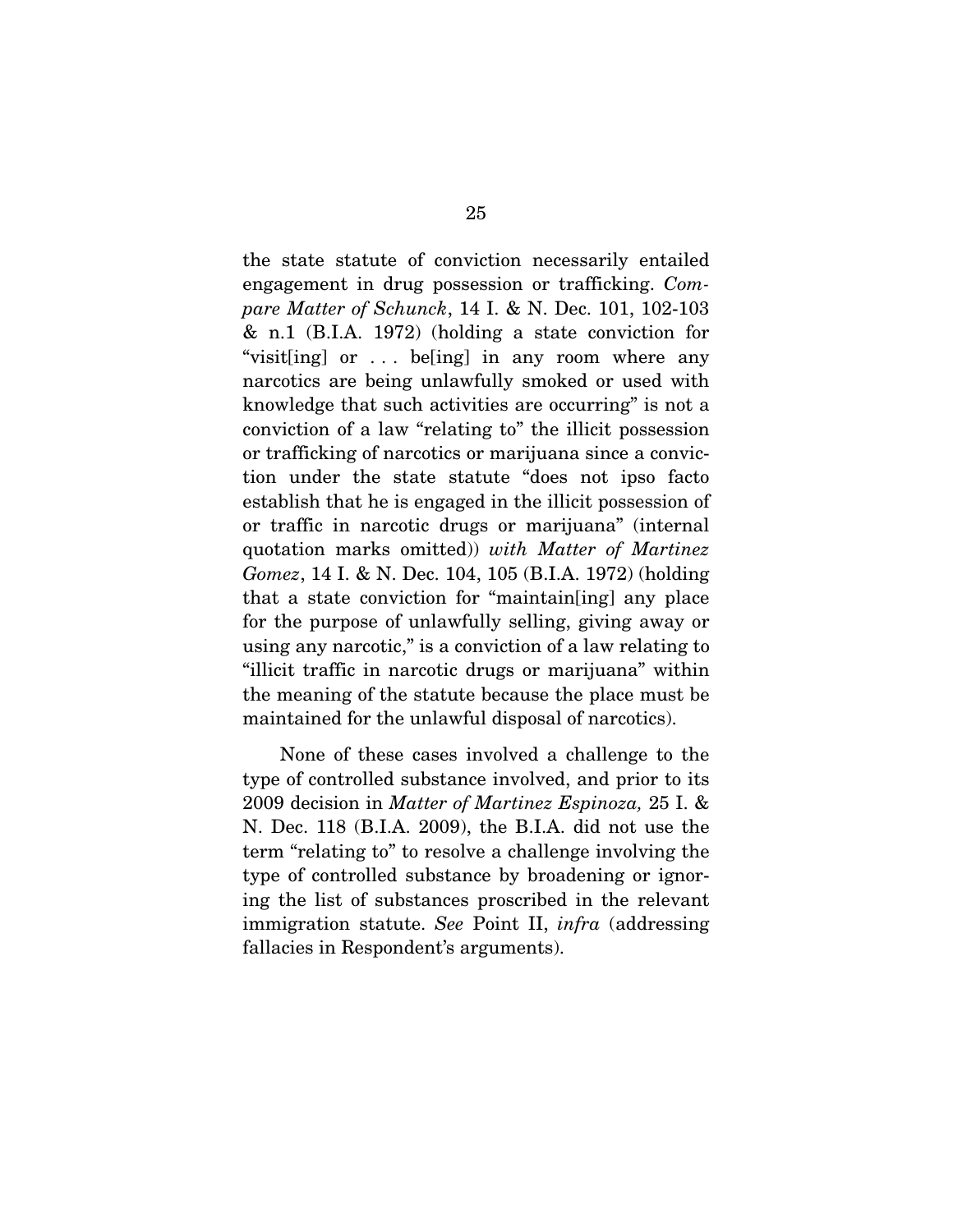### **II. RESPONDENT'S POSITION CONFLICTS WITH THE PROPER APPLICATION OF THE LONGSTANDING CATEGORICAL AP-PROACH IN THE DRUG CONTEXT.**

 Petitioner Moones Mellouli was convicted under a Kansas statute that prohibits the possession of drug paraphernalia to "store, contain, conceal, inject, ingest, inhale or otherwise introduce a controlled substance into the human body." Kan. Stat. Ann. § 21- 5709(b)(2). The Kansas statute defines "controlled substance" as any drug, substance or immediate precursor included on its own set of schedules. Kan. Stat. Ann. § 21-5701. At the time of Mr. Mellouli's conviction, the Kansas schedule of controlled substances included at least nine substances that were not defined in the federal schedule, 21 U.S.C. § 802. *See* Kan. Stat. Ann. § 21-5701; Pet'r Br. at 3. The Kansas drug paraphernalia statute thus did not refer to the specific type of substance underlying Mr. Mellouli's conviction, nor did any reference to the substance appear in the record of his conviction. Pet'r Br. at 5-6.

 Under the longstanding categorical approach described in Point I, *supra*, Mr. Mellouli has not been convicted of a violation of a law "relating to a controlled substance (as defined in section 102 of the Controlled Substances Act (21 U.S.C. 802))." 8 U.S.C.  $§ 1227(a)(2)(B)(i)$ . Neither the statute nor record of conviction establishes that he was necessarily convicted of the type of substance defined in 21 U.S.C. § 802.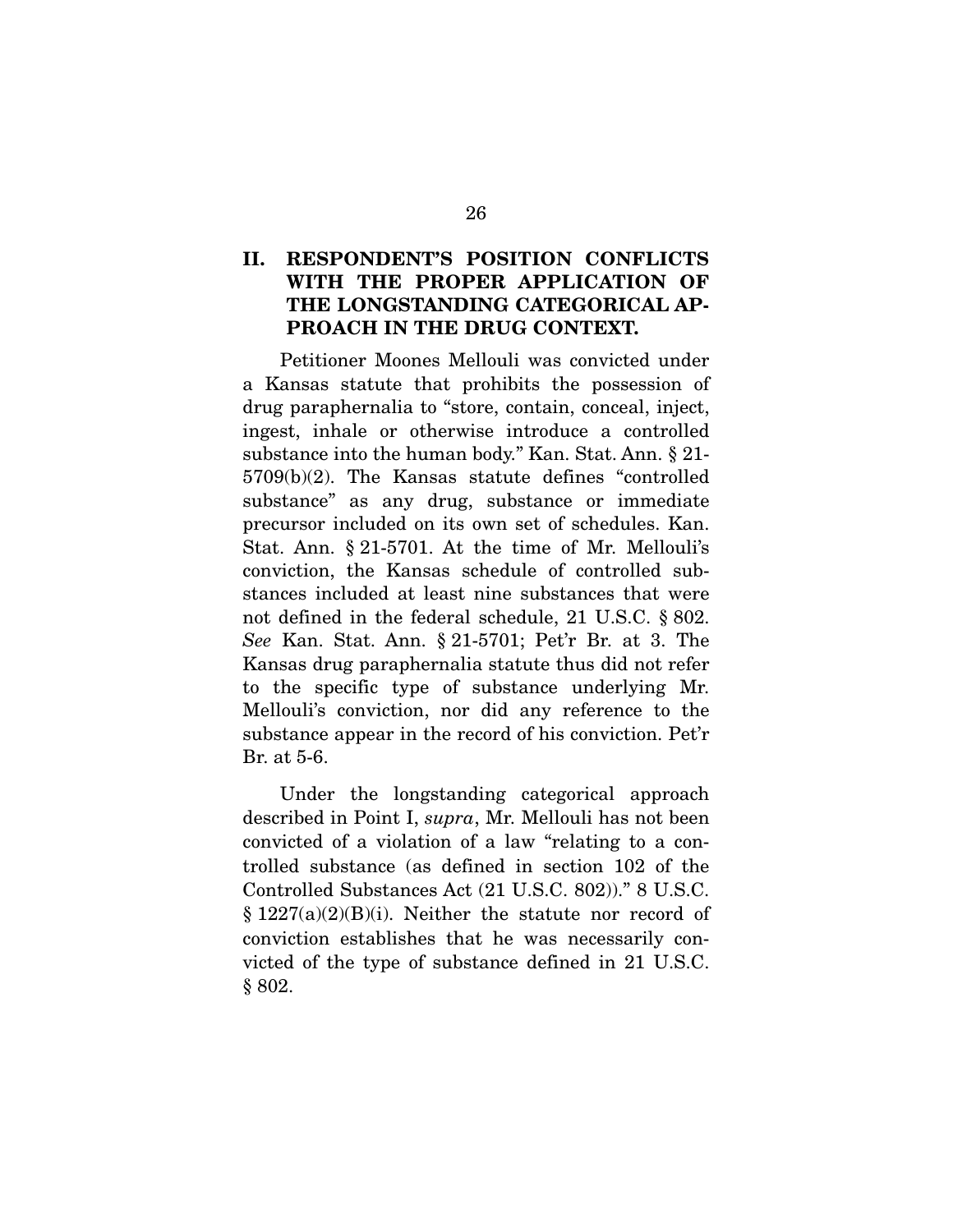Rather than faithfully adhere to this straightforward and longstanding inquiry, Respondent argues that immigration officials may simply ignore the statutory requirement that a noncitizen must be "convicted" of a violation of a law related to a controlled substance "as defined in section 802 of title 21." *See* Resp. Br. in Opp. to Cert. ("BIO") at 7-10 (explaining Respondent's position). Relying on a recent B.I.A. decision, *Matter of Martinez Espinoza,* 25 I. & N. Dec. 118 (B.I.A. 2009), both the U.S. Court of Appeals for the Eighth Circuit and the B.I.A. held that because Mr. Mellouli was convicted under a drug paraphernalia statute that involves "the drug trade in general," it was a violation of law "relating to" a controlled substance offense, despite not necessarily involving a controlled substance as defined in 21 U.S.C. § 802. *Mellouli v. Holder*, 719 F.3d 995, 1000 (8th Cir. 2013). The Eighth Circuit further held the lack of any reference to the type of substance in the Kansas statute and record of conviction was irrelevant to the inquiry because there is "little more than a 'theoretical possibility' that a conviction for a controlled substance offense under Kansas law will not involve a controlled substance as defined in 21 U.S.C. § 802. *Id.* at 997, 1000 (quoting *Gonzales v. Duenas-Alvarez*, 549 U.S. 183, 193 (2007)). Finally, while this is not an issue in Mr. Mellouli's deportability case, Respondent has argued that the categorical approach applies differently in cases involving inadmissibility and relief from removal where the burden of proof is on the noncitizen. *See, e.g.*, *Madrigal-Barcenas v. Holder*, No. 13-697, Resp. Br. in Opp. to Cert. at 7-9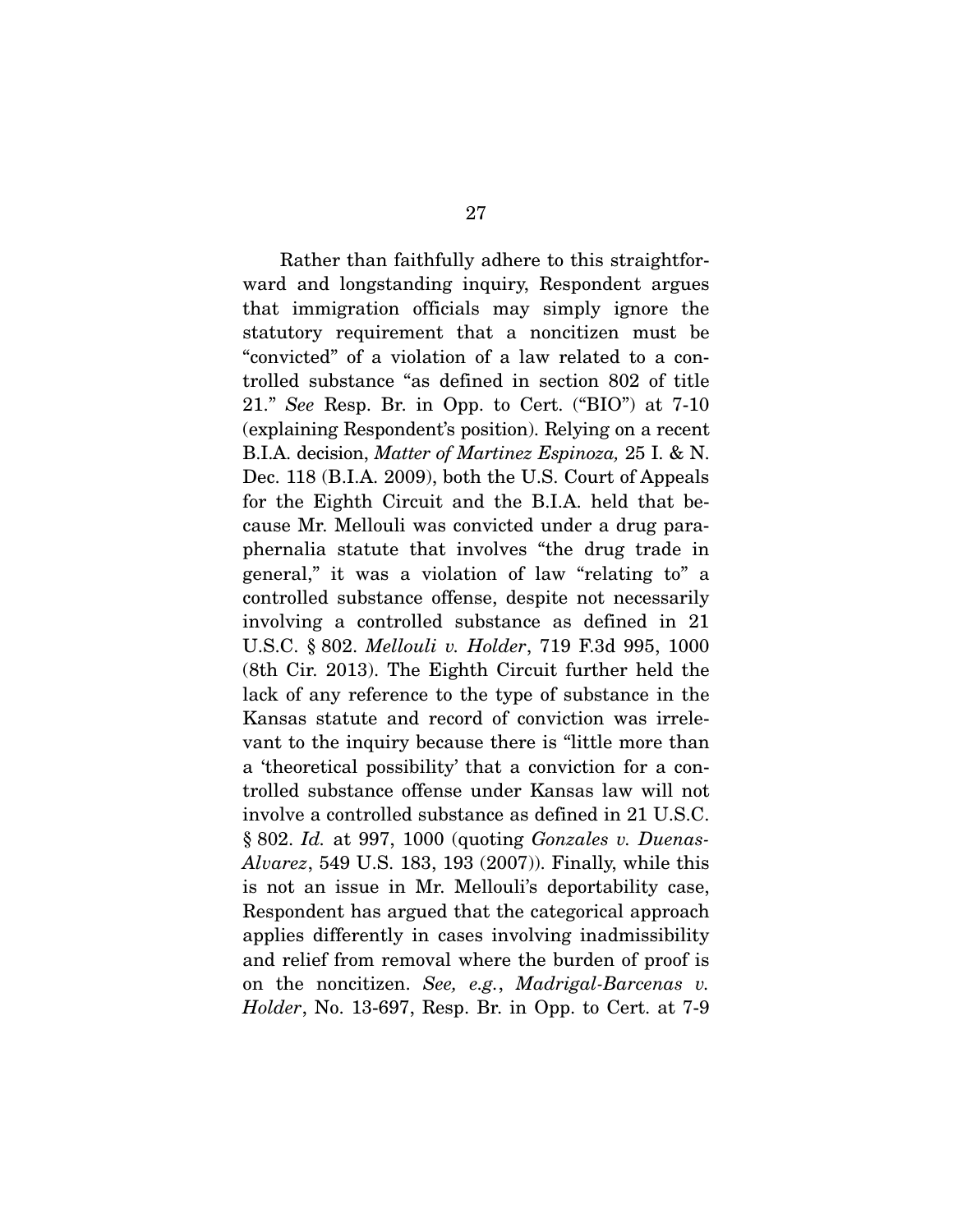(discussing petitioner's failure to meet his burden of proof in drug paraphernalia context); *Matter of Martinez Espinoza,* 25 I. & N. Dec. at 121 (discussing burden of proof in inadmissibility context as another reason not to require that type of substance be established by a drug paraphernalia conviction).

As this section of the brief explains, none of these points provides a basis for departing from the longstanding categorical approach in this case or similar cases. First, prior to the B.I.A.'s 2009 decision in *Matter of Martinez Espinoza*, there was no "drug trade" exception to the requirement that a conviction must establish the specified type of substance required under federal law (which is, under the present statute, a substance defined in 21 U.S.C. § 802). *See*  Point II.A, *infra.* Second, Respondent's reliance on the analysis in *Duenas-Alvarez* is flawed. One need not use "legal imagination" to determine whether Kansas criminalizes a substance not on the federal schedule – the statute expressly includes non-federally-controlled substances. *See* Point II.B, *infra.* Finally, this Court should also reject any contention that the categorical approach – a legal inquiry – varies based on burden of proof. *See* Point III.C.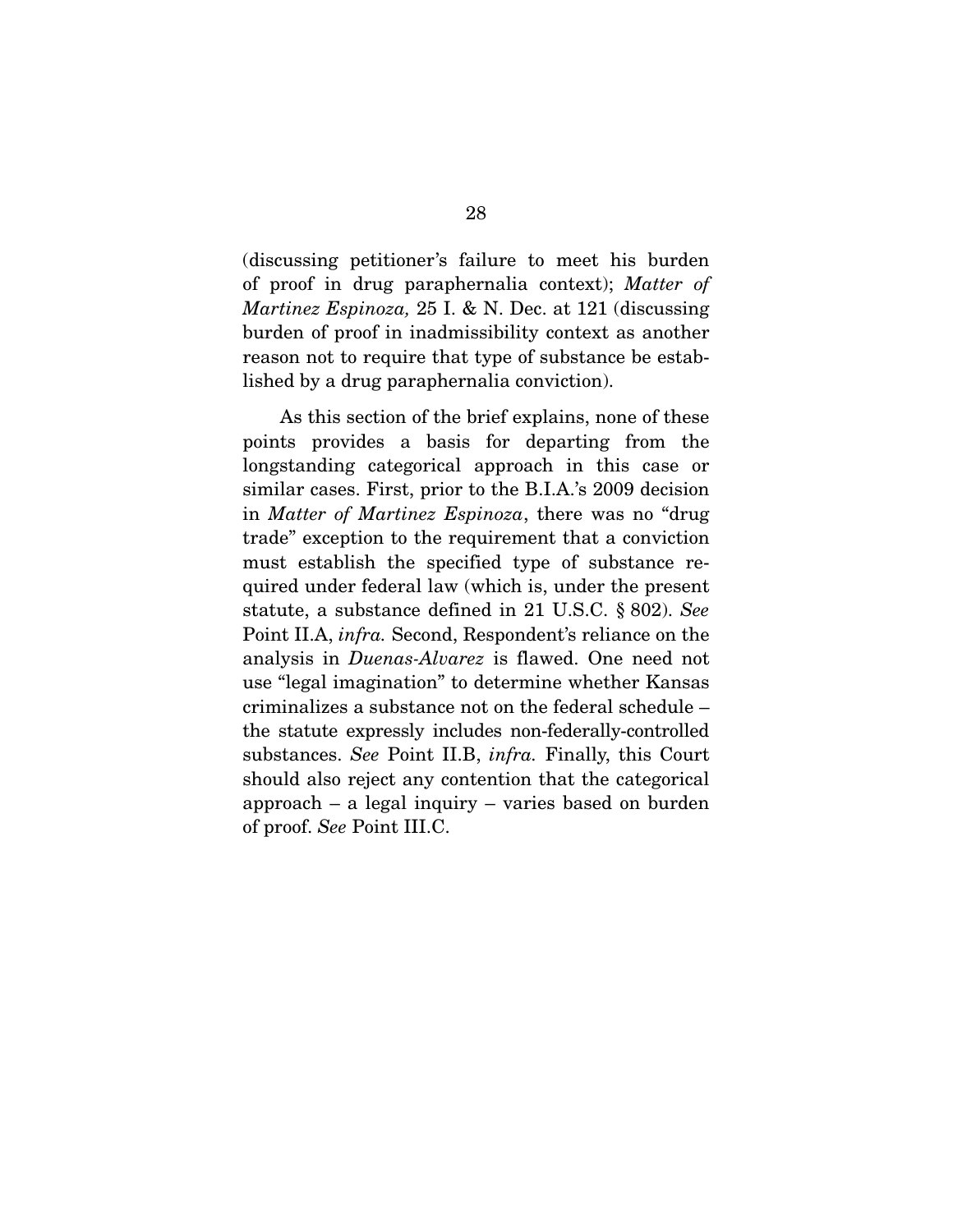### **A. There is no "drug trade" exception to the categorical approach when assessing drug convictions.**

 In *Matter of Martinez Espinoza*, a noncitizen convicted of a Minnesota drug paraphernalia offense challenged his removability on several grounds, including the mismatch between the types of substances proscribed under Minnesota law and those proscribed under 21 U.S.C. § 802. 25 I. & N. Dec. 118, 121-22 (B.I.A. 2009). After stating that the noncitizen's argument had "little relevance to his own case" because the criminal complaint charged him with possessing a marijuana pipe, the B.I.A. made additional observations in rejecting his claim. *Id.* In particular, the B.I.A. noted that "we have long drawn a distinction between crimes involving the possession or distribution of a particular drug and those involving other conduct associated with the drug trade in general." *Id.* For an offense involving "the drug trade in general," the B.I.A. reasoned, there was no need for the statute or record of conviction to establish that the type of controlled substance serving as the basis of the conviction is one of the drugs defined under 21 U.S.C. § 802. *Id.* In doing so, the B.I.A. distinguished the case from *Matter of Paulus*, which dealt with an offer to sell drugs and required that the state statute proscribe the types of controlled substance punishable under federal law. *Id.* 

Nowhere in the statute is there any mention of a "drug trade" exception to the "as defined in section 102 of the Controlled Substances Act (21 U.S.C. 802)"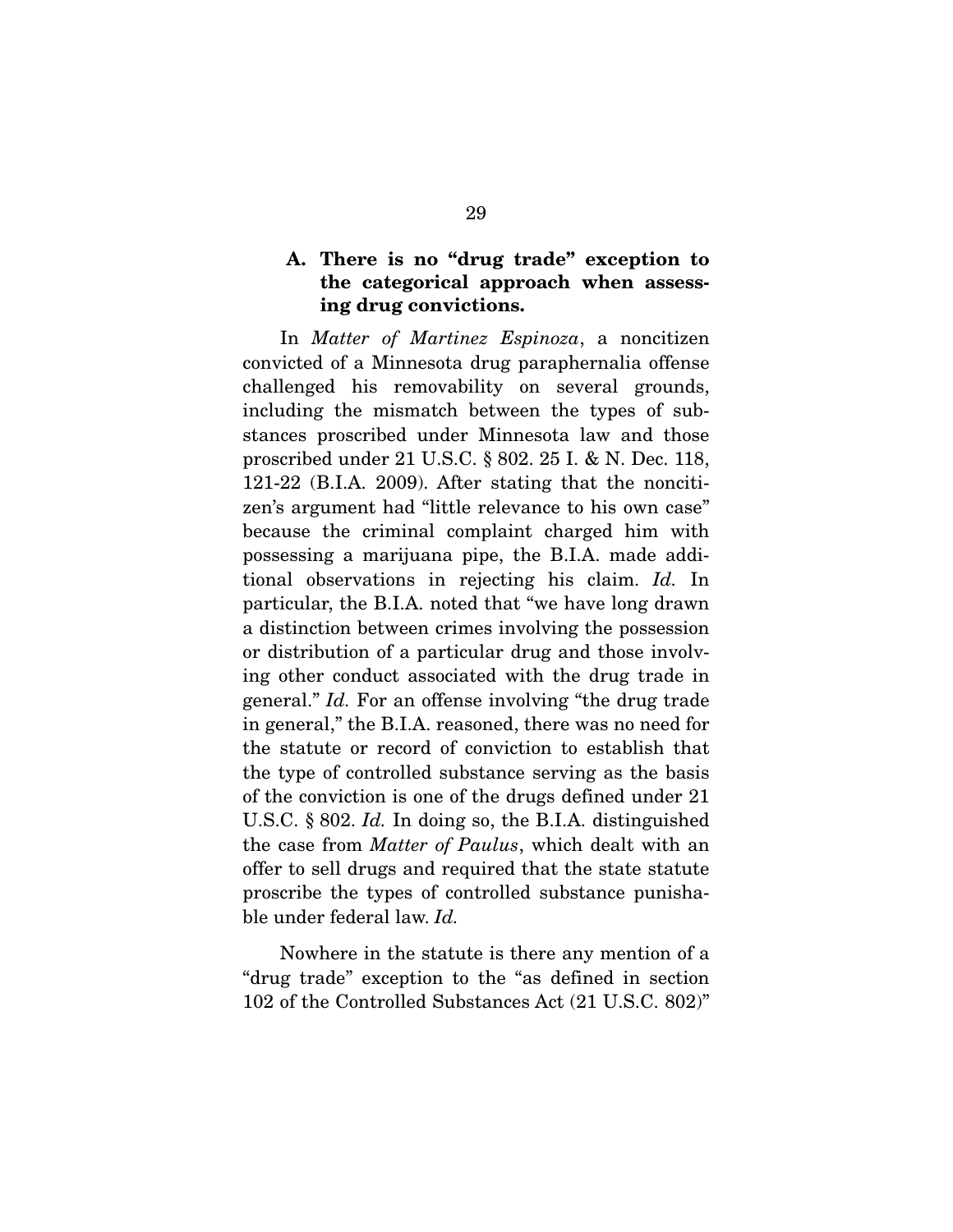requirement. 8 U.S.C.  $\S 1227(a)(2)(B)(i)$ . Nor did the B.I.A. provide a statutory basis for its distinction between "drug trade in general" versus "possession or distribution" crimes, or explain why possession of drug paraphernalia would fit into a "drug trade" exception while the offer to sell drugs – at issue in *Matter of Paulus* – does not. If anything, Congress eliminated some of its prior distinctions between types of drug activity when it replaced its growing lists of types of drug activities with the language in the current statute, which punishes "any violation" relating to a controlled substance defined under 21 U.S.C. § 802.

 Nor does the B.I.A. decision in *Matter of Martinez Espinoza* draw from its own precedent. Indeed, the B.I.A. cited only one case for its proposition that "we have long drawn a distinction between crimes involving the possession or distribution of a particular drug and those involving other conduct associated with the drug trade in general." *Id*. at 121-22 (citing *Matter of Martinez Gomez*, 14 I. & N. Dec. 104 (B.I.A. 1972)). Yet that one case, *Matter of Martinez Gomez*, did not involve any argument about a mismatch between the types of substances proscribed under state and federal law.

 In *Matter of Martinez Gomez*, immigration officials charged a noncitizen with deportability based on a California conviction for "maintain[ing] any place for the purpose of unlawfully selling, giving away or using any narcotic." 14 I. & N. Dec. at 104 n.1. The question was whether the statute proscribed the type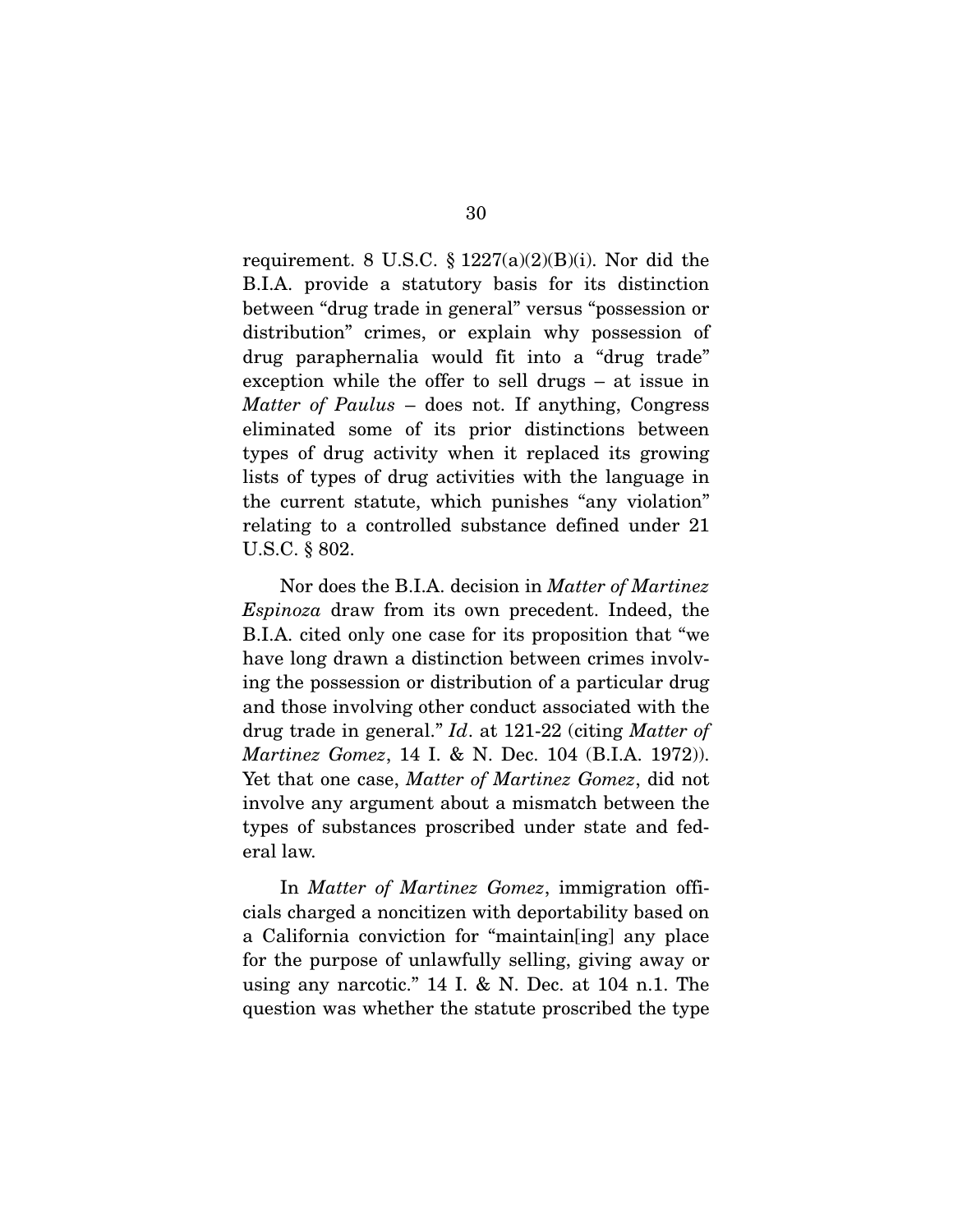of drug activity that would render it "relating to illicit traffic in narcotic drugs or marijuana" within the meaning of the Immigration and Nationality Act. *Id.*  at 105. There is no reference to any argument (either raised by the noncitizen, who was apparently pro se, or considered sua sponte by the B.I.A.) regarding whether the state statute's definition of narcotics was broader than the federal definition. Nor did the B.I.A. state that such an inquiry would be irrelevant to deportability because of the term "relating to" or because the conviction involved "the drug trade in general."

 Rather than establish a "drug trade" exception, the longstanding precedent prior to *Matter of Martinez Espinoza* establishes a careful adherence to the federal requirement that a person's conviction involve a particular type of substance. As noted in Point I.C, *supra*, this requirement has applied to all types of drug offenses, including offenses involving possession, sale, and other drug activity. Nothing in the statutory language or precedent suggest the existence of two different tests, one of which gives meaning to statutory language defining controlled substances by reference to 21 U.S.C. § 802, and one of which ignores that language.

### **B. No "legal imagination" is required here.**

 In addition to adopting the B.I.A.'s "drug trade" exception, the Eighth Circuit also invoked *Duenas-Alvarez* to suggest that it need not determine that Mr. Mellouli was convicted of a substance defined on the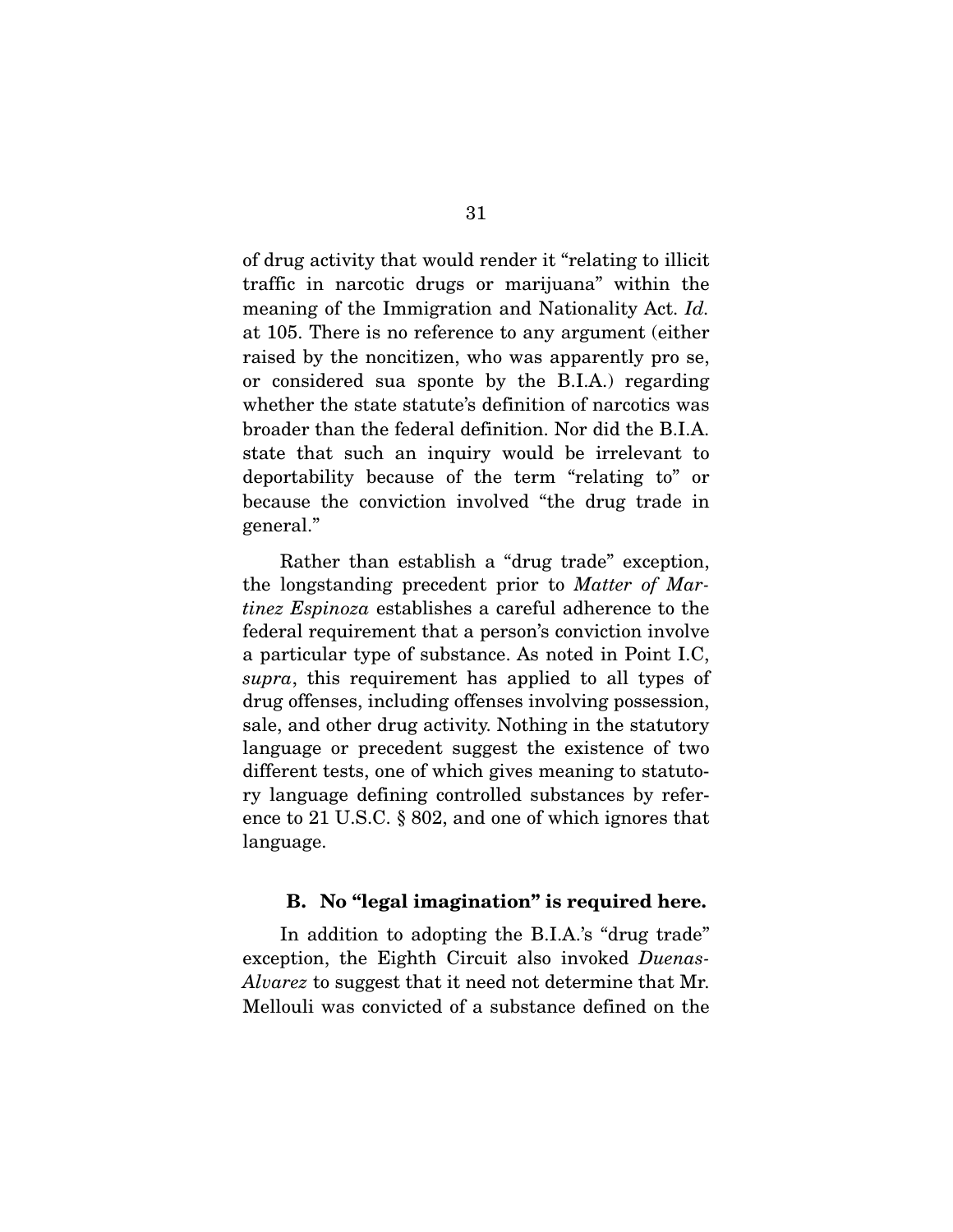federal drug schedule. *Mellouli*, 719 F.3d at 997, 1000 (excusing mismatch between state and federal schedules by noting there is "little more than a 'theoretical possibility' that a conviction for a controlled substance offense under Kansas law will not involve a controlled substance as defined in 21 U.S.C. § 802." (quoting *Gonzales v. Duenas-Alvarez*, 549 U.S. 183, 193 (2007), which holds that a party may not use "legal imagination" in interpreting a state statute of conviction).

 The Eighth Circuit's erroneous invocation of *Duenas-Alvarez* perverts its role as a tool of the categorical approach. *See* Doug Keller, *Causing Mischief for Taylor's Categorical Approach: Applying "Legal Imagination" to* Duenas-Alvarez, 18 GEO. MASON L. REV. 625, 637-67 (2011) (describing how lower courts have misapplied *Duenas-Alvarez*). Under the categorical approach, immigration officials must assess the minimum conduct proscribed under the statute of conviction. In many cases, the minimum conduct will be clear from the statutory language and case law interpreting the terms. In some cases, however, a party might resort to additional interpretive tools to argue that a statute does or does not cover removable or nonremovable conduct. *Duenas-Alvarez* merely holds a party may not use "legal imagination" to advance a novel interpretation that the statutory language is broader or narrower than the text and case law might otherwise establish. *See Moncrieffe*, 133 S. Ct. at 1684-85 (explaining that the categorical approach's "focus on the minimum conduct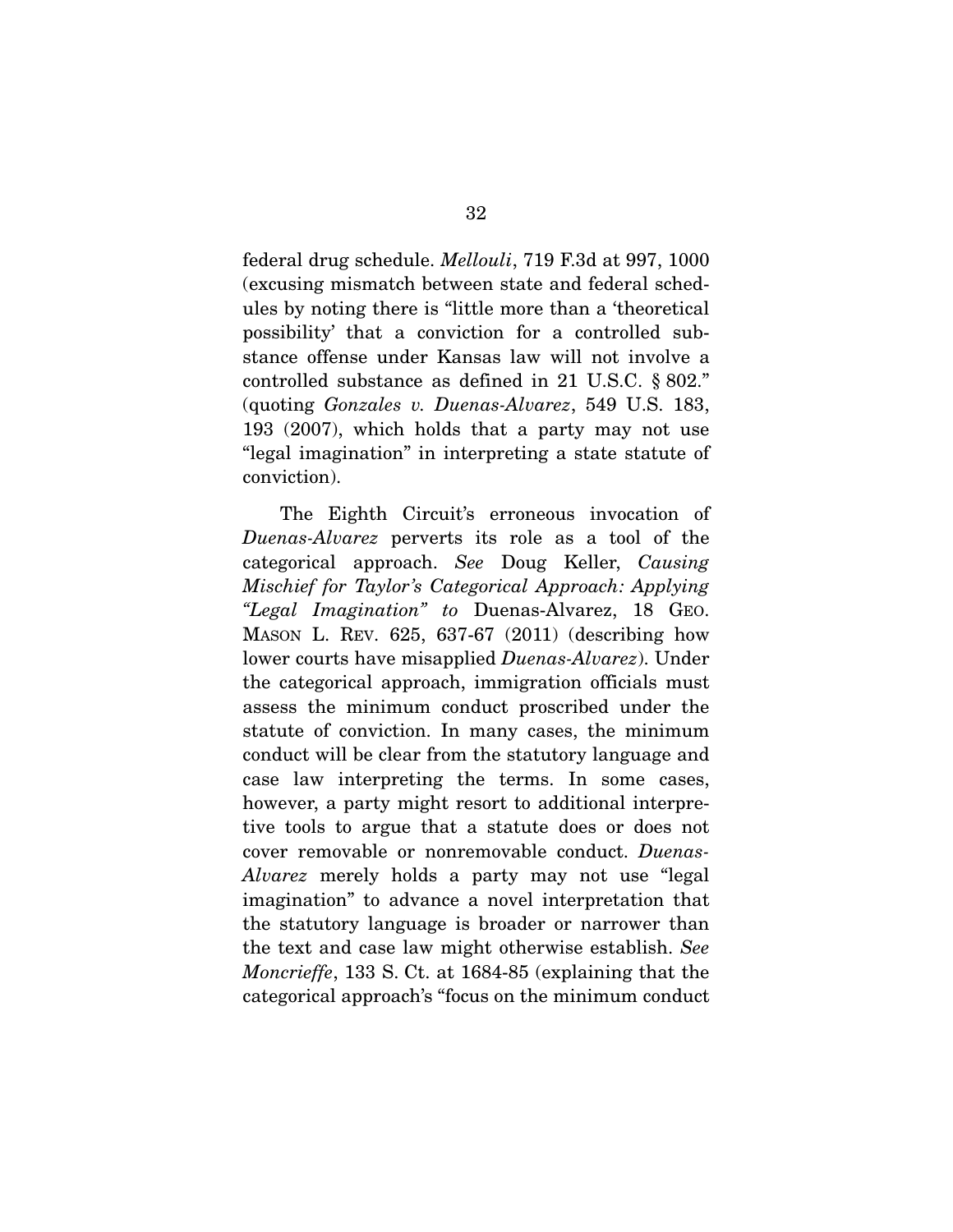criminalized by the state statute is not an invitation to apply 'legal imagination' to the state offense" (quoting *Duenas-Alvarez*, 549 U.S. at 193); *Duenas-Alvarez*, 549 U.S. at 193 (applying the categorical approach to petitioner's theft offense and rejecting petitioner's attempt to advance a novel theory of accessory liability as a means for going beyond the minimum conduct proscribed by the statute); *see also*  Keller, 18 GEO. MASON L. REV. at 644-58 (arguing that the *Duenas-Alvarez* test is properly applied to novel interpretations of the law as a tool of the categorical approach, not as a basis to ignore statutory requirements).

 Thus, *Duenas-Alvarez* is not an invitation to ignore the focus of the categorical approach – to determine what is necessarily required by the statute of conviction. Indeed, in most cases, the statutory language (and, where relevant, binding court interpretations) will be the beginning and the end of the inquiry. *See Ramos v. U.S. Att'y Gen.*, 709 F.3d 1066, 1071-72 (11th Cir. 2013) (finding no concern under *Duenas-Alvarez* when "the statutory language itself, rather than 'the application of legal imagination' to that language, creates the 'realistic probability' that a state would apply the statute to conduct beyond the generic definition"); *United States v. Grisel*, 488 F.3d 844, 850 (9th Cir. 2007) ("Where . . . a state statute explicitly defines a crime more broadly than the generic definition, no 'legal imagination' is required to hold that a realistic probability exists.... The state statute's greater breadth is evident from its text.");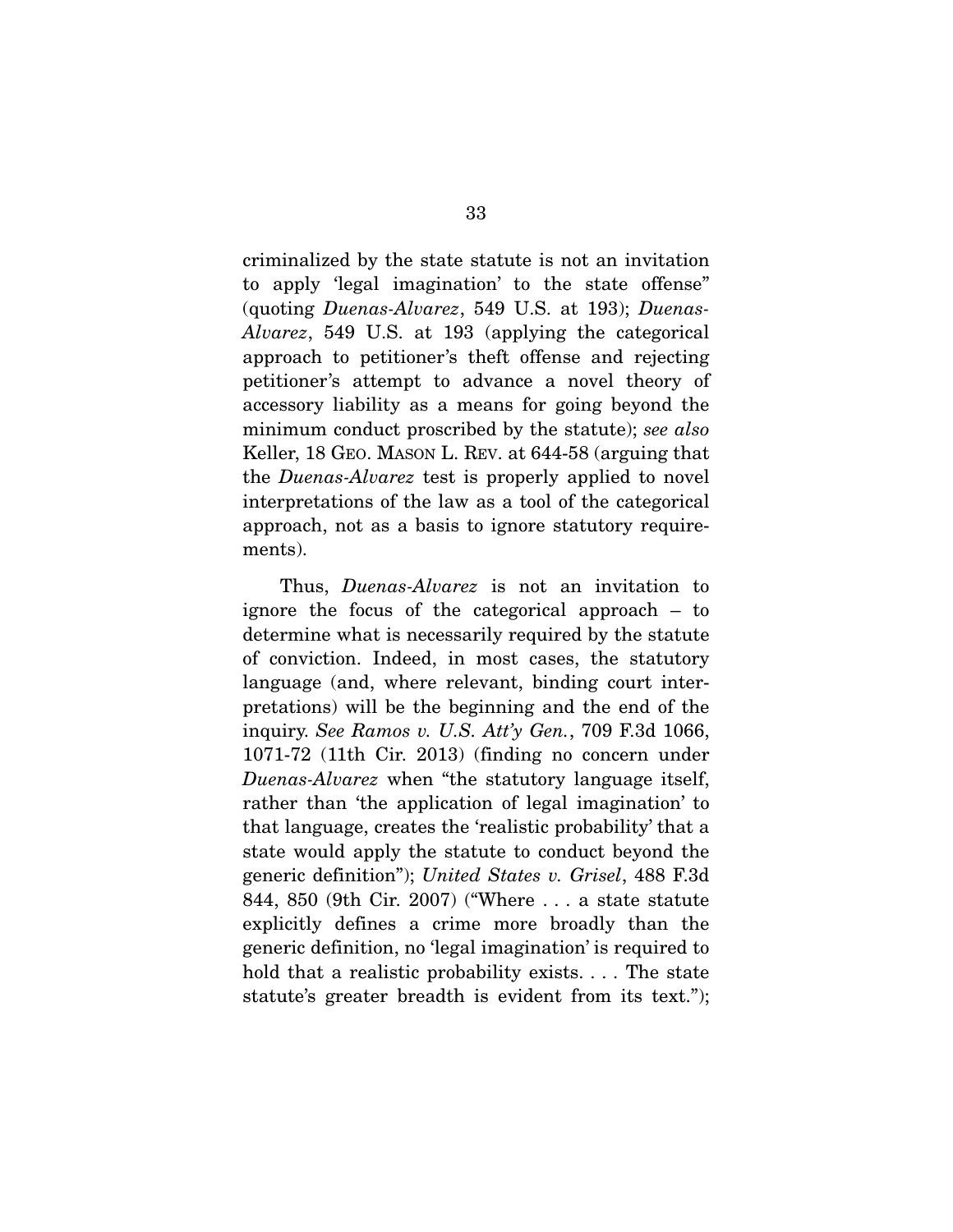*see also United States v. Aparicio-Soria*, 740 F.3d 152, 158 (4th Cir. 2014) (en banc) ("We do not need to hypothesize about whether there is a 'realistic probability' that Maryland prosecutors will charge defendants engaged in non-violent offensive physical contact with resisting arrest; we know that they can because the state's highest court has said so.").

 Here, Mr. Mellouli is not relying on legal imagination to argue that the Kansas statute is broader than federal requirements. One need look no further than the definitions of controlled substances in Kansas law to see that it covers substances not defined in 21 U.S.C. § 802. Respondent cannot say the statutes are 'close enough' when the Kansas statute is plainly broader.

### **C. The categorical approach does not vary based on burden of proof.**

 Although this case arises in the context of deportability, drug convictions may also give rise to charges of inadmissibility or as a possible bar to relief from removal. Notably, the B.I.A. in *Matter of Martinez Espinoza* suggested that the burden of proof on the noncitizen in these contexts is further reason to ignore the categorical approach for drug paraphernalia convictions. 25 I. & N. Dec. 118, 121 (B.I.A. 2009) (addressing issue in context of inadmissibility and distinguishing *Matter of Paulus* as deportability case); *see also Madrigal-Barcenas v. Holder*, No. 13- 697, Resp. Br. in Opp. to Cert. at 7-9 (discussing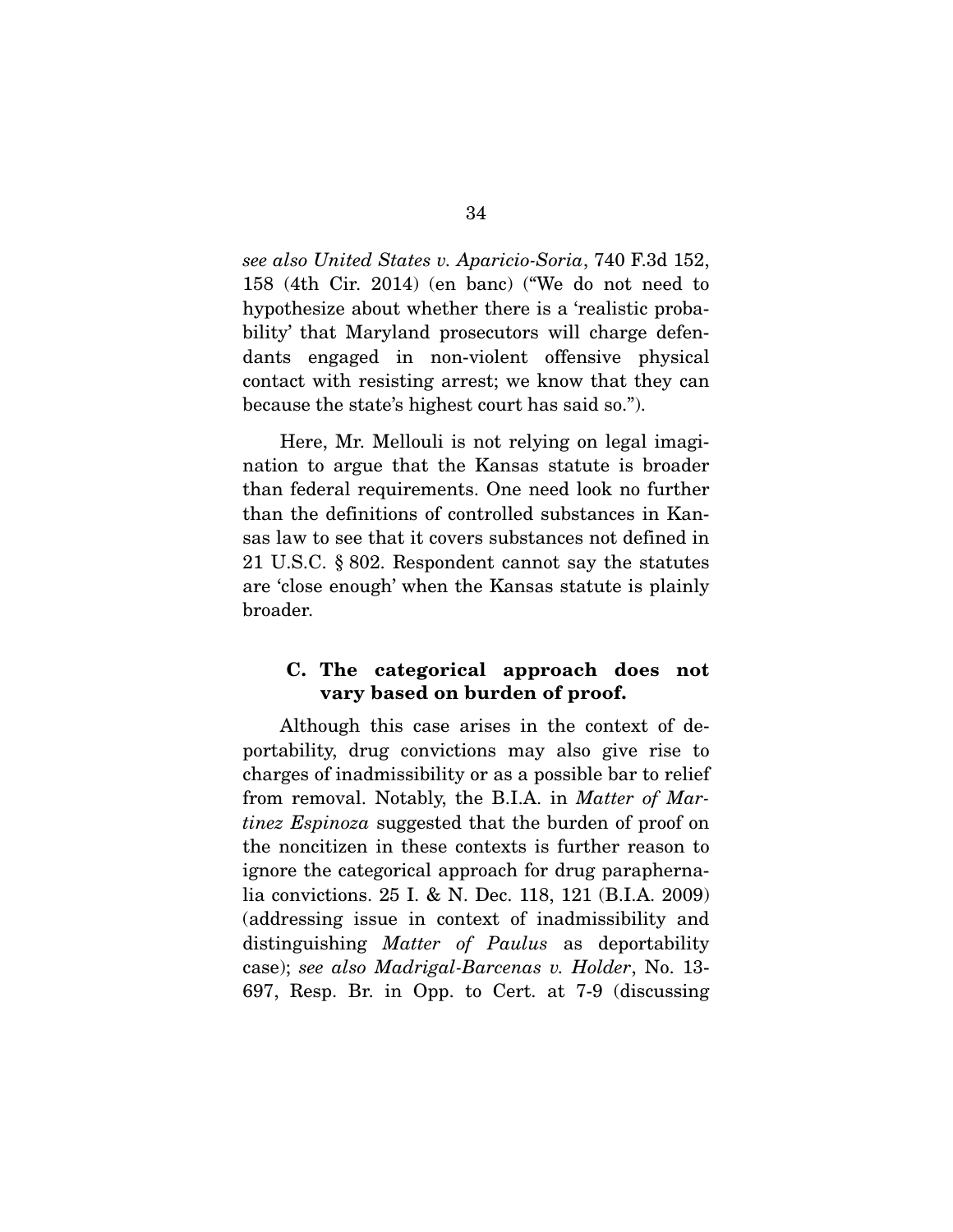petitioner's failure to meet his burden of proof in the cancellation of removal context). Because this rationale is plainly wrong, *amici* note here that any rule adopted in this case should be consistent across contexts.

 Throughout its history, the categorical approach has not varied based on the burden of proof. While the party carrying the burden of proof varies across contexts, *compare* 8 U.S.C. § 1229a(c)(3)(A) (government bears burden to prove basis for deportability), *with* 8 U.S.C.  $\S 1229a(c)(2)(A)$  (noncitizen bears burden to prove admissibility) *and* 8 U.S.C.  $§ 1229a(c)(4)(A)$  (noncitizen bears burden to prove eligibility for relief from removal), the application of the categorical approach is a legal, rather than factual, inquiry. While it sometimes calls for reference to the record of conviction, this is solely for the purpose of determining which offense within a divisible statute gave rise to the noncitizen's conviction. *See* Point I, *infra.* The outcome therefore does not turn on burdens of proof; either the conviction is for an offense that is a controlled substance offense or it is not. *See Moncrieffe*, 133 S. Ct. at 1685 n.4 (noting that the drug aggravated felony issue presents itself both in the context of deportability and relief from removal and stating that the "[categorical] analysis is the same in both contexts"). Thus, where the statute and record of conviction leave the answer ambiguous, the conviction is not a controlled substance offense. *See id.* at 1687 (noting that Mr. Moncrieffe's offense might meet the aggravated felony definition or not,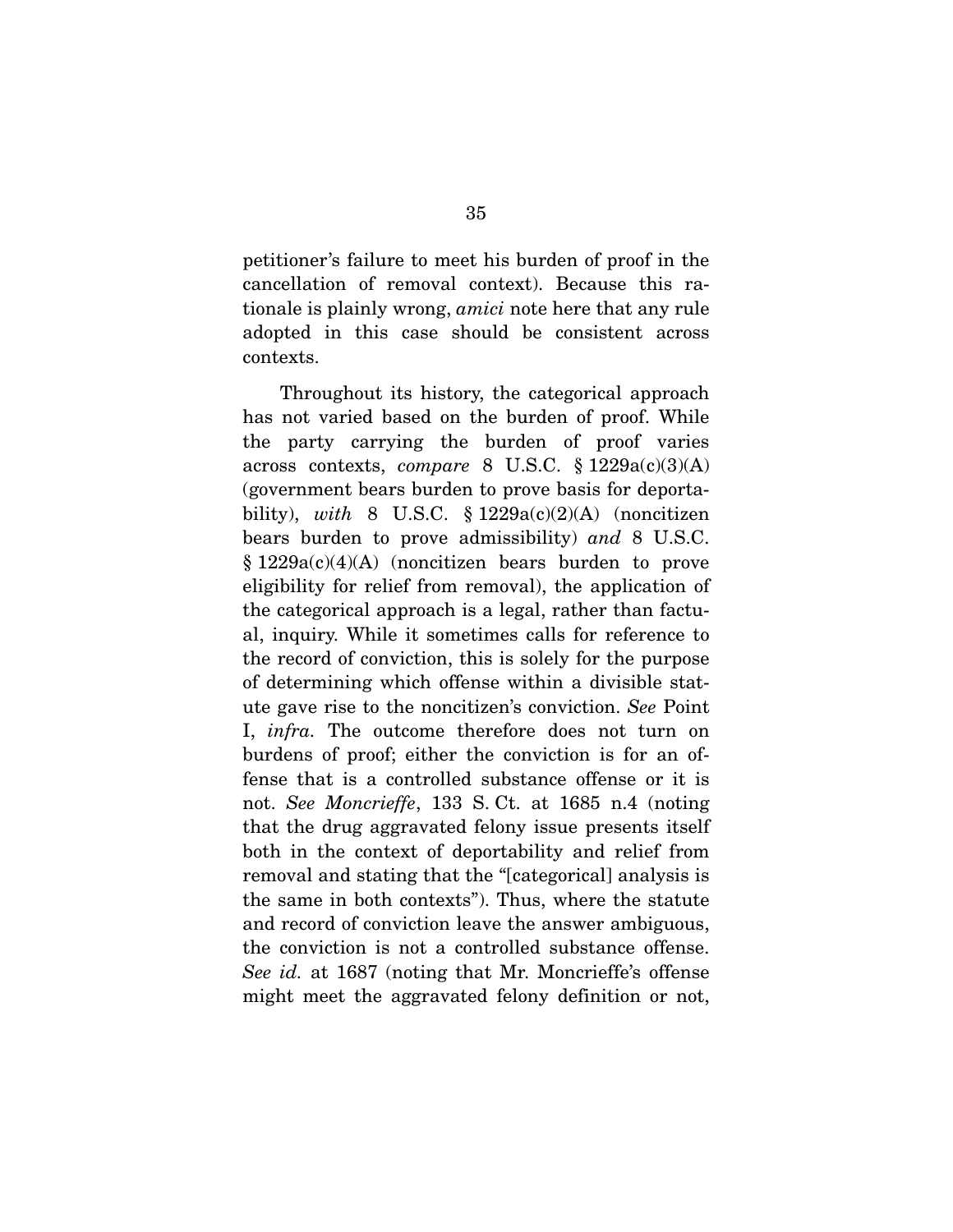and that "[a]mbiguity on this point means that the conviction did not 'necessarily' involve facts that correspond to an offense" under the definition of illicit trafficking aggravated felony); *Martinez v. Mukasey*, 551 F.3d 113, 122 (2d Cir. 2008) ("Although an alien must show that he has not been convicted of an aggravated felony, he can do so merely by showing that he has not been *convicted* of such a crime. And . . . under the categorical approach, a showing that the minimum conduct for which he was convicted was not an aggravated felony suffices to do this.").

 Thus any emphasis of the burden of proof in the categorical approach context is a red herring. Indeed, historically, courts have long applied the categorical approach to contexts where the noncitizen bears the burden of proof. For example, the Second Circuit's landmark opinion in *Mylius* arose out of a noncitizen's challenge to his exclusion from the United States – a context in which the noncitizen generally bears the burden of proof. *Mylius*, 210 F. at 863. The federal immigration agency has adopted this same stance in subsequent exclusion cases, irrespective of the placement of the burden on the noncitizen. *See, e.g.*, *Attorney General Op.,* 37 Op. Att'y Gen. 293, 294- 95 (1933); *Matter of T-*, 2 I. & N. Dec. 22, 22 (B.I.A. 1944); *Matter of P-*, 3 I. & N. Dec. 56 (B.I.A. 1947).

 Moreover, the consistent application of the categorical approach regardless of burden preserves uniformity and predictability across the various contexts in which drug conviction-based immigration consequences may arise. *See* Das, 86 N.Y.U. L. REV.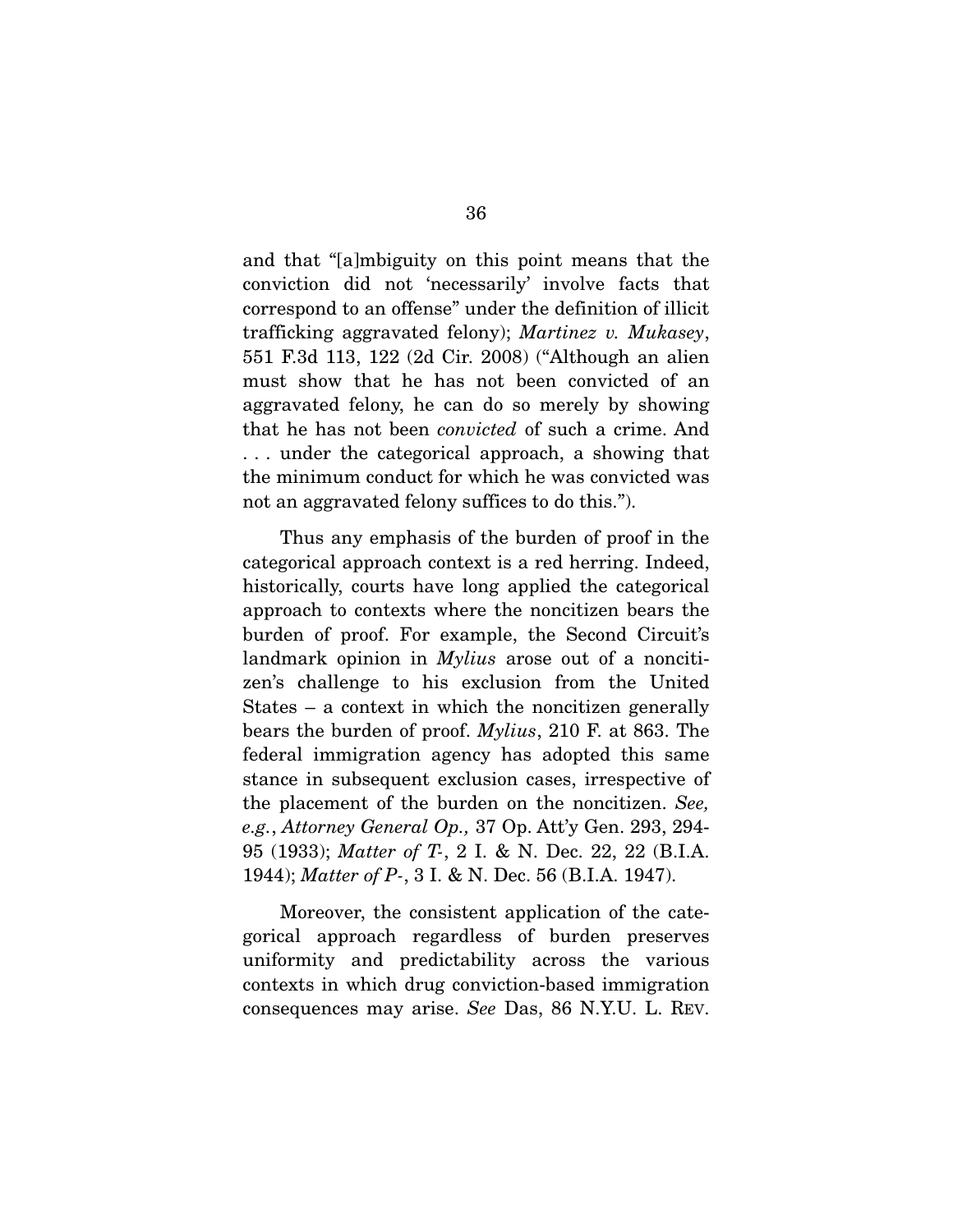at 1733-38 (discussing how the categorical approach serves important uniformity and predictability rationales). A drug conviction may come up as a ground of deportability, a ground of inadmissibility, or bar to discretionary relief. *See, e.g.*, 8 U.S.C. § 1227(a)(2)(B)(i) (deportability ground); 8 U.S.C.  $\S 1229b(b)(1)(C)$  (bar to nonpermanent resident cancellation of removal); 8 U.S.C.  $\S$  1182(a)(2)(A)(i)(II) (inadmissibility ground); 8 U.S.C. § 1182(h) (bar to inadmissibility waiver). If the categorical approach were cast aside and the outcome of an inquiry into what a noncitizen was "convicted of" varied based on burden of proof, the government could control the outcome based on its charging decisions. This would impose a "layer of arbitrariness" to immigration proceedings, for a noncitizen's relief eligibility would "hang[ ] on the fortuity of an individual official's decision" to specify charges at the removal stage. *See Judulang v. Holder*, \_\_\_ U.S. \_\_\_, 132 S. Ct. 476, 486 (2011).

 Congress's continued choice to predicate various immigration consequences on whether a noncitizen has been "convicted" of a controlled substance offense in the deportability, inadmissibility, and relief eligibility contexts – regardless of burden – demonstrates the continued applicability of the categorical approach in all contexts. *See Fajardo v. Att'y Gen*., 659 F.3d 1303, 1309 (11th Cir. 2011) ("Had there been congressional disagreement with the courts' interpretation of the word 'conviction,' Congress could easily have removed the term 'convicted' from . . . the INA during any one of the *forty times* the statute has been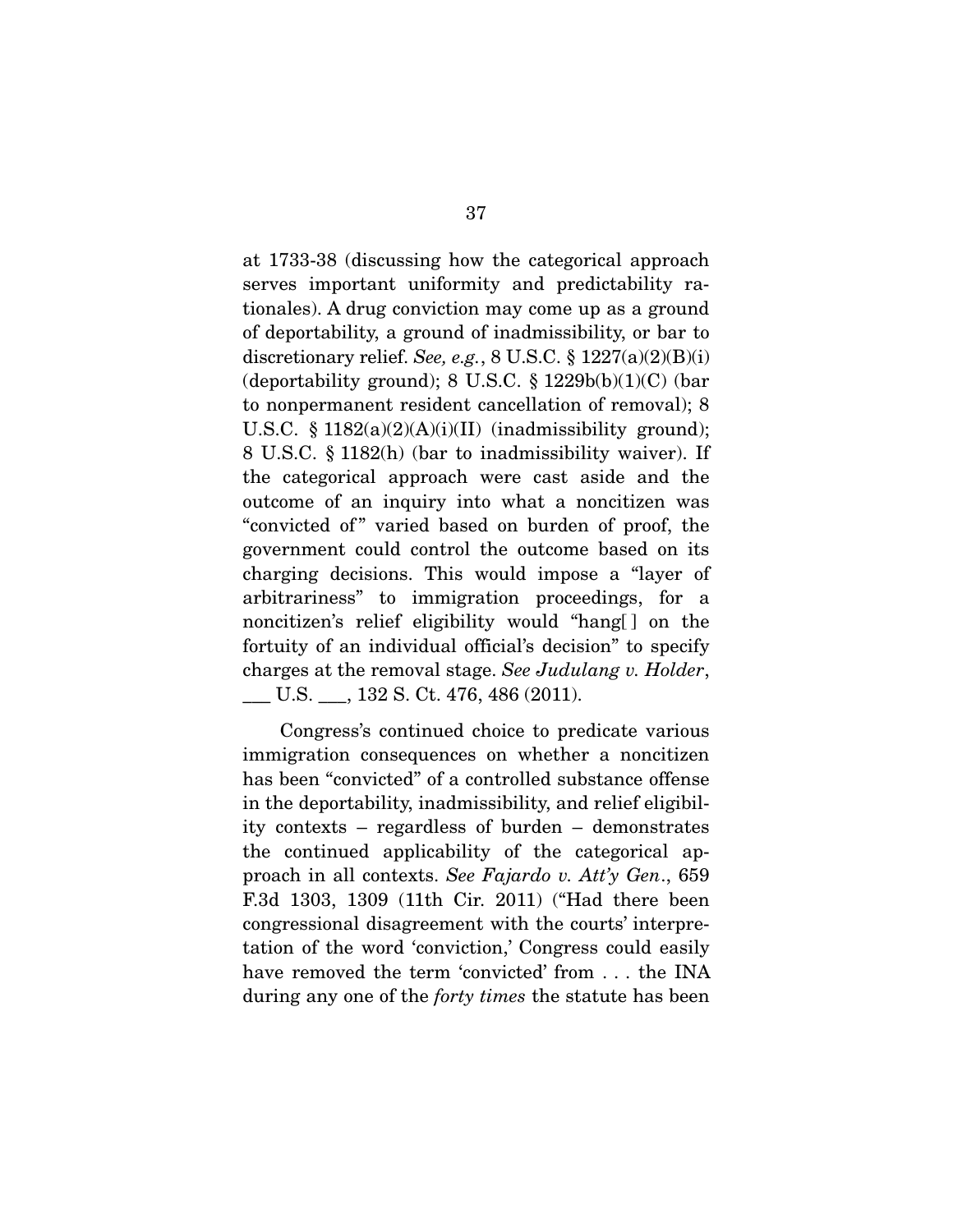amended since 1952." (citing 8 U.S.C. § 1182 (historical notes)) (emphasis added)); *Matter of Velazquez-Herrera*, 24 I. & N. Dec. 503 (B.I.A. 2008) ("[W]e must presume that Congress was familiar with [the history of the categorical approach] when it made [a ground of removal] depend on a 'conviction.' "); *see also* Point I.A-B, *supra*. As long as an immigration adjudicator is tasked with determining whether an individual has been "convicted of" any violation of law "relating to a controlled substance (as defined in section 102 of the Controlled Substances Act (21 U.S.C. 802))," that immigration adjudicator must apply the categorical approach to determine whether the individual was necessarily convicted of a controlled substance offense where the substance is defined under 21 U.S.C. § 802. The outcome of this legal inquiry should not turn on burdens of proof.

#### **CONCLUSION**

--------------------------------- ---------------------------------

 For the foregoing reasons, *amici* urge this Court to uphold the application of the longstanding categorical approach to determinations of whether a person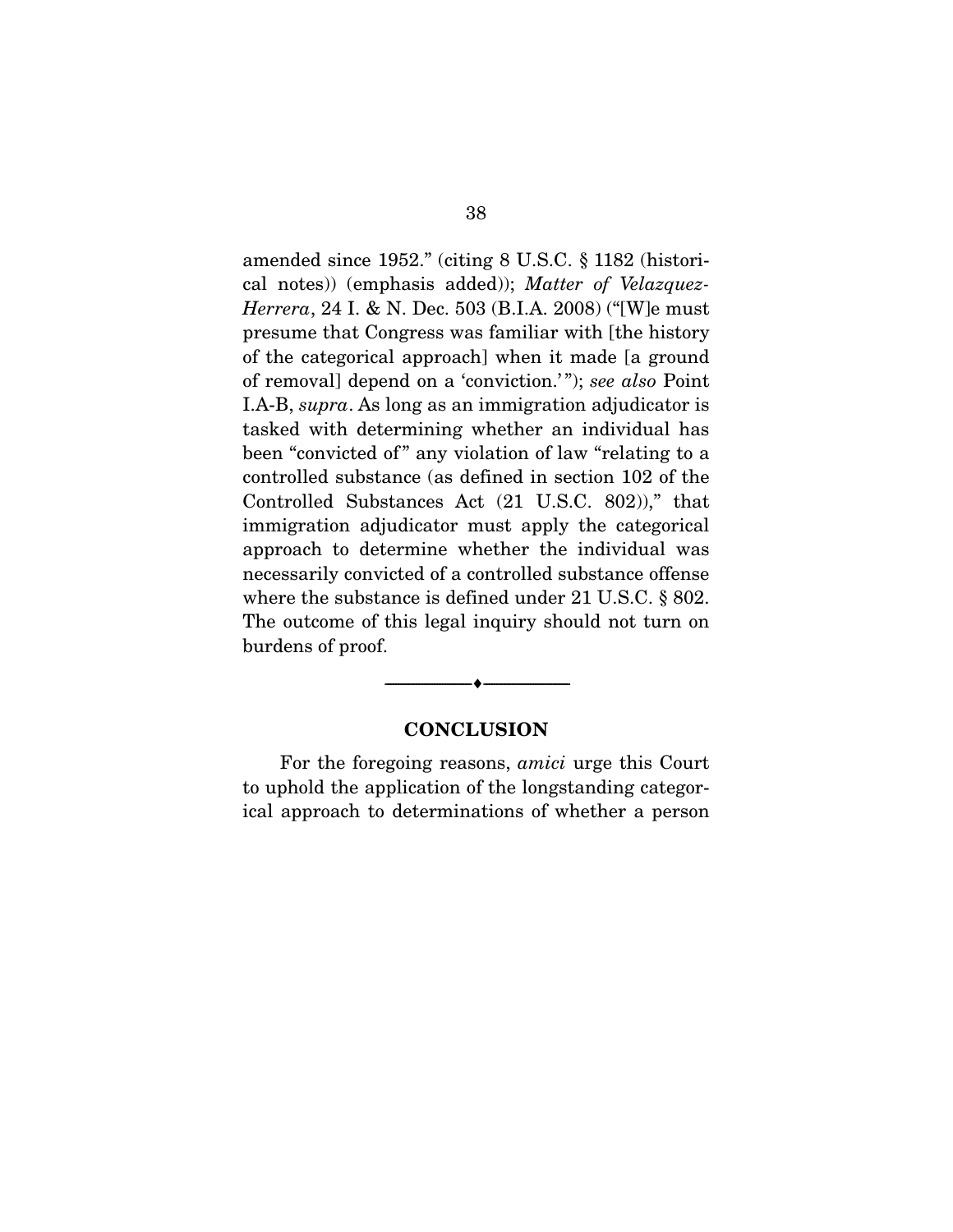has been convicted of a violation of law relating to a controlled substance as defined under 21 U.S.C. § 802.

Respectfully submitted,

ALINA DAS  *Counsel of Record*  WASHINGTON SQUARE LEGAL SERVICES, INC. 245 Sullivan Street, 5th Floor New York, NY 10012 (212) 998-6467 alina.das@nyu.edu

*Counsel for Amici Curiae* 

SEPTEMBER 2014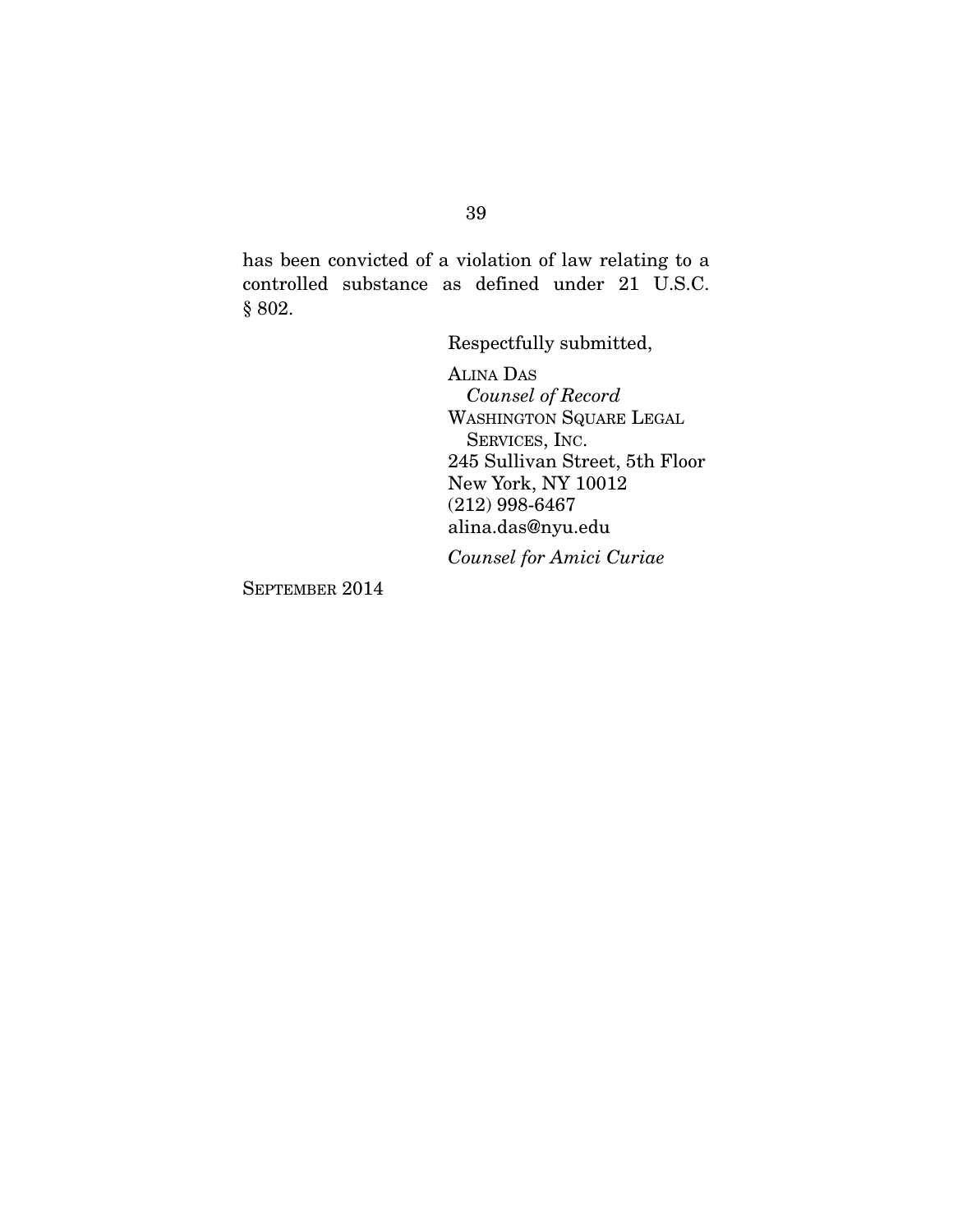#### **APPENDIX**

#### **LIST OF AMICI CURIAE**

Please note that the signatories listed herein appear on their own behalf. Institutional affiliations are listed for identification purposes only.

Muneer I. Ahmad, Clinical Professor of Law, Yale Law School

Raquel Aldana, Professor of Law, Associate Dean for Faculty Scholarship, University of the Pacific, McGeorge School of Law

Deborah Anker, Clinical Professor of Law and Director, Harvard Immigration and Refugee Clinical Program, Harvard Law School

David Baluarte, Assistant Clinical Professor of Law and Director, Immigrant Rights Clinic, Washington and Lee University School of Law

Melynda Barnhart, Professor of Law, New York Law School

Lenni Benson, Professor of Law, New York Law School

Virginia Benzan, Visiting Assistant Clinical Professor of Law, Suffolk University Law School

Linda Bosniak, Professor of Law, Rutgers Law School – Camden

Richard A. Boswell, Professor of Law, Associate Dean for Global Programs, and Director, Immigrants' Rights Clinic, University of California Hastings School of Law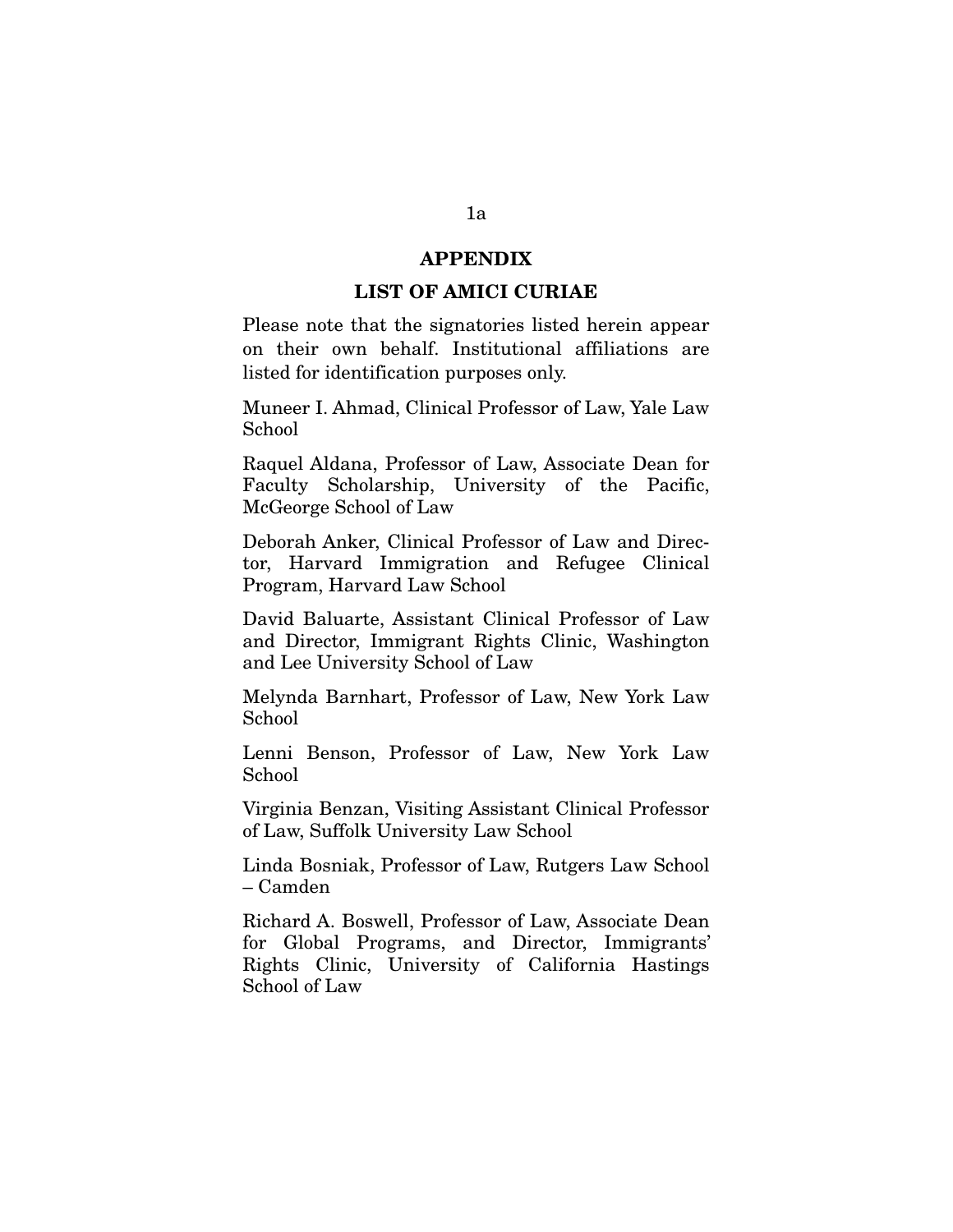Jason A. Cade, Assistant Professor of Law, University of Georgia School of Law

Janet M. Calvo, Professor of Law, City University of New York School of Law

Kristina M. Campbell, Associate Professor of Law and Director, Immigration and Human Rights Clinic, University of the District of Columbia David A. Clarke School of Law

Stacy Caplow, Professor of Law, Associate Dean for Professional Legal Education, Director of Clinical Education, and Co-Director, Safe Harbor Project, Brooklyn Law School

Jennifer M. Chacón, Professor of Law, University of California Irvine School of Law

Violeta Chapin, Associate Clinical Professor of Law, University of Colorado Law School

Ming Hsu Chen, Associate Professor, University of Colorado Law School

Gabriel J. Chin, Professor of Law, University of California Davis School of Law

Michael J. Churgin, Raybourne Thompson Centennial Professor in Law, University of Texas at Austin

Marisa S. Cianciarulo, Professor of Law and Director, Bette & Wylie Aitken Family Violence Clinic, Chapman University School of Law

Evelyn H. Cruz, Clinical Professor of Law and Director, Immigration Law & Policy Clinic, Arizona State University Sandra Day O'Connor College of Law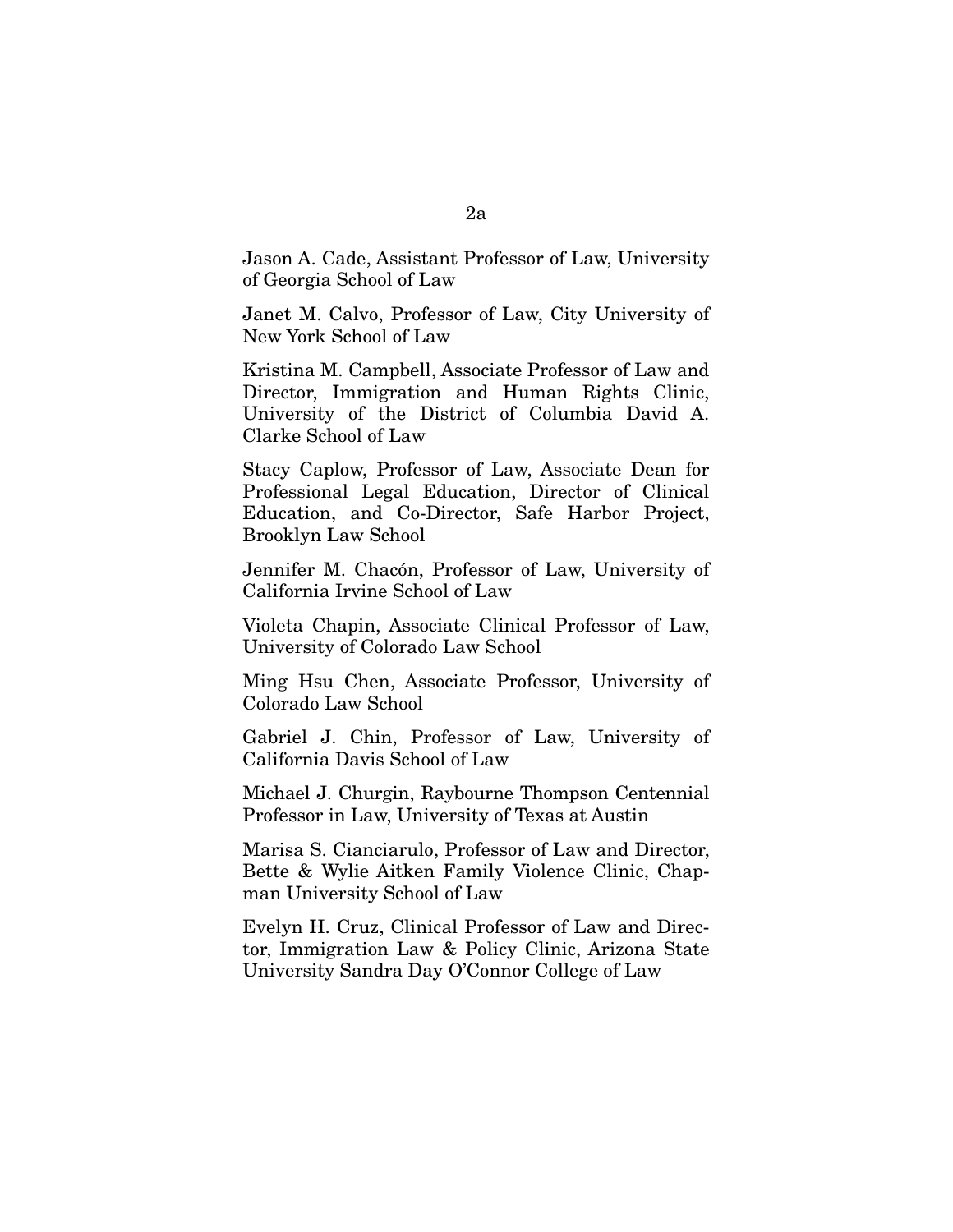Alina Das, Associate Professor of Clinical Law and Co-Director, Immigrant Rights Clinic, New York University School of Law

Nora V. Demleitner, Dean and Roy L. Steinheimer, Jr. Professor of Law, Washington and Lee University School of Law

David C. Drake, Adjunct Professor of Immigration Law, George Mason University School of Law

Ingrid Eagly, Assistant Professor of Law, University of California Los Angeles School of Law

César Cuauhtémoc García Hernández, Visiting Professor, University of Denver Sturm College of Law

Lauren Gilbert, Professor of Law, St. Thomas University School of Law

Jennifer Gordon, Professor of Law, Fordham University School of Law

Joanne Gottesman, Clinical Professor and Director, Immigrant Justice Clinic, Rutgers School of Law – Camden

Anju Gupta, Associate Professor of Law and Director, Immigrant Rights Clinic, Rutgers School of Law – Newark

Jonathan Hafetz, Associate Professor of Law, Seton Hall University School of Law

Susan Hazeldean, Associate Clinical Professor of Law, Cornell Law School

Maurice Hew, Jr., Associate Professor of Law and Director of Clinical Legal Education, Thurgood Marshall School of Law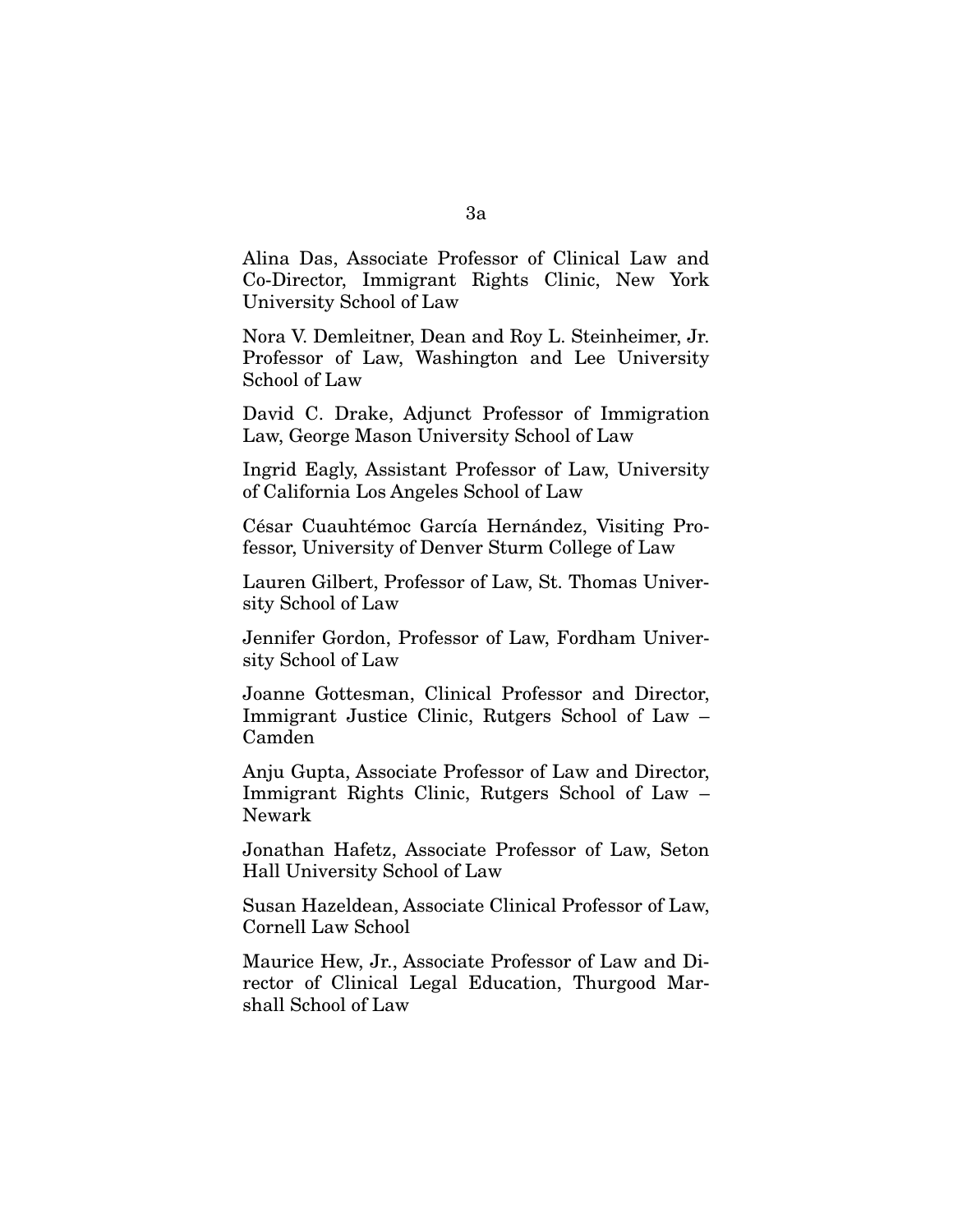Geoffrey A. Hoffman, Clinical Associate Professor and Director, Immigration Clinic, University of Houston Law Center

Mary Holper, Associate Clinical Professor, Boston College Law School

Alan Hyde, Distinguished Professor and Sidney Reitman Scholar, Rutgers University School of Law – Newark

Kit Johnson, Associate Professor of Law, The University of Oklahoma College of Law

Daniel Kanstroom, Professor of Law, Dean's Research Scholar, and Director, International Human Rights Program, Boston College Law School

Elizabeth Keyes, Assistant Professor and Director, Immigrant Rights Clinic, University of Baltimore School of Law

Jennifer Lee Koh, Associate Professor of Law and Director, Immigration Clinic, Western State University College of Law

Hiroko Kusuda, Assistant Clinical Professor, Law Clinic & Center for Social Justice, Loyola New Orleans College of Law

Stephen Lee, Professor of Law, University of California Irvine School of Law

Beth Lyon, Professor of Law, Director, Farmworker Legal Aid Clinic, Co-Director, Community Interpreter Internship Program, and Acting Director of Clinical Programs, Villanova University School of Law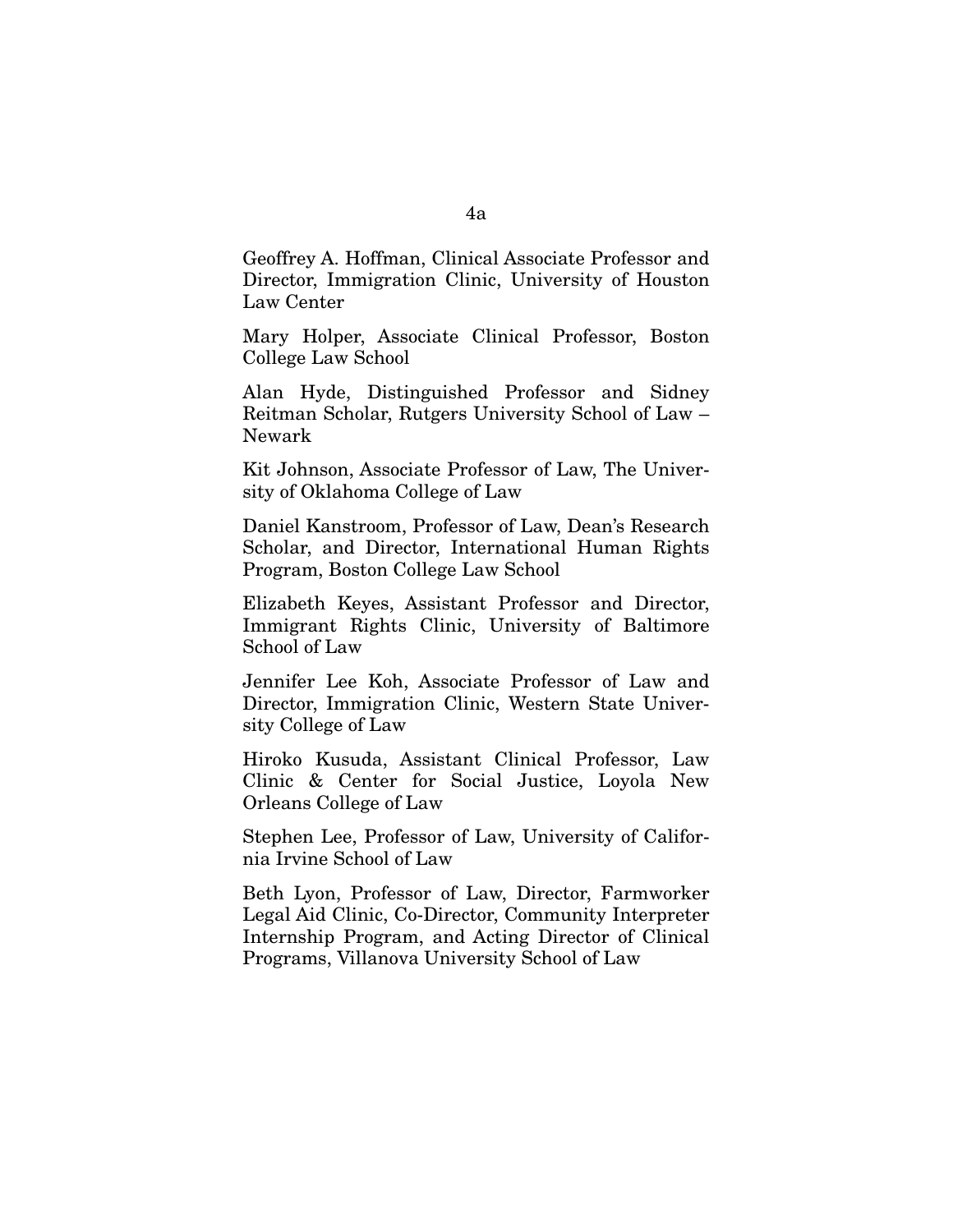Anita Ortiz Maddali, Associate Professor of Law and Director of Clinics, Northern Illinois University College of Law

Anjana Malhotra, Associate Professor of Law and Director, Immigration and Human Rights Clinic, State University of New York – Buffalo Law School

Lynn Marcus, Professor of the Practice and Co-Director, Immigration Law Clinic, University of Arizona Rogers College of Law

Peter L. Markowitz, Clinical Associate Professor of Law, Kathryn O. Greenberg Immigration Justice Clinic, Benjamin N. Cardozo School of Law

Kenneth A. Mayeaux, Assistant Professor of Professional Practice, Louisiana State University Paul M. Hebert Law Center

Elizabeth McCormick, Associate Clinical Professor of Law, Director, Immigrant Rights Project, and Director, Clinical Education Programs, University of Tulsa College of Law

Michelle McKinley, Bernard B. Kliks Associate Professor, University of Oregon School of Law

M. Isabel Medina, Ferris Family Distinguished Professor of Law, Loyola University New Orleans College of Law

Nancy Morawetz, Professor of Clinical Law and Co-Director, Immigrant Rights Clinic, New York University School of Law

Fatma E. Marouf, Associate Professor of Law and Co-Director, Immigration Clinic, University of Nevada, Las Vegas, William S. Boyd School of Law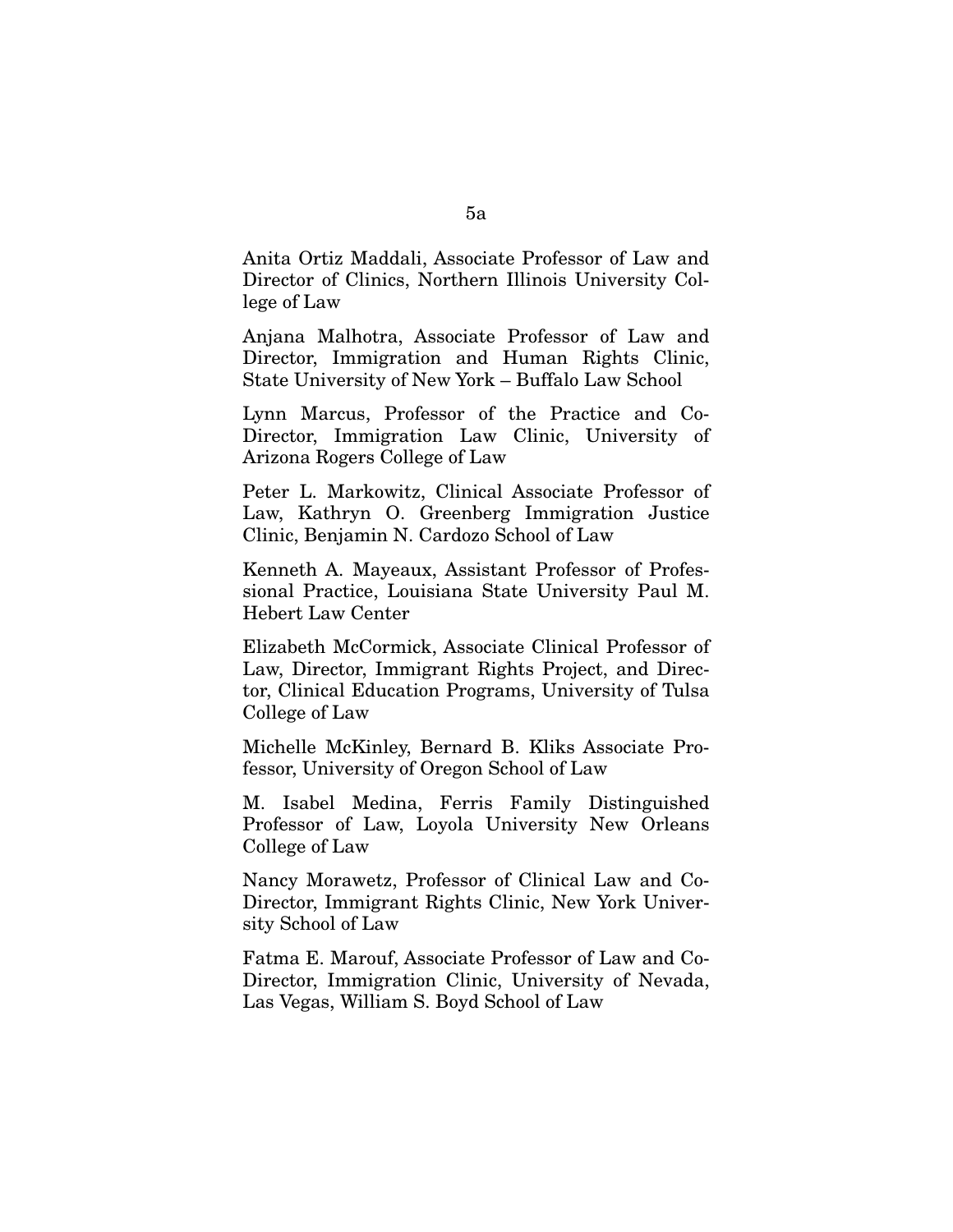Vanessa Merton, Professor and Faculty Supervisor, Immigration Justice Clinic, Pace University School of Law

Jennifer Moore, Professor of Law, University of New Mexico School of Law

Hiroshi Motomura, Susan Westerberg Prager Professor of Law, University of California Los Angeles School of Law

Lori A. Nessel, Professor of Law and Director, Center for Social Justice, Seton Hall University School of Law

Michael A. Olivas, William B. Bates Distinguished Chair in Law, University of Houston Law Center

Patrick D. O'Neill, Adjunct Professor, Legal Aid Clinic, University of Puerto Rico School of Law

Michele R. Pistone, Professor of Law and Director, Clinic for Asylum, Refugee and Emigrant Services, Villanova University School of Law

Nina Rabin, Associate Clinical Professor of Law and Director, Bacon Immigration Law and Policy Program, University of Arizona, James E. Rogers College of Law

Jayesh Rathod, Associate Professor of Law and Director, Immigrant Justice Clinic, American University Washington College of Law

Maritza Reyes, Associate Professor of Law, Florida A&M University College of Law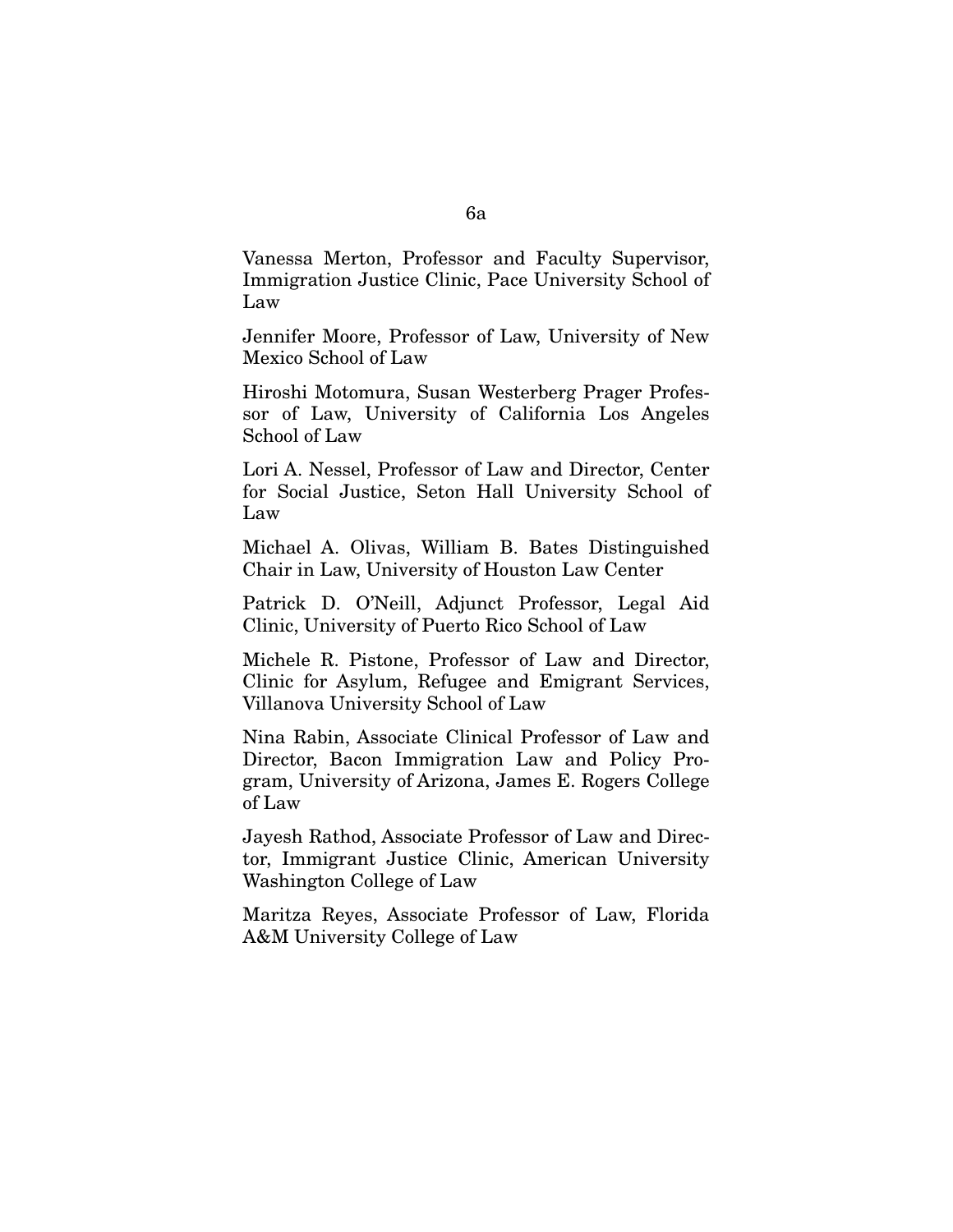Jenny Roberts, Professor of Law, Associate Dean for Scholarship, and Co-Director, Criminal Justice Clinic, American University, Washington College of Law

Sarah Rogerson, Associate Clinical Professor of Law, Co-Director, Law Clinic & Justice Center, Director, Family Violence Litigation Clinic and Immigration Project, Albany Law School

Victor C. Romero, Maureen B. Cavanaugh Distinguished Faculty Scholar and Professor of Law, The Pennsylvania State University, Dickinson School of Law

Rachel E. Rosenbloom, Associate Professor of Law, Northeastern University School of Law

Kevin Ruser, M.S. Hevelone Professor of Law, Director of Clinical Programs, University of Nebraska College of Law

Heather Scavone, Assistant Professor of Law and Director, Humanitarian Immigration Law Clinic, Elon University School of Law

Irene Scharf, Professor of Law and Director, Immigration Law Clinic, University of Massachusetts School of Law – Dartmouth

Barbara Schwartz, Clinical Law Professor, University of Iowa College of Law

Rachel Settlage, Assistant Professor and Director, Asylum and Immigration Law Clinic, Wayne State Law School

Ragini Shah, Clinical Professor of Law and Director of Clinical Programs, Suffolk Law School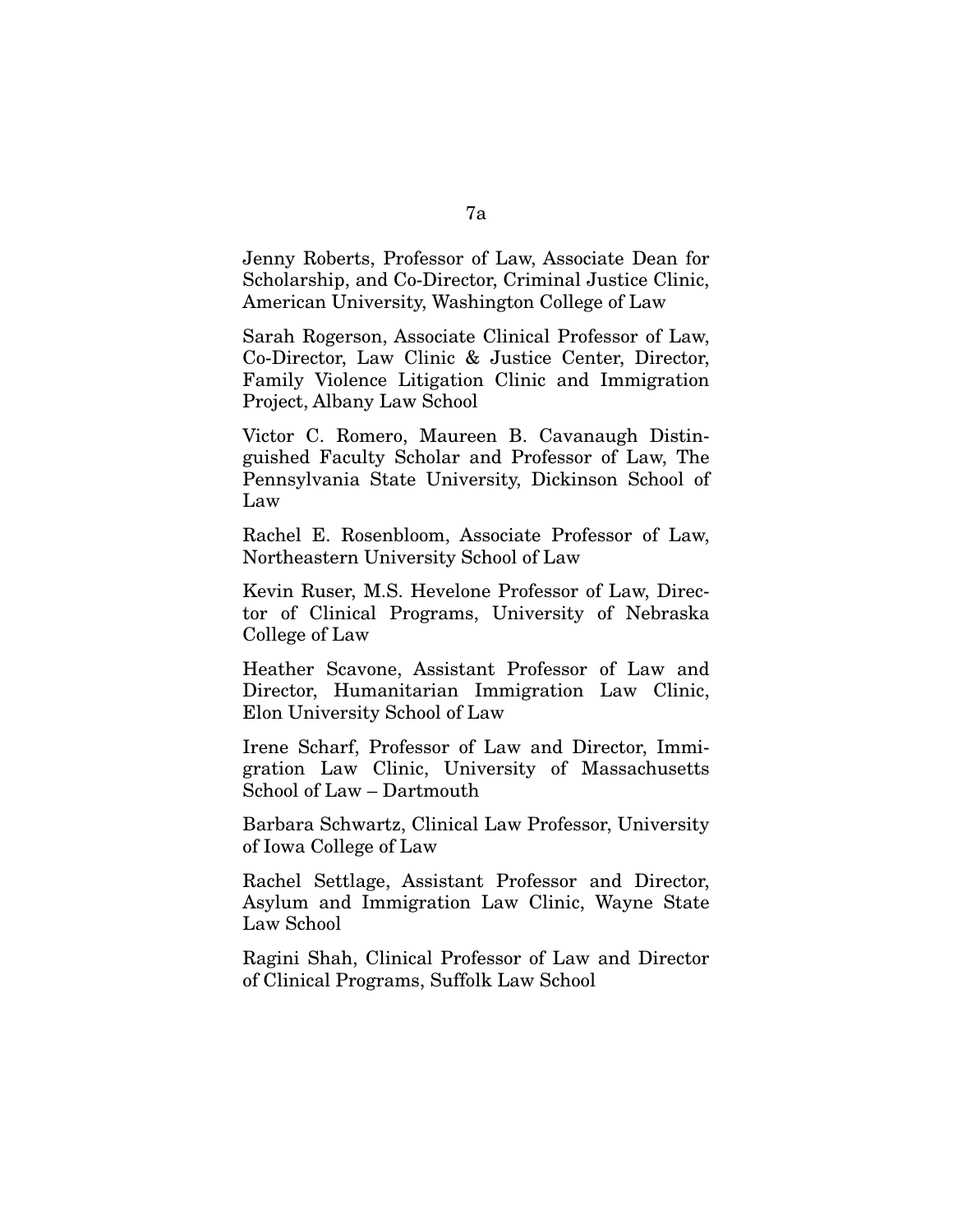Rebecca Sharpless, Clinical Professor and Director, Immigration Clinic, University of Miami School of Law

Dan R. Smulian, Associate Professor of Clinical Law and Co-Director, Safe Harbor Project, Brooklyn Law School

Gemma Solimene, Clinical Associate Professor of Law, Fordham University School of Law

Jayashri Srikantiah, Professor of Law and Director, Immigrants' Rights Clinic, Stanford Law School

Juliet P. Stumpf, Professor of Law, Lewis & Clark Law School

Maureen A. Sweeney, Law School Associate Professor and Director, Immigration Clinic, University of Maryland Carey School of Law

Margaret Taylor, Professor of Law, Wake Forest University School of Law

David B. Thronson, Professor of Law, Associate Dean for Academic Affairs, Michigan State University College of Law

Katharine Tinto, Assistant Clinical Professor of Law, Kathryn O. Greenberg Immigration Justice Clinic, Benjamin N. Cardozo School of Law

Enid Trucios-Haynes, Professor of Law, Louis D. Brandeis School of Law

Bernard Trujillo, Professor of Law, Valparaiso University